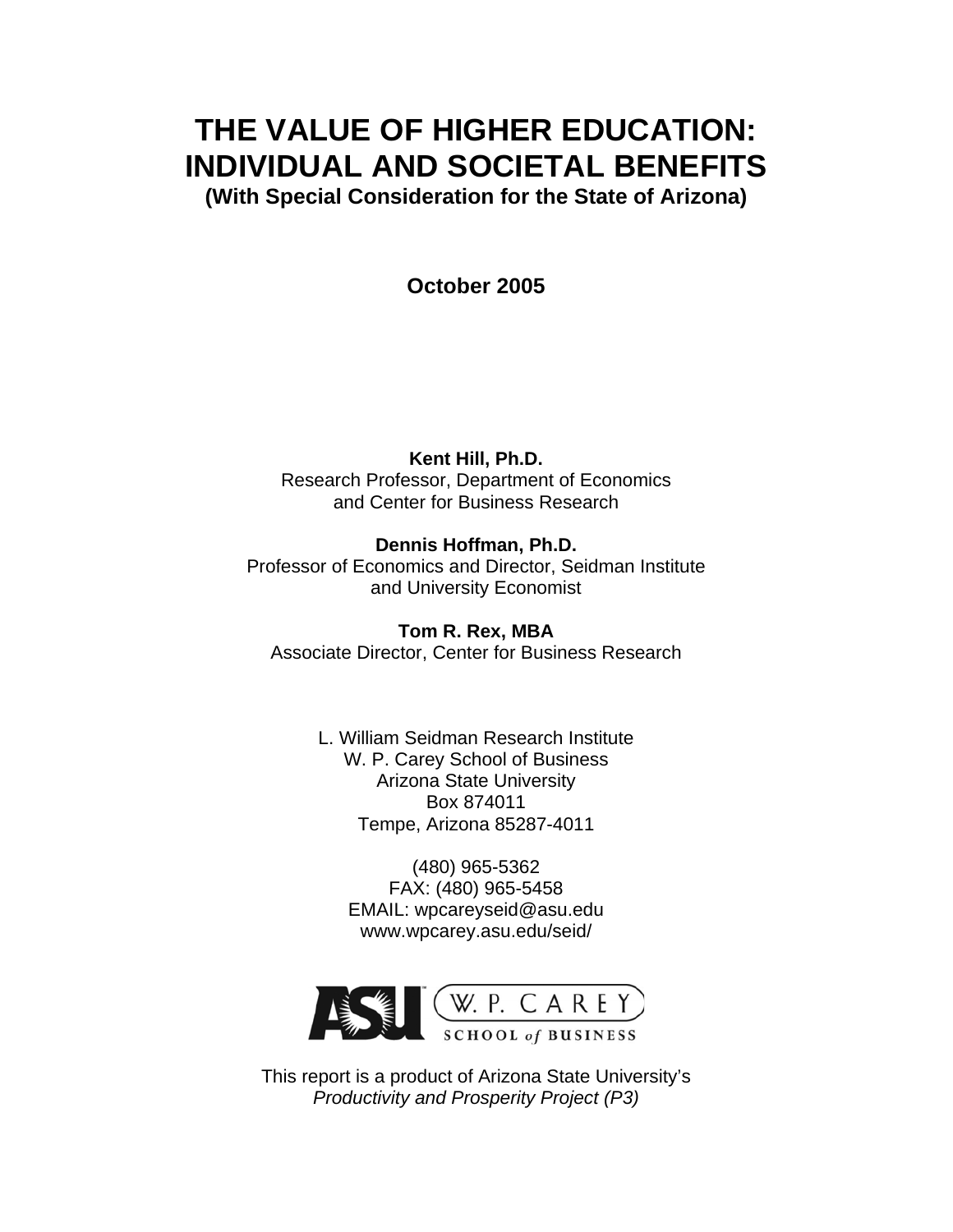#### **PREFACE**

*The Value of Higher Education: Individual and Societal Benefits* was undertaken under the broad research agenda of the *Productivity and Prosperity Project: An Analysis of Economic Competitiveness (P3)* at Arizona State University. *P3* is a new initiative led by existing faculty and research staff of the L. William Seidman Research Institute in the W. P. Carey School of Business at Arizona State University. Research affiliates from throughout the school and university may participate in projects that inform debate on a broad set of issues related to achieving economic prosperity for all citizens of Arizona. As part of *P3*, the role of individual initiative and incentives, labor markets, knowledge inputs, and development strategy in the creation of regional wealth and economic prosperity will be examined.

The analysis of the value of higher education contained in this report represents an important dimension of the *P3* research agenda since measuring the value of educated workers can provide empirical context for understanding the importance of an educated and skilled workforce in a modern economy. While increasing amounts of educational attainment are known by economists and sociologists to yield benefits, the absolute magnitude of the benefits sometimes is obscured by peripheral discussions regarding alternative education delivery methods, school choice, or appropriate funding mechanisms. Thus, it is important to document just how valuable education, specifically higher education, is for both individuals and society in general.

The economic value that accrues from those who earn four-year university degrees and graduate degrees is the focus of this report. Higher education influences economic well-being in other ways as well. The economic impacts of expenditures by institutions, their employees, and their students already have been well documented. The benefits of knowledge creation research and development — at universities will be the subject of a forthcoming report undertaken by the *P3* research agenda.

In this report, the increases in individual earnings realized from enhanced educational attainment are measured and the benefits to the economy and society in general that are provided by a highly educated workforce are examined. Higher education enrollment and financing and educational attainment in Arizona are compared to the national average and to other states. Factors influencing the location decisions of highly educated individuals are reviewed. Finally, policy options that might result in enhanced educational attainment in Arizona are presented.

The analysis and conclusions provided in this report reflect a broad survey of the academic and policy report literature on this important contemporary issue as well as the expertise of faculty and staff in the L. William Seidman Research Institute. The authors acknowledge comments received from faculty of the Department of Economics and other university departments, staff of the Arizona Board of Regents, and support staff from the Seidman Institute. The authors assume responsibility for any errors and omissions.

 Kent Hill Dennis Hoffman Tom Rex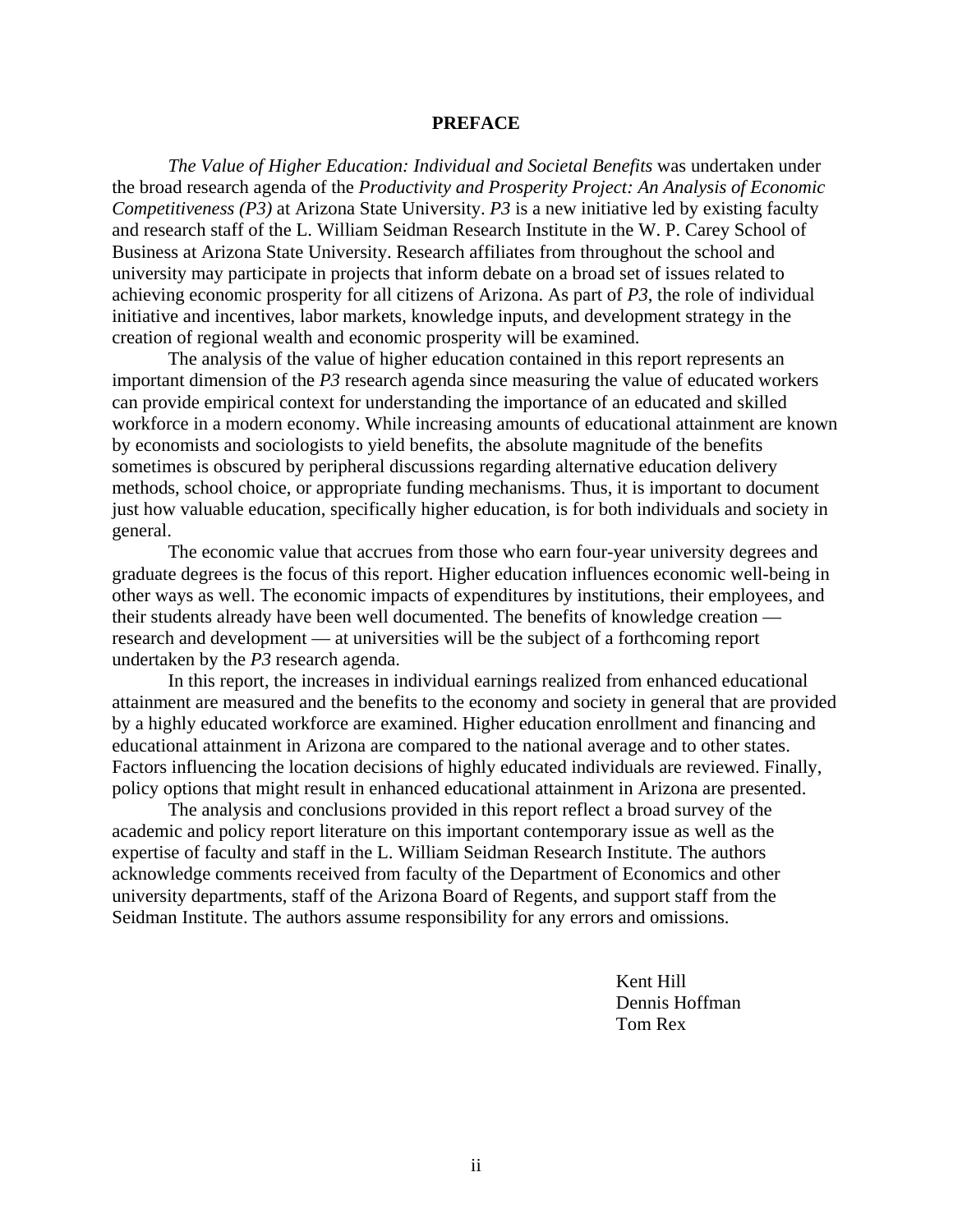# **CONTENTS**

| <b>Executive Summary</b>                                           | $\mathbf{1}$ |
|--------------------------------------------------------------------|--------------|
| Overview                                                           | 9            |
| I. Benefits to Individuals of Enhanced Educational Attainment      | 11           |
| The Relationship Between Earnings and Educational Attainment       | 12           |
| The Rate of Return from a Bachelor's Degree                        | 16           |
| Distinguishing the Effects of Educational Attainment from Ability  | 18           |
| <b>Barriers to Educational Attainment</b>                          | 19           |
| II. Societal Benefits of Enhanced Educational Attainment           | 24           |
| <b>Evidence of Societal Benefits</b>                               | 25           |
| <b>Quantifying Societal Benefits</b>                               | 26           |
| <b>Additional Work on Social Benefits</b>                          | 32           |
| III. Empirical Data on Higher Education Enrollment and Finance     | 34           |
| <b>All Institutions</b>                                            | 35           |
| <b>Public Institutions</b>                                         | 37           |
| IV. Empirical Data on Educational Attainment                       | 42           |
| <b>Educational Attainment in Arizona Relative to All States</b>    | 42           |
| <b>Educational Attainment Relative to Job Quality</b>              | 45           |
| V. Geographical Distribution of the University-Educated Population | 47           |
| Determinants of the Size of the University-Educated Population     | 47           |
| Importance of Graduates from Local Universities                    | 49           |
| <b>Effect of College Location on Later Residence</b>               | 53           |
| VI. Public Policy Issues                                           | 55           |
| Helping People Realize Their Economic Potential                    | 55           |
| Economic Development Through Higher Education                      | 57           |
| <b>Goals of State Tuition Policy</b>                               | 58           |
| References                                                         | 60           |
| Biographical Profiles of the Authors                               | 64           |

# **Tables**

| I:1. Mean Annual Earnings by Age and Educational Attainment in the United States | 13 |
|----------------------------------------------------------------------------------|----|
| I:2. Mean Annual Earnings by Age and Educational Attainment in Arizona           | 14 |
| I:3. Value of a Bachelor's Degree                                                | 17 |
| II:1. Base Data for Moretti Simulation                                           | 29 |
| II:2. Societal Value of a Bachelor's Degree                                      | 30 |
| III:1. Revenues and Expenditures per Full-Time-Equivalent Student                | 37 |
| IV:1. Educational Attainment by State in 2000 and Change Over Time               | 43 |
| V:1. Educational Attainment and Degrees Awarded Locally                          | 51 |
| V:2. Likelihood of Working in a State After Graduation                           | 54 |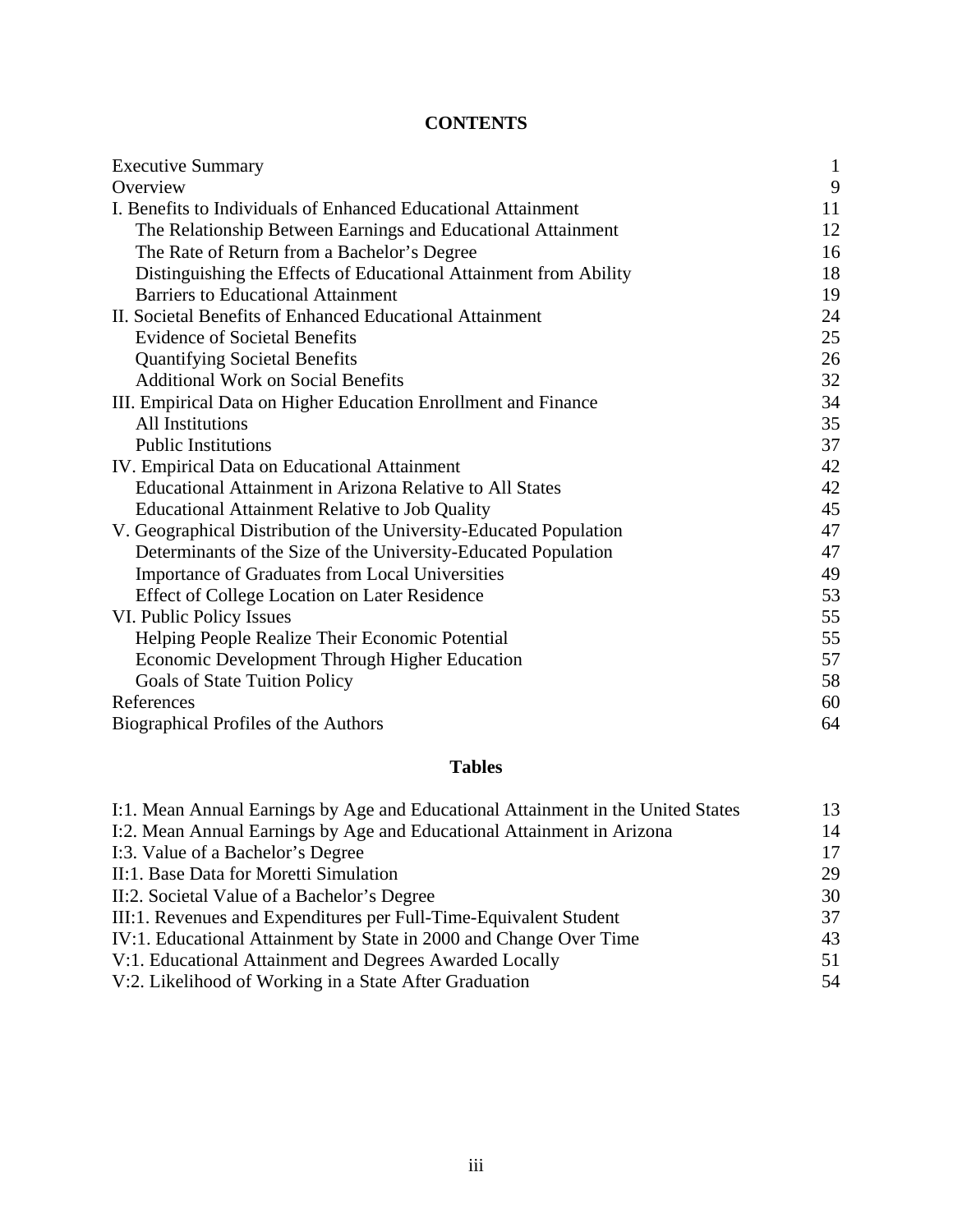# **Figures**

| 1. The Relationship Between Higher Education and Economic Well-Being                      | 10 |
|-------------------------------------------------------------------------------------------|----|
| I:1. Mean Annual Earnings by Age and Educational Attainment in the United States          | 13 |
| I:2. Mean Annual Earnings by Age and Educational Attainment in Arizona                    | 14 |
| I:3. Ratio of Mean Annual Earnings of University Graduates to High School Graduates       | 15 |
| I:4. College Participation Rates by Parental Income                                       | 20 |
| I:5. College Participation Rates by Parental Income and Armed Forces Qualification Test   | 22 |
| I:6. College Participation Rates by Parental Income and Armed Forces Qualification Test   | 23 |
| <b>Adjusted for Family Background</b>                                                     |    |
| III:1. Enrollment in Public Institutions of Higher Education as a Percentage of the Total | 39 |
| Population                                                                                |    |
| III:2. Inflation-Adjusted State and Local Government Appropriations for Higher Education  | 39 |
| Per Full-Time-Equivalent Student                                                          |    |
| III:3. State and Local Government Appropriations for Higher Education as a Percentage of  | 40 |
| <b>Gross State Product</b>                                                                |    |
| III:4. State and Local Government Appropriations for Higher Education Per Full-Time-      | 41 |
| Equivalent Student as a Share of Gross State Product Per Capita                           |    |
| IV:1. Educational Attainment in Arizona in 2000 Relative to National Average              | 45 |
| V:1. The Relationship Between Educational Attainment and Degrees Awarded After            | 52 |
| <b>Adjustment for Weather</b>                                                             |    |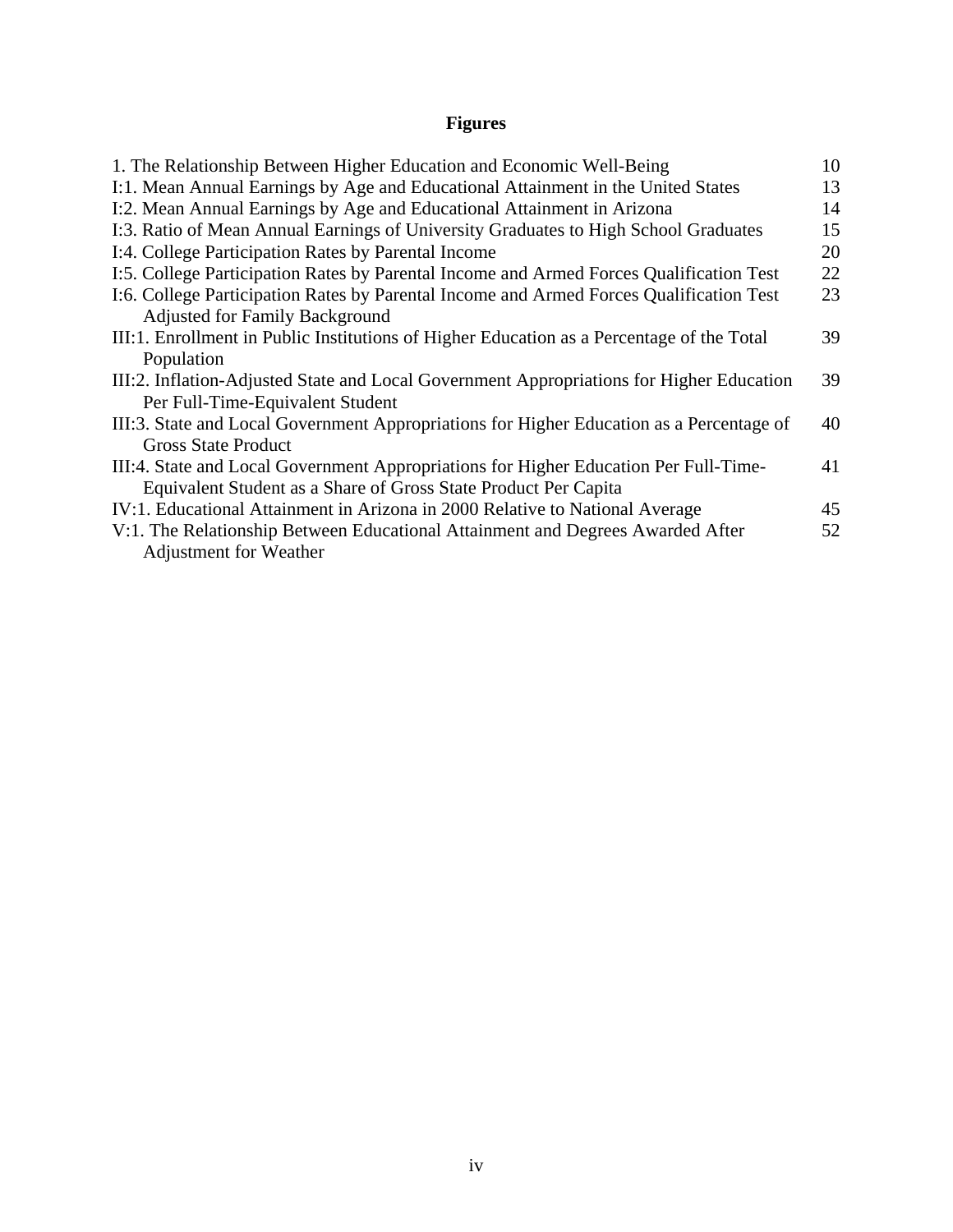# **EXECUTIVE SUMMARY: THE VALUE OF HIGHER EDUCATION**

• Higher education provides considerable value to individuals, the economies where educated individuals work and live, and society in general.

# **Private Returns**

- Individual earnings are strongly related to educational attainment. People who have completed high school earn more than those who have not; people with a bachelor's degree earn more than those with only a high school diploma; and those with a graduate education earn more than those with only an undergraduate education.
- Average annual earnings of individuals with a bachelor's degree are more than 75 percent higher than the earnings of high school graduates. These additional earnings sum to over \$1 million over a lifetime.
- The differential in earnings based on educational attainment has increased over time. For example, for full-time male workers between the ages of 35 and 44, the earnings premium associated with having a bachelor's degree versus a high school diploma has risen from 38 percent in the 1980-84 period to 94 percent in 2000-03.
- The benefits to an individual from a university education vary with the quality of the institution attended. Those who graduate from an elite university earn substantially more than those who graduate from a lower-quality institution.
- To properly assess the economic value of a college education, the benefits realized in terms of higher future earnings must be discounted to adjust for the time value of money. The discounted earnings must then be weighed against the full costs of acquiring a college education including not only the tuition paid by the student, but the earnings foregone while the student is in college and the appropriations of state and local governments. When these calculations are made, the benefits of a college education are seen to be more than three times as large as the costs.
- If the value of a college education is expressed on the same basis as the return on a financial investment, the net return is on the order of 12 percent per year, over and above inflation. This compares favorably with annual returns on stocks that historically have averaged 7 percent.
- Despite the very high return on investment for the time and money spent on attaining a college degree, only one-quarter of the U.S. adult population has at least a bachelor's degree. Academic ability and information barriers limit the number of individuals who attain a university degree.
- Financial barriers to the completion of a bachelor's degree exist but government programs that promote access have been effective.
- The academic ability of the individual which is shaped throughout his/her life by a variety of family and environmental factors — and the values and goals of the individual — which are strongly influenced by the education of his/her parents — are important determinants of educational attainment.

# **Societal Benefits**

• Social benefits of a workforce with greater educational attainment and skills can be traced to the enhanced worker productivity associated with greater educational attainment. These productivity gains translate into higher output and incomes for the economy.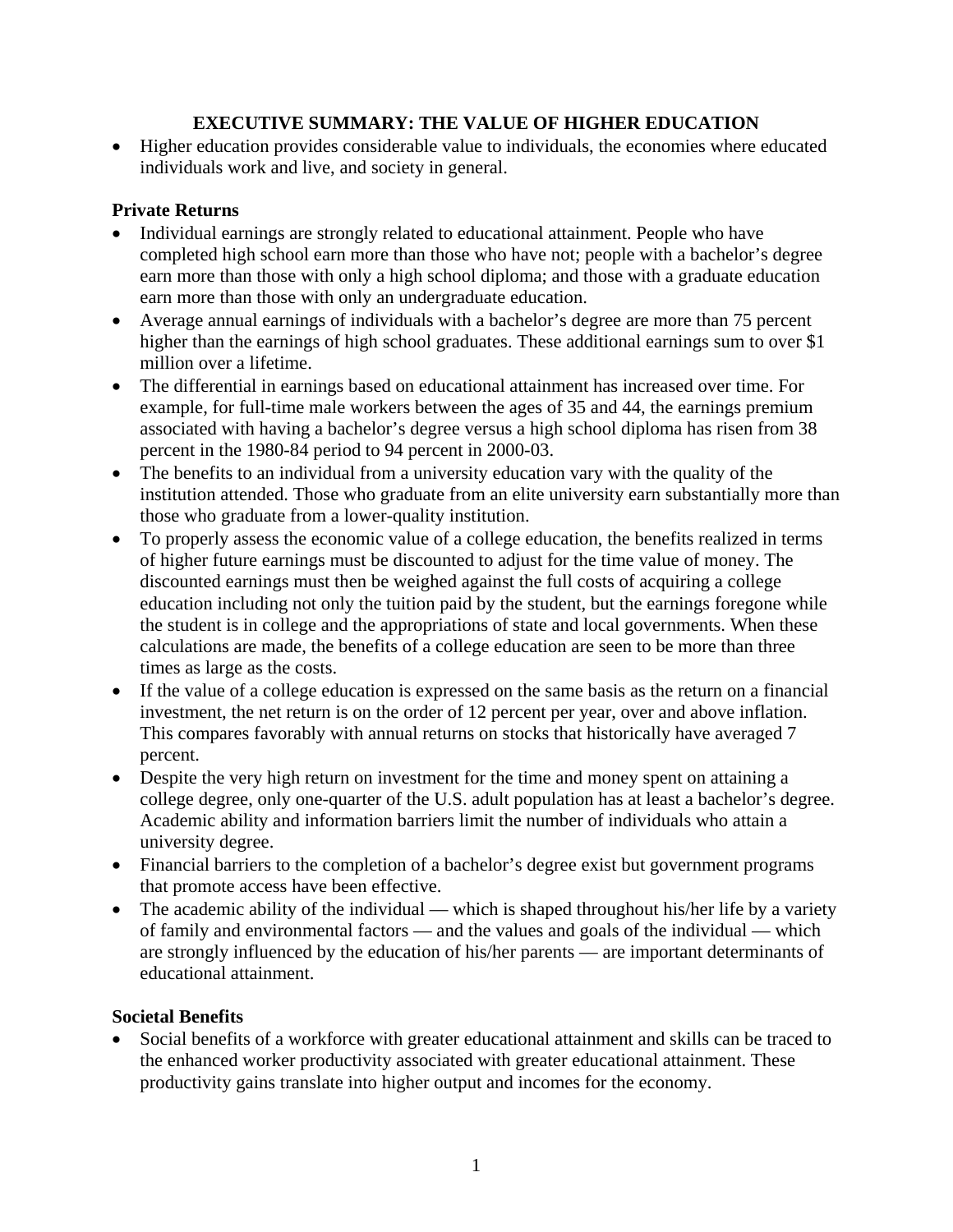- Non-monetary societal benefits in regions with high proportions of college graduates include lower crime rates, greater and more informed civic participation, and improved performance across a host of socioeconomic measures.
- Intergenerational social benefits may be very large as degree attainment today translates into higher probabilities of degree attainment in future generations.
- Empirical work in econometrics suggests that after controlling for differences in amenities and individual wages, an increase in the share of college graduates in the labor force leads to significant increases in productivity and wages for all workers.
- A portion of this significant wage effect is attributable to spillovers that result from productivity gains. Simulations for Arizona using conservative estimates of these spillovers suggest that combining spillovers and individual benefits realized from a four-year college degree, degreed workers account for gross lifetime earnings that total \$1.6 to \$1.9 million more than workers with only a high school diploma.
- Accounting for costs of education and the time value of money, discounted lifetime net benefits from a university degree — including combined individual and societal benefits exceed \$600,000 per worker —a combined internal rate of return of about 16 percent.
- A statewide simulation designed to measure the impact of raising the share of college graduates in the labor force by 0.2 percent (the median annual rate of increase observed in the econometric studies) that used Arizona data on educational costs and wages reveals that total costs match benefits after about 11 years. After accounting for the time value of money, the payback period is about 13 years and the net discounted benefits (benefits less costs) that accrue after 20 years are estimated at \$364 million.
- Numerous estimates of the rate of return to investments in education prevail in the literature. Results suggest that significant portions of economic and job growth are attributable to human capital while discernible evidence of non-monetary benefits also is seen empirically.

# **Higher Education Enrollment and Finance**

- Enrollment in degree-granting institutions of higher education in Arizona as a percentage of the state's population was about equal to the national average in 2003. Many Arizonans attend community colleges but do not complete a four-year degree.
- Combining both public and private institutions, total revenues and expenditures per student at Arizona institutions of higher education were far below the national averages in 2003, among the least in the nation. Among public institutions, Arizona's per student higher education revenues and expenditures were not as far below average, but still ranked among the bottom 10 states in the nation.
- Public financial support for higher education, as measured by government appropriations, was marginally higher in Arizona than the national per student average in 2003, with Arizona ranking just above the middle of the states. However, tuition and fees and other revenues were far below the per student average.
- Increases in public support for higher education per student have been nearly equal in Arizona and the nation. But, support nationally has not kept pace with real per capita GDP growth and real per capita GSP growth in Arizona has substantially outstripped growth in public support for higher education on a real per student basis.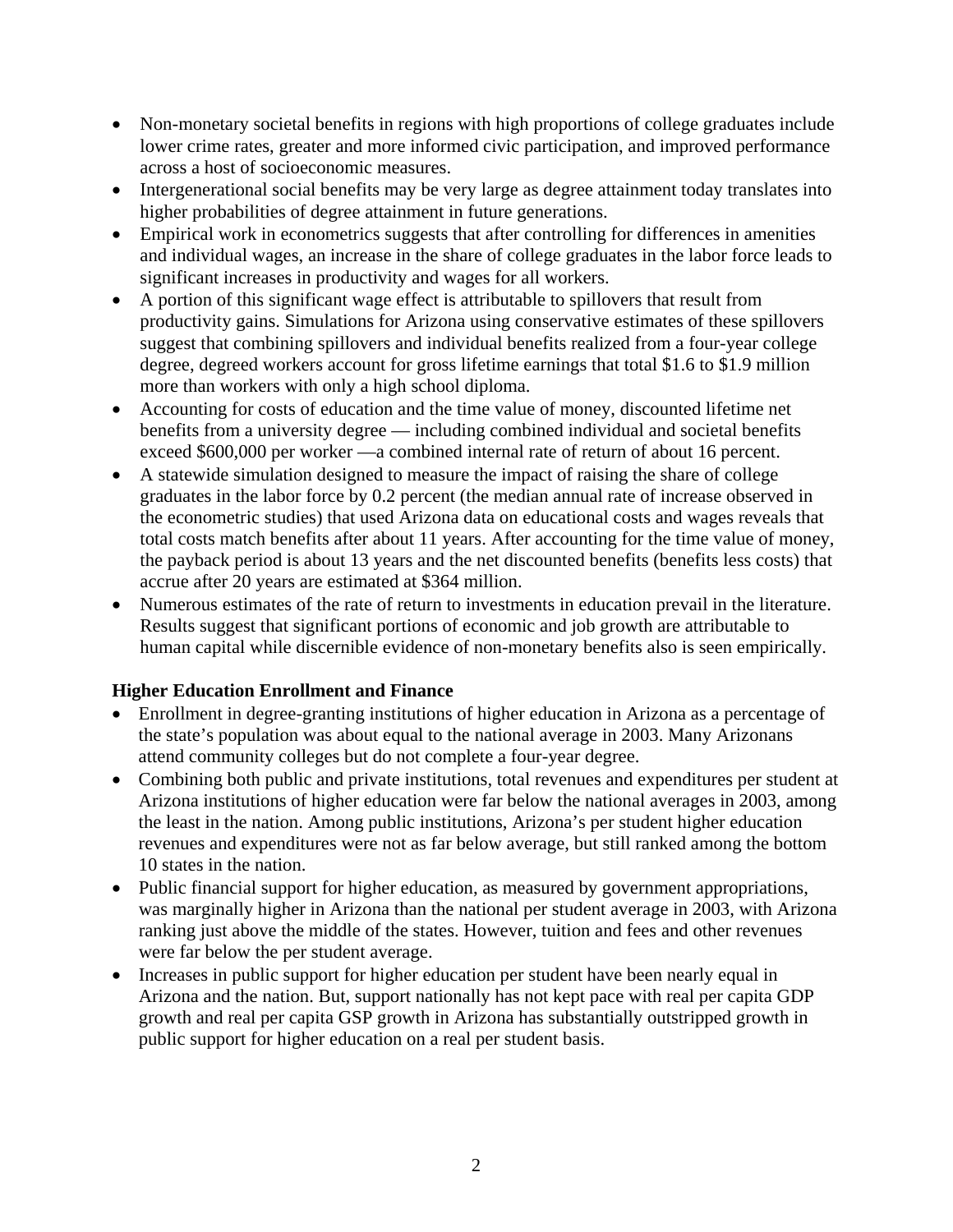# **Educational Attainment**

- Arizona ranks in the middle of the states on the percentage of its residents possessing a bachelor's degree, slightly below the U.S. average. However, educational attainment has increased less in Arizona than the national average in recent decades.
- Arizona compares less favorably among labor force participants, since the state's overall educational attainment is bolstered by highly educated retirees who migrate to the state at retirement.
- The educational attainment of young adults in Arizona is substantially below the national average.
- Among those educated in Arizona and among immigrants to the state, educational attainment is relatively low. In contrast, the attainment of interstate migrants is considerably higher.

# **Geographic Distribution of the University-Educated Population**

- To realize a high share of college graduates in its population, a region must either graduate a large number of people from local institutions of higher education or attract college graduates from other regions.
- Labor force participants with university degrees are highly mobile in terms of their residence. Thus, the number of university graduates from local institutions of higher education is not necessarily highly related to the number of college graduates living in a community.
- In any community, the retention of locally educated individuals and the attraction of highly educated people from other regions are heavily dependent on the availability of job opportunities appropriate for those with college degrees. Urban and natural amenities also are important to the attraction and retention of college graduates.
- National studies indicate that a statistically significant relationship exists between the number of new college graduates in a state and average educational attainment in the state's adult population. But the strength of this relationship appears modest.
- Using national data, studies find that if an additional 100 college-bound students choose to attend college in a given state, the long-run effect of raising the college-educated workforce in that state will be only 5-to-10 workers. Nationally, it is college attendance per se, not where students choose to attend, that is the crucial determinant of educational attainment in a given workforce. Educated workers migrate in search of occupations that align with their skill sets.

# **Policy Issues**

- Despite the high rate of return to higher education, only one-quarter of the U.S. population has obtained a four-year college degree. Underinvestment in higher education occurs.
- Impediments to college degree attainment include family financial constraints, lack of academic skills necessary for success, and an apparent lack of knowledge or belief in the large effect that a college education has on an individual's future earnings.
- While policy interventions designed to address financial access are abundant, more attention may be needed to address the information and ability concerns
- Evidence does not exist that local production of graduates, in isolation, will be an effective economic development strategy. A portfolio approach — that incorporates higher education and that is aimed at quality workforce development, quality public infrastructure, an emphasis on quality of life and amenities, and efforts to attain and maintain business climate conducive to attracting quality employment opportunities — may yield the highest returns.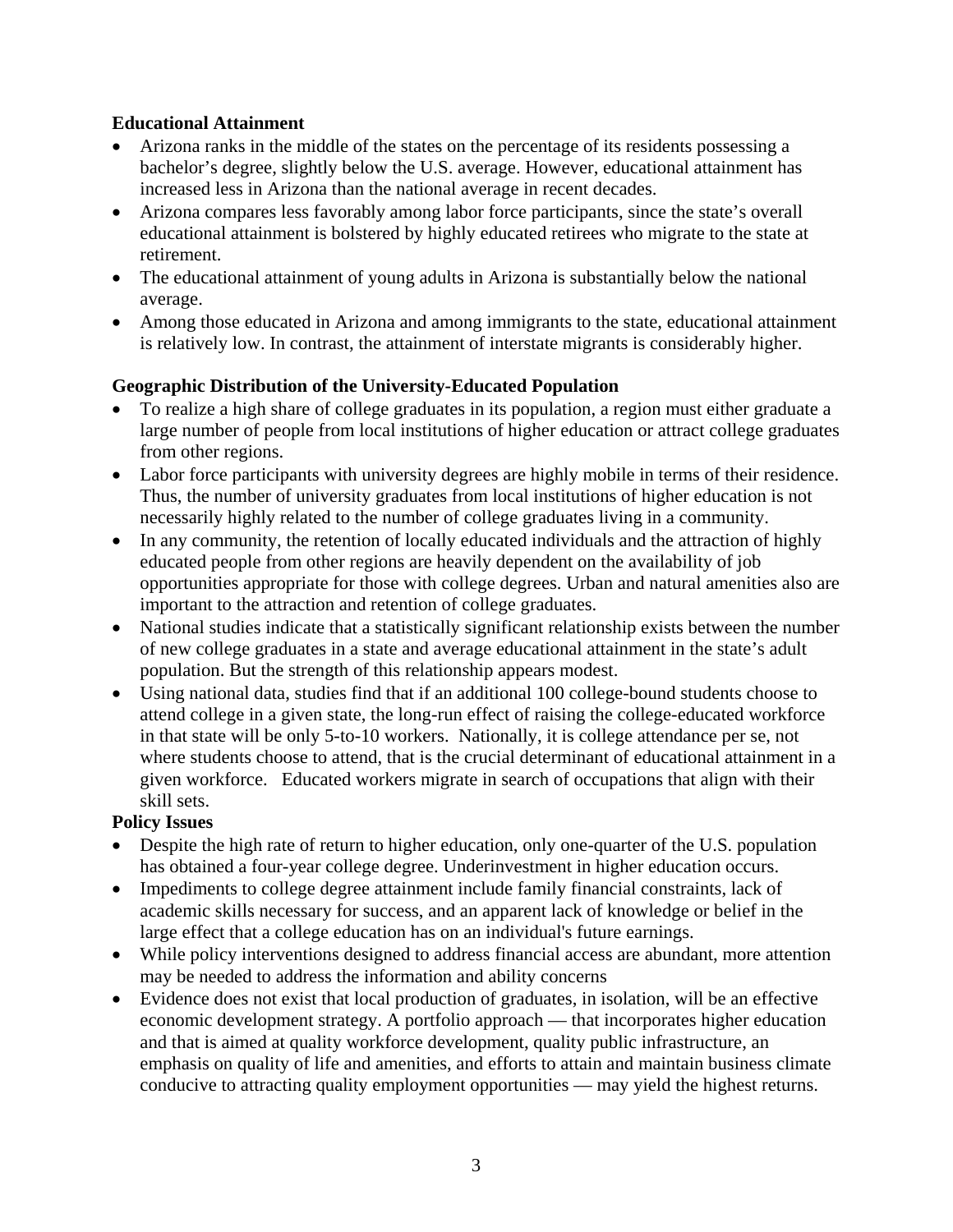#### **Overview**

Higher education provides considerable value to individuals, to the economies where educated individuals live and work, and society in general. Economies that have experienced substantial investment in either private or public institutions of higher learning have realized considerable growth and prosperity.

Higher education influences economic well-being in three ways. First, the direct expenditures by the institutions, their employees, and their students impact the local economy. This spending multiplies through the local economy until the monies are used to purchase goods and services from outside the local area. Such economic impacts have been estimated at many institutions of higher education. For example, the total impact of Arizona State University was estimated at 37,000 jobs resulting in more than \$1 billion in wages each year. However, only the higher education revenues originating from outside the local economy — such as from National Science Foundation grants — and the spending of out-of-state students and their parents can be considered a unique economic impact of higher education.

Second, higher education provides financial and non-financial benefits to the individual who pursues an advanced education and to society in general. The average earnings of individuals are closely related to their educational attainment. In particular, those with a bachelor's degree earn substantially more than even those with some college education. Relative to those with a bachelor's degree, a postgraduate degree provides nearly as large a boost in earnings. In addition, society benefits from an educated populace. The average wage — even for those workers who do not possess much educational attainment — is higher in communities with a substantial proportion of highly educated workers. Various other benefits to society also are realized from enhanced educational attainment, such as a lower crime rate. This report provides a detailed analysis of the impacts of enhanced educational attainment.

Third, institutions of higher education are increasingly focused on knowledge creation. Thus, universities are sources of key research and development innovations that simultaneously can be beneficial to society and conducive to economic growth. This topic will be discussed in a future report of the *Productivity and Prosperity Project*.

#### **Benefits to Individuals of Enhanced Educational Attainment**

Individual earnings are directly related to educational attainment. Those with a high school diploma earn more than those who did not graduate from high school, those who received some college credits earn more than those whose education ended with a high school diploma, those with a bachelor's degree earn more than those with some college credits, and those with a graduate degree earn more than those with a bachelor's degree as their highest attainment. In particular, those with a bachelor's degree earn substantially more than those with some college credits. A postgraduate degree provides an additional boost in earnings.

Earnings vary widely with educational attainment. For example, 2000 census data revealed that average annual earnings of individuals with a bachelor's degree was from 74 to 87 percent higher (depending on age) than the earnings of individuals whose maximum educational attainment was a high school diploma. Over a career, an individual with a bachelor's degree earns on average in excess of \$1 million more than a counterpart with only a high school diploma. Based on a cost-benefit analysis over a person's working life, the expected net return from an individual's payment of tuition and fees and foregone income while obtaining a bachelor's degree is in excess of 11 percent, a rate that compares favorably with real returns on most financial assets.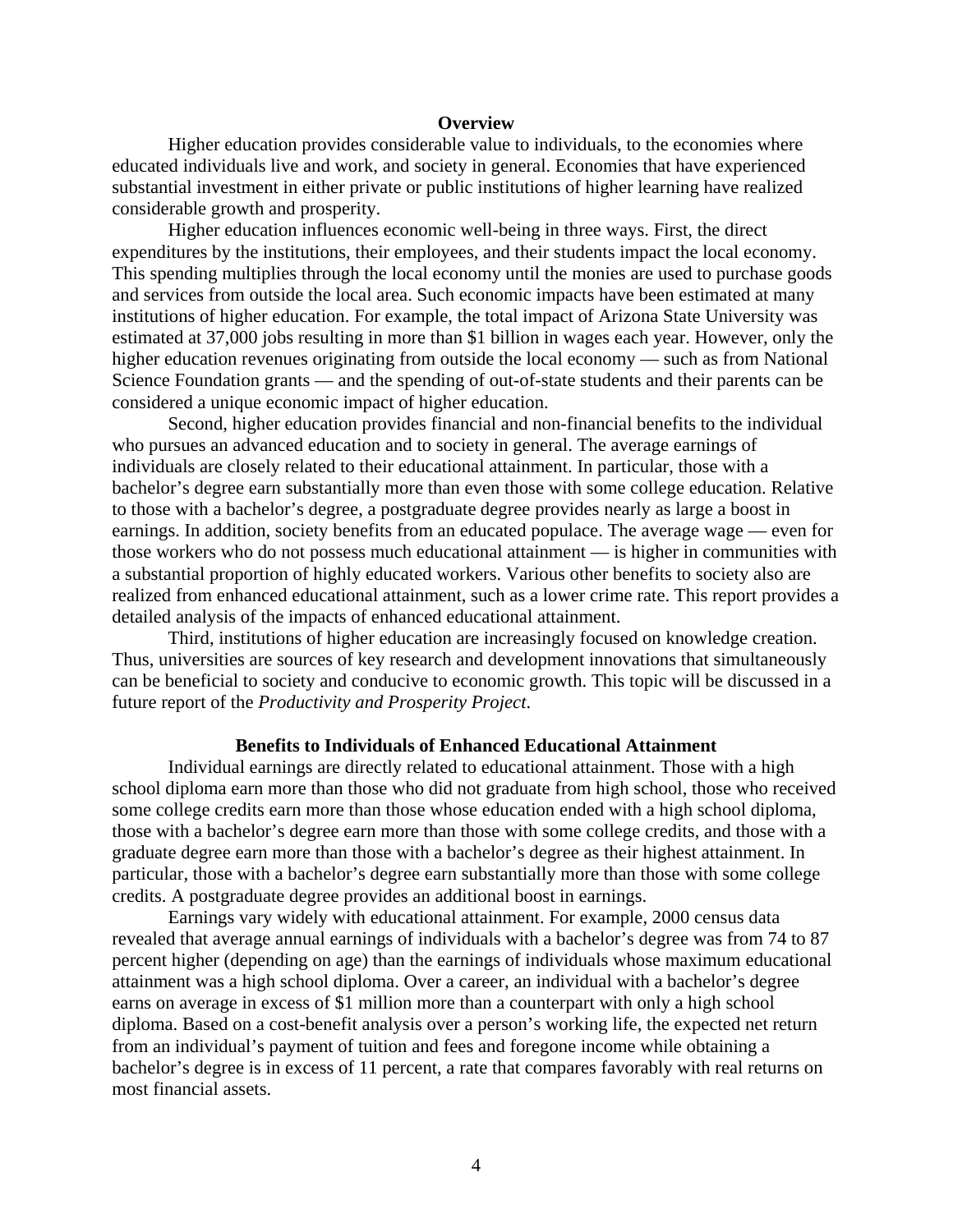The differential in earnings based on educational attainment has increased over time. For example, for full-time male workers between the ages of 35 and 44, the earnings differential between those having a bachelor's degree and those with a high school diploma has risen from 38 percent in the 1980-84 period to 94 percent in 2000-03. This rising differential constitutes the principal evidence for the emerging "knowledge economy."

The benefits to an individual from a university education vary with the quality of the institution attended. In studies of universities, quality is defined by measures such as average faculty salaries and average test scores of entering freshmen. These studies generally find that the quality of the institution has a significant effect on the earnings of graduates later in life. Those who graduate from elite institutions earn substantially more than those who graduate from lower-quality institutions. Some evidence also exists that the value of a college education is higher for those who attend graduate degree-granting research institutions, such as Arizona State University.

A long-standing concern of researchers has been that individuals who are successful in school tend to have high cognitive and non-cognitive abilities and these abilities would have provided them with greater earnings capacity whether or not they chose to become highly educated. While controlling for innate ability when studying the effects of education on earnings is difficult, the consensus view of labor market researchers is that the effects of "ability bias" are small in data comparing educational attainment to earnings. The true benefit of educational attainment is not much below the estimate observed in a simple cross-tabulation of earnings and education.

Despite the very high return on investment for the time and money spent on attaining a college degree, only one-quarter of the U.S. adult population (28 percent of those 25-to-34 years old) has at least a bachelor's degree. Three barriers — financial, ability, and information — limit the number of individuals who attain a university degree.

The available evidence suggests that no more than 8 percent of the youth population fail to complete college simply because of a lack of financial resources, undoubtedly due in large part to government programs that help to ease financing burdens. A review of the literature reveals that the academic ability of the individual, which is shaped throughout his/her life by a variety of family and environmental factors, and the values and goals of the individual, which are strongly influenced by the education of his/her parents, are the main determinants of educational attainment. A lack of information on the costs and benefits of higher education may underlie these factors.

#### **Societal Benefits of Enhanced Educational Attainment**

In regions with a highly educated labor force, all workers — not just those with advanced educational achievements — receive higher wages than their counterparts in regions with lesser educational attainment. These monetary benefits have been measured using widely varying techniques, such as by examining the economic performance of regions with different shares of college graduates in the labor force.

Recent research indicates that significantly higher wages are present in regions with greater shares of college graduates in the labor force. An extensive econometric analysis found that after controlling for other factors, a 1 percentage point increase in the labor force share of college graduates in a metropolitan area yields a 1.9 percent increase in the wages for high school dropouts, a 1.6 percent gain in the wages of high school graduates, and a 0.4 percent rise in the wages of the graduates themselves, over and above the average wage differential between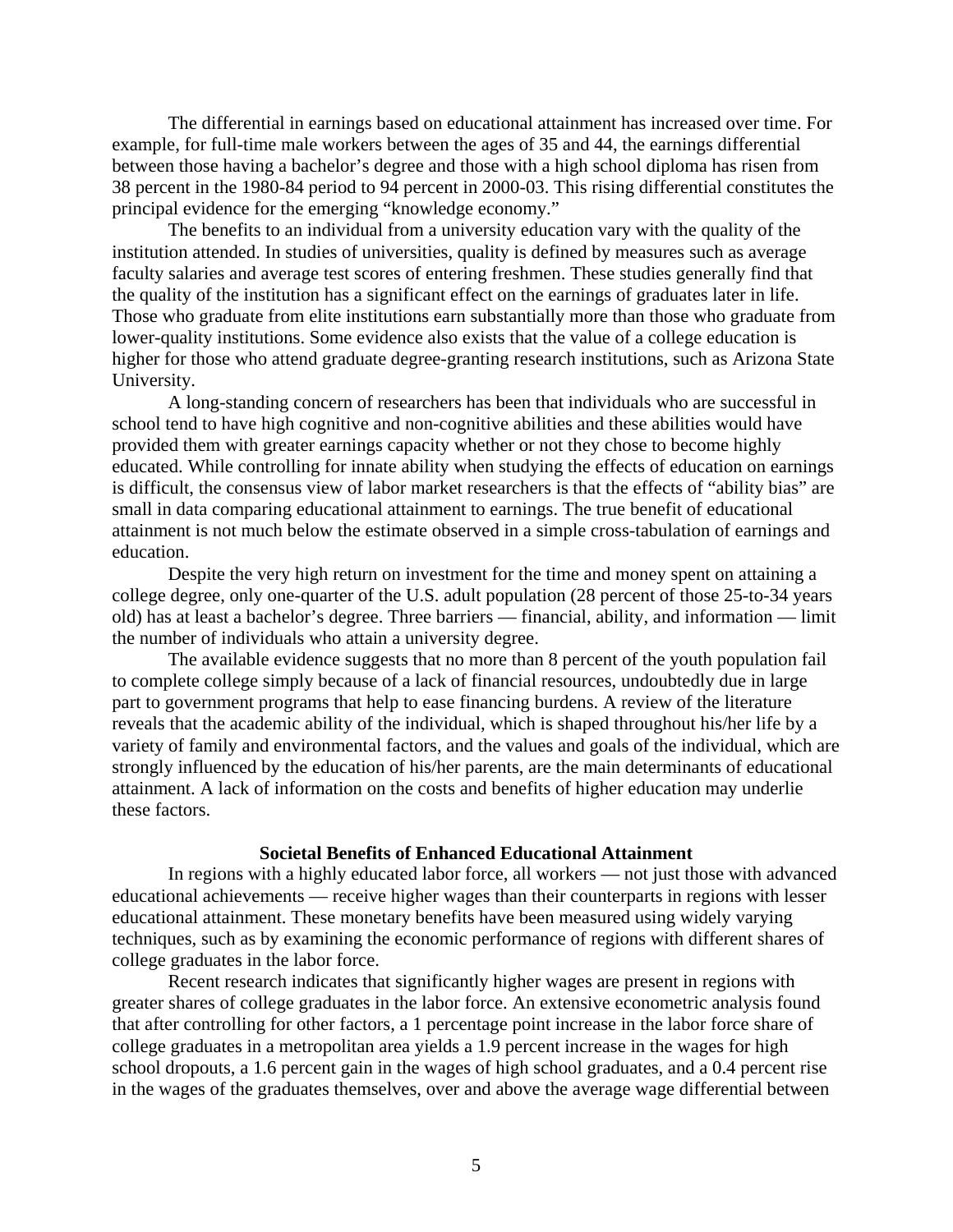individuals with college degrees and those with less education. One explanation for these higher wages in areas with higher educational attainment is the enhancement of productivity that comes with a workforce with more education and skills.

 In a simulation that applied these wage estimates to Arizona data, a conservative estimate of the portion of this annual wage appreciation that occurs due to social spillovers is \$16,000 per university graduate. Adding social spillovers to the more than 11 percent expected net return received by individuals who have at least a bachelor's degree increases the net return to nearly 16 percent.

A second simulation was designed to measure the aggregate social costs and benefits of a program to permanently increase the labor force share of university graduates by 0.2 percent (the average annual increase measured in the econometric analysis) in Arizona, which amounts to about 4,500 workers as of 2005. After accounting for the time value of money and comparing the monetary costs and benefits, the payback period was estimated to be 13 years. After 20 years, discounted social benefits exceed discounted social costs by \$364 million. The net benefits would be higher if the costs were reduced by providing incentives for students to graduate in a timely fashion and to seek employment in Arizona after graduation from the university.

In addition to the monetary societal benefits of enhanced educational attainment, regions with greater shares of educated workers, especially highly educated workers, enjoy lower crime rates, have fewer demands placed upon social services, greater civic participation, and improved personal health. These benefits accrue to subsequent generations.

#### **Empirical Data on Higher Education Enrollment and Finance**

Enrollment in degree-granting institutions of higher education in Arizona as a percentage of the state's population was about equal to the national average in 2003. The Arizona figure was higher than the national average at private for-profit institutions, slightly greater than the national average at public institutions, but considerably below average at private not-for-profit institutions.

Total revenues and expenditures per student at Arizona institutions of higher education were far below the national averages in 2003, among the least in the nation. Among public institutions, Arizona's per student higher education revenues and expenditures were not as far below average, but still ranked among the bottom 10 states in the nation.

The ability to pay for education is below average in Arizona due to the state's subpar incomes. Thus, the state's higher education revenues and expenditures per student adjusted for income were not as far below the national average in 2003. Among public institutions, Arizona's per student revenues and expenditures were close to the national average, ranking near the middle of the states.

Public financial support for higher education, as measured by government appropriations, was marginally higher in Arizona than the national per student average in 2003, with Arizona ranking just above the middle of the states. Adjusted by the state's ability to pay, public support for higher education in Arizona was considerably higher in 2003 than the national average.

Increases in public support for higher education per student have been nearly equal in Arizona and the nation. However, the increases have not been as great as gains in the ability to pay, particularly in Arizona. Support nationally has not kept pace with real per capita GDP growth and real per capita GSP growth in Arizona has substantially outstripped growth in public support for higher education on a real per student basis.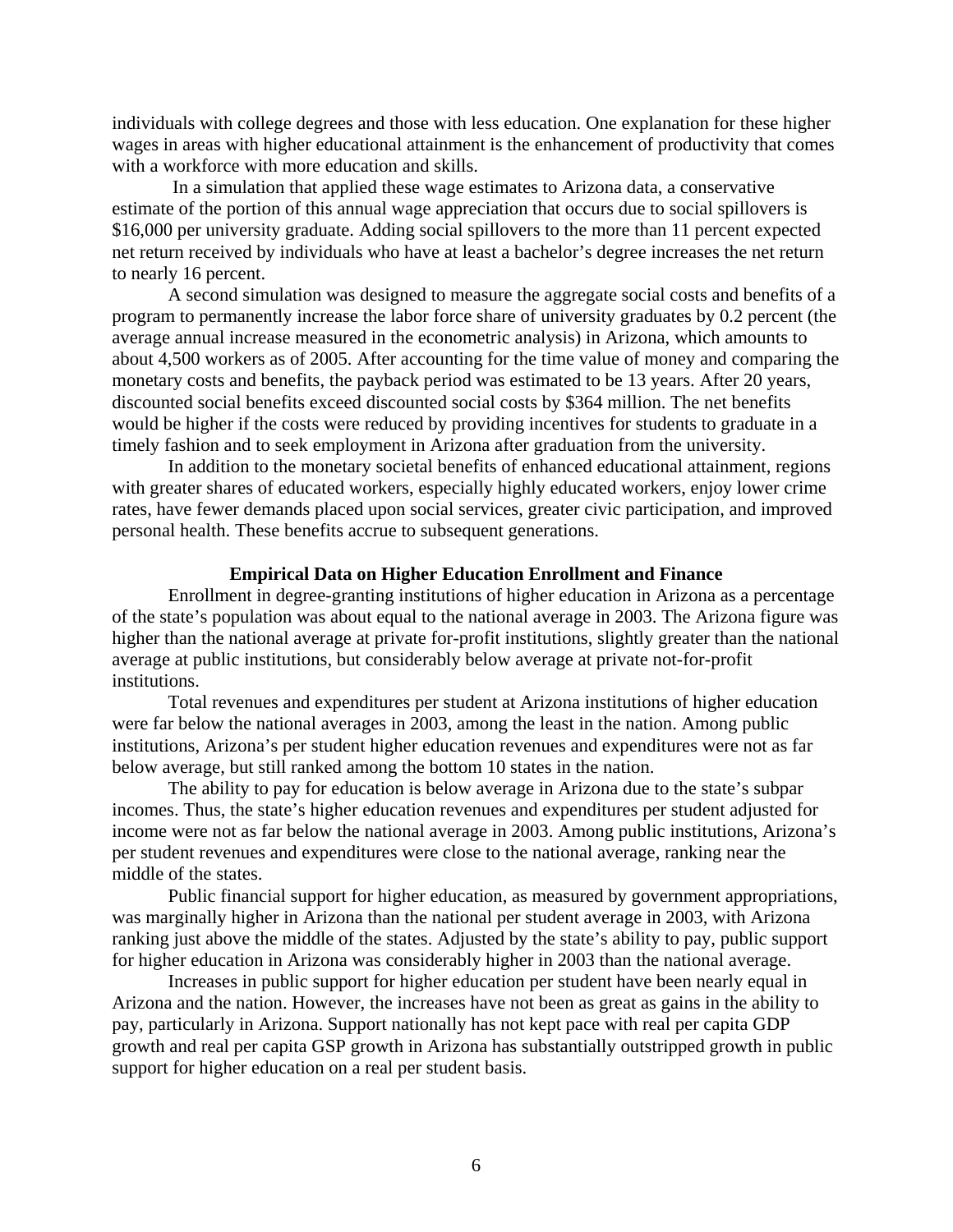#### **Empirical Data on Educational Attainment**

As measured by the percent of the population 25 years and older with at least a bachelor's degree, educational attainment in Arizona is near average. Arizona ranked 25th among the states according to the 2000 census, with 23.5 percent possessing a bachelor's degree, slightly below the U.S. average of 24.4 percent.

However, Arizona compares less favorably among those in the labor force, since the state's overall educational attainment is bolstered by highly educated retirees who migrate to the state at retirement. The educational attainment of young adults (especially those than 35 years of age) in Arizona is considerably lower than the national average, while the attainment of those 65 or older is higher than average. The comparatively low attainment of young adults reflects both the below-average achievement of children educated in Arizona and the strong net in-migration of young, poorly educated people.

Among those born in Arizona and living in the state in 2000, the percentage of those 25 or older with a bachelor's degree was only 18 percent, just half of the figure of Arizona residents born elsewhere in the United States. Among those born in another country but living in Arizona in 2000, the share with a university degree was slightly higher than that of Arizona natives.

Educational attainment has increased in recent decades in every state. This has occurred primarily because of the deaths of the less-educated older generations. Educational attainment among young adults has increased only a little. Arizona's ranking among the states on the percentage with a bachelor's degree declined between 1980 and 2000, from 19th in 1980 to 24th in 2000. The state ranked just 39th on the change in educational attainment between 1980 and 2000.

#### **The Geographic Distribution of the University-Educated Population**

For a region to realize the benefits from a highly educated populace, it must be able to either achieve an adequate number of college graduates at its local institutions of higher education or attract such individuals from other regions. National data reveal considerable labor force migration of college graduates. Thus, the number of university graduates from local institutions of higher education is not necessarily highly related to the number of college graduates living in a community.

The retention of locally educated individuals and the attraction of highly educated people from other regions are heavily dependent on the availability of job opportunities appropriate for those with college degrees. Urban and natural amenities also are important to the attraction and retention of college graduates. Business climates that attract businesses with quality opportunities that require the skills of an educated workforce are obviously a key determinant.

National studies indicate that a statistically significant relationship exists between the number of new college graduates in a state and average educational attainment in the state's adult population. But the strength of this relationship appears modest. Studies find that if an additional 100 college-bound students choose to attend college in a given state, the long-run effect of raising the college-educated workforce in that state will be only 5-to-10 workers. Nationally, it is college attendance per se, not where students choose to attend, that is the crucial determinant of educational attainment in a given workforce. Educated workers migrate in search of occupations that align with their skill sets.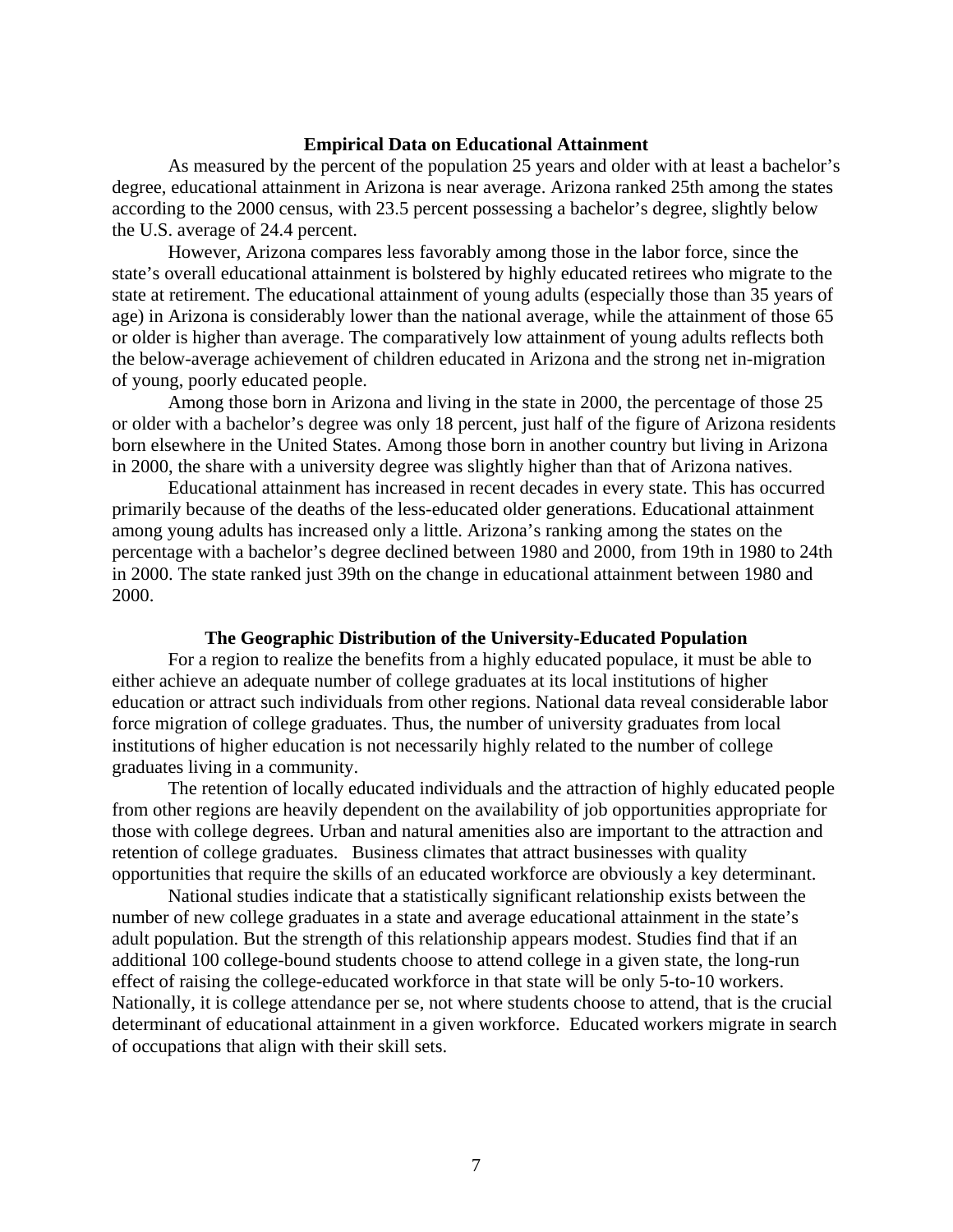#### **Public Policy Issues**

A primary conclusion of this report is that college education yields high rewards that accrue to individuals and to the communities where they ultimately find employment. Policies that eliminate barriers (informational, ability, or financial) and result in tangible increases in the number of degree holders are interventions that should be pursued. Considerable effort has already been undertaken to alleviate financial barriers and these efforts have brought results. Effective policies aimed at increasing both enrollment and degree completion rates simultaneously could be equally rewarding.

The barriers pose significant challenges and debate over the efficacy and cost of alternative policy options will occur, but in the end the potential rewards are very high. Empirical estimates capturing the magnitude of these rewards are detailed in this report – including significant monetary returns as well as a long list of non-monetary returns that continue to yield benefits over generations.

The availability of local institutions (both public and private) can be encouraged to help meet the local demands exerted by the explosive growth in Arizona's population. National data suggest that more expenditure (both public and private) is devoted toward the production of college graduates in other states than take place in Arizona. Public and/or private investments that lead to tangible increases in degree attainment stand to deliver significant returns to the students that earn the degrees and to the economies where they ultimately live and work. And increases in the quality of the education can lead to greater contributions to individual and societal prosperity.

While local production is an important component, a narrow policy agenda exclusively focused on producing more college graduates locally is not likely to be sufficient in attaining the ultimate goal of increasing the proportion of productive, highly skilled workers in the labor force. Interventions that encourage quality job opportunities, amenities that attract businesses that offer quality opportunities, and a business climate that nurtures entrepreneurship and innovation are important ingredients. And high quality local universities can play a key role in crafting this climate. But, broad public policy initiatives that support a high quality transportation, energy/water, communication, and education infrastructure will help nurture a business climate that provides gainful employment opportunities needed to retain the graduates that are produced locally. Those opportunities also can serve as a magnet for the mobile set of educated people that are produced each year across the nation.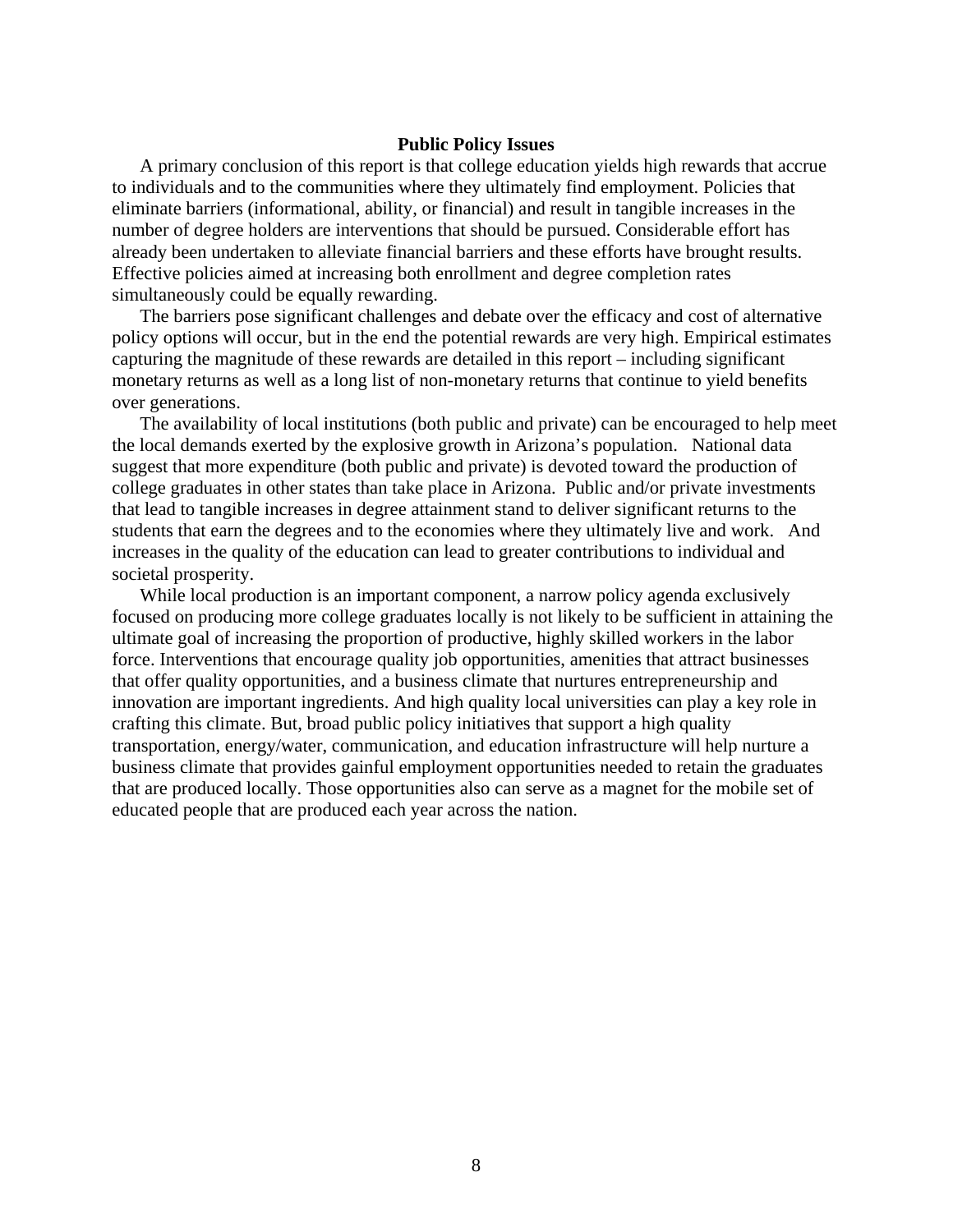#### **OVERVIEW**

Higher education provides considerable value to individuals, economies where educated individuals reside, and society in general. Economies that have experienced substantial investment in either private or public institutions of higher learning have realized considerable growth and prosperity.

Higher education influences economic well-being in three ways, as illustrated in Figure 1. First, direct expenditures by the institutions, their employees, and their students impact the local economy, as shown in panel A of Figure 1. This spending multiplies through the local economy until the monies are used to purchase goods and services from outside the local area. Such economic impacts have been estimated at many institutions of higher education. For example, the total impact of Arizona State University was estimated at 37,000 jobs resulting in more than \$1 billion in wages each year [L. William Seidman Research Institute, 2003]. However, only the higher education revenues originating from outside the local economy — such as from National Science Foundation grants — and the spending of out-of-state students and their parents can be considered a unique economic impact of higher education.

Second, higher education provides financial and non-financial benefits to the individual who pursues an advanced education and to society in general (see panel B of Figure 1). The average earnings of individuals are closely related to their educational attainment. In particular, those with a bachelor's degree earn substantially more than even those with some college education. Relative to those with a bachelor's degree, a postgraduate degree provides nearly as large a boost in earnings. In addition, society benefits from an educated populace. The average wage — even for those workers who do not possess much educational attainment — is higher in communities with a substantial proportion of highly educated workers. Various other benefits to society also are realized from enhanced educational attainment, such as a lower crime rate. This report provides a detailed analysis of the impacts of enhanced educational attainment.

Third, institutions of higher education are increasingly focused on knowledge creation (panel C of Figure 1). Thus, universities are sources of key research and development innovations that simultaneously can be beneficial to society and conducive to economic growth. This topic will be discussed in a future report of the *Productivity and Prosperity Project*.

The first two chapters of this report demonstrate the value of higher education. Chapter I presents the substantial financial benefits to individuals that result from enhanced educational attainment and examines the reasons why more people do not pursue higher education given the high rate of return from doing so. Chapter II demonstrates the value to the economy and to society in general of a highly educated populace, in the forms of higher wages to all workers, increased productivity, and nonmonetary benefits to society.

The next two chapters examine factual data on how Arizona compares to the national average and to other states on measures of higher education. Chapter III looks at higher education enrollment and finance, while Chapter IV presents data on educational attainment. While Arizona falls in the middle of the states on higher education enrollment (relative to the size of the population) and the educational attainment of all adults, the educational achievement of labor force participants is subpar and total revenues per student in institutions of higher education are far below average.

Given the benefits of a highly educated workforce and Arizona's below-average performance, the last two chapters look at issues regarding the location decisions of highly educated people. Chapter V reviews the evidence while Chapter VI presents policy options that might result in enhanced educational attainment in Arizona.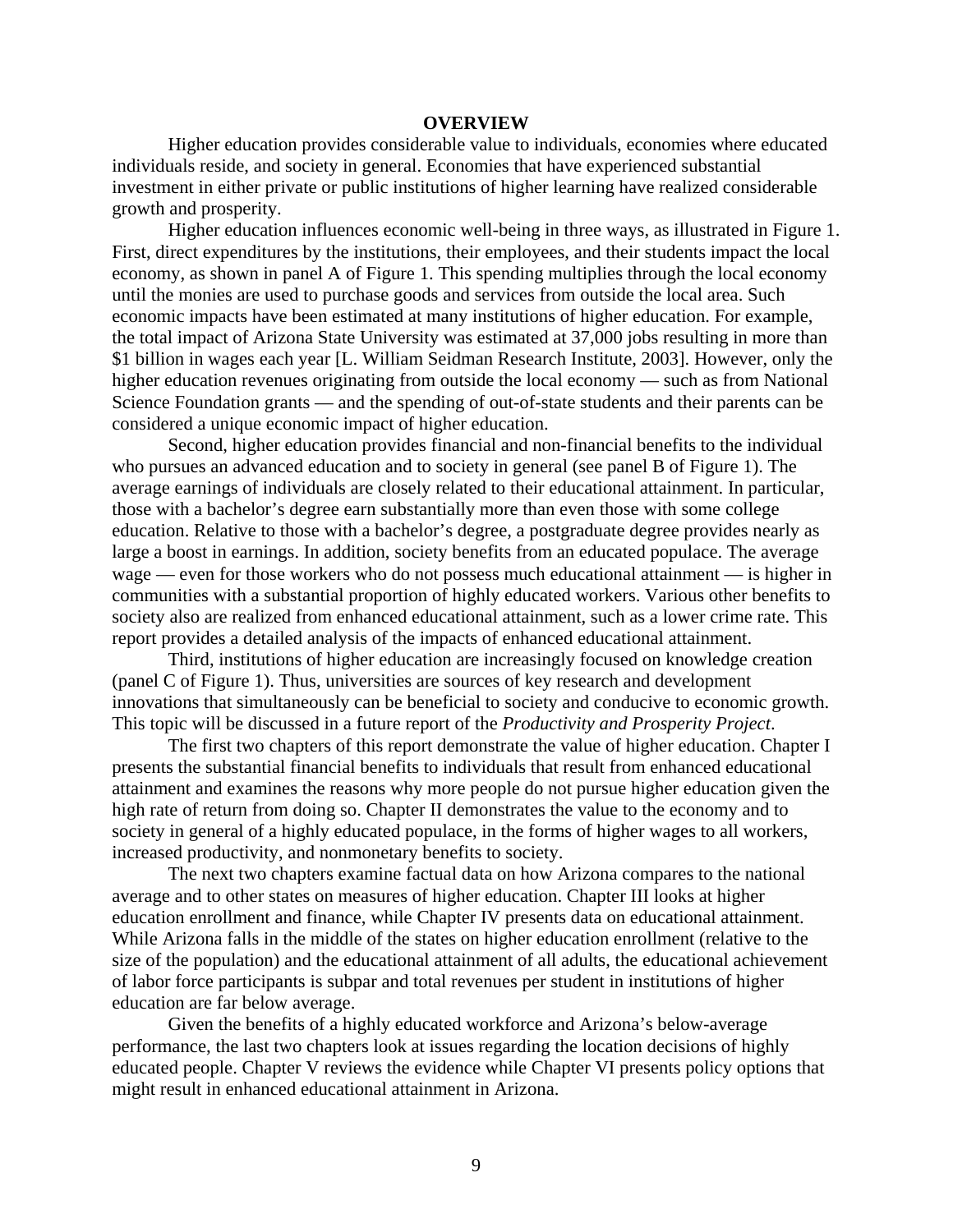**Figure 1: The Relationship Between Higher Education and Economic Well-Being**



**Source: L. W. Seidman Research Institute, W. P. Carey School of Business, Arizona State University**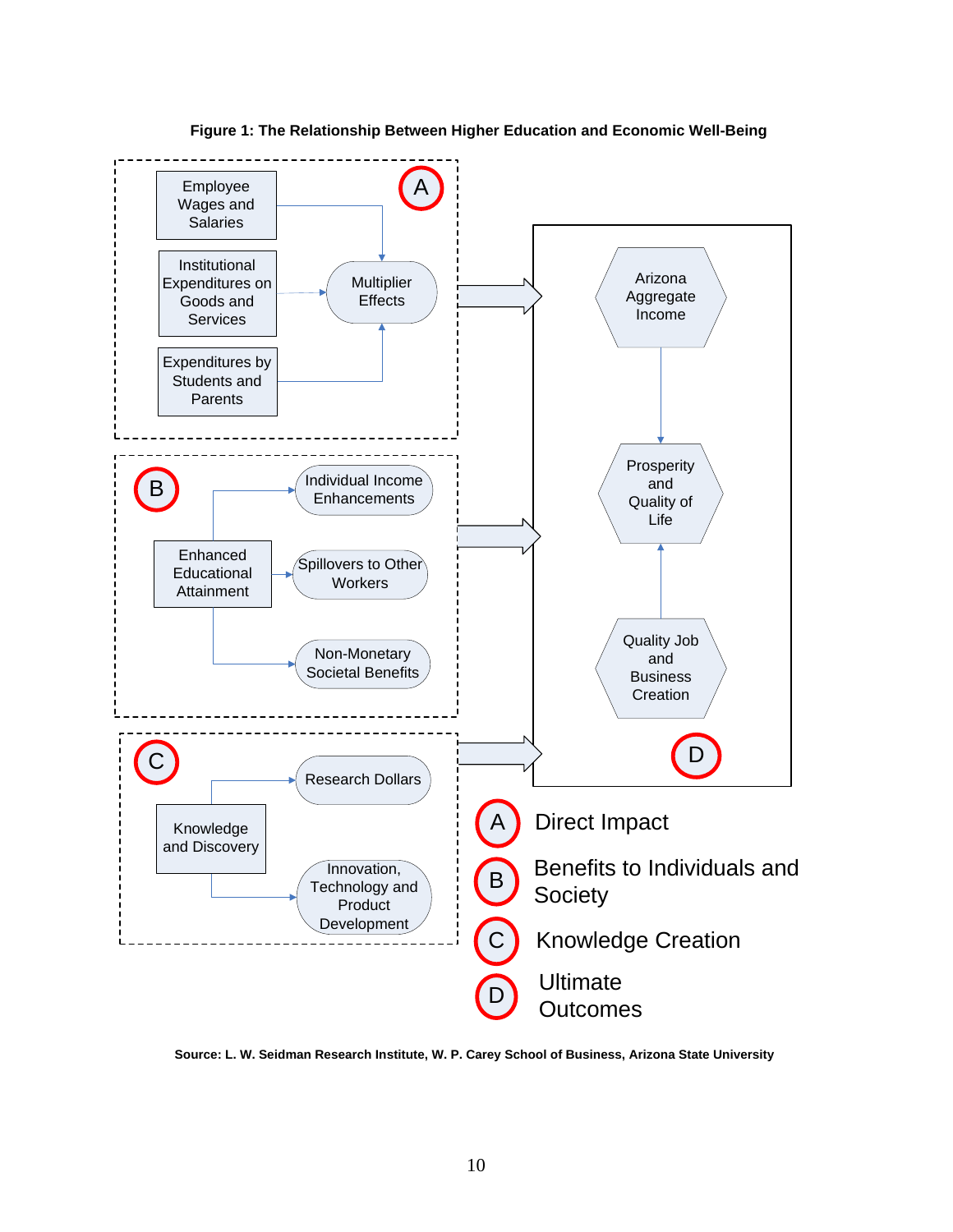# **I. BENEFITS TO INDIVIDUALS OF ENHANCED EDUCATIONAL ATTAINMENT**

### **Summary**

- Individual earnings are strongly related to educational attainment. People who have completed high school earn more than those who have not; people with a bachelor's degree earn more than those with only a high school diploma; and those with a graduate education earn more than those with only an undergraduate education.
- Average annual earnings of individuals with a bachelor's degree are more than 75 percent higher than the earnings of individuals whose maximum educational attainment is a high school diploma. Over a career, an individual with a bachelor's degree earns on average in excess of \$1 million more than a counterpart with only a high school diploma.
- The differential in earnings based on educational attainment has increased over time. For example, for full-time male workers between the ages of 35 and 44, the earnings premium associated with having a bachelor's degree versus a high school diploma has risen from 38 percent in the 1980-84 period to 94 percent in 2000-03.
- The benefits to an individual from a university education vary with the quality of the institution attended. Those who graduate from an elite university earn substantially more than those who graduate from a lower-quality institution.
- To properly assess the economic value of a college education, the benefits realized in terms of higher future earnings must be discounted to adjust for the time value of money. The discounted earnings must then be weighed against the full costs of acquiring a college education including not only the tuition paid by the student, but the earnings foregone while the student is in college and the appropriations of state and local governments. When these calculations are made, the benefits of a college education are seen to be more than three times as large as the costs.
- If the value of a college education is expressed on the same basis as the return on a financial investment, the net return is on the order of 12 percent per year, over and above inflation. This compares favorably with annual returns on stocks that historically have averaged 7 percent.
- Despite the very high return on investment for the time and money spent on attaining a college degree, only one-quarter of the U.S. adult population has at least a bachelor's degree. Academic ability and information barriers limit the number of individuals who attain a university degree.
- Financial barriers to the completion of a bachelor's degree exist but government programs that promote access have been effective.
- The academic ability of the individual which is shaped throughout his/her life by a variety of family and environmental factors — and the values and goals of the individual — which are strongly influenced by the education of his/her parents — are the main determinants of educational attainment.

# **Introduction**

Education provides a variety of benefits to students including enhanced social skills, greater awareness of human achievement, and an appreciation for cultural diversity. But education is increasingly viewed as an economic investment. Education provides a student with skills that are valued by employers and increases lifetime earnings capacity. In this chapter the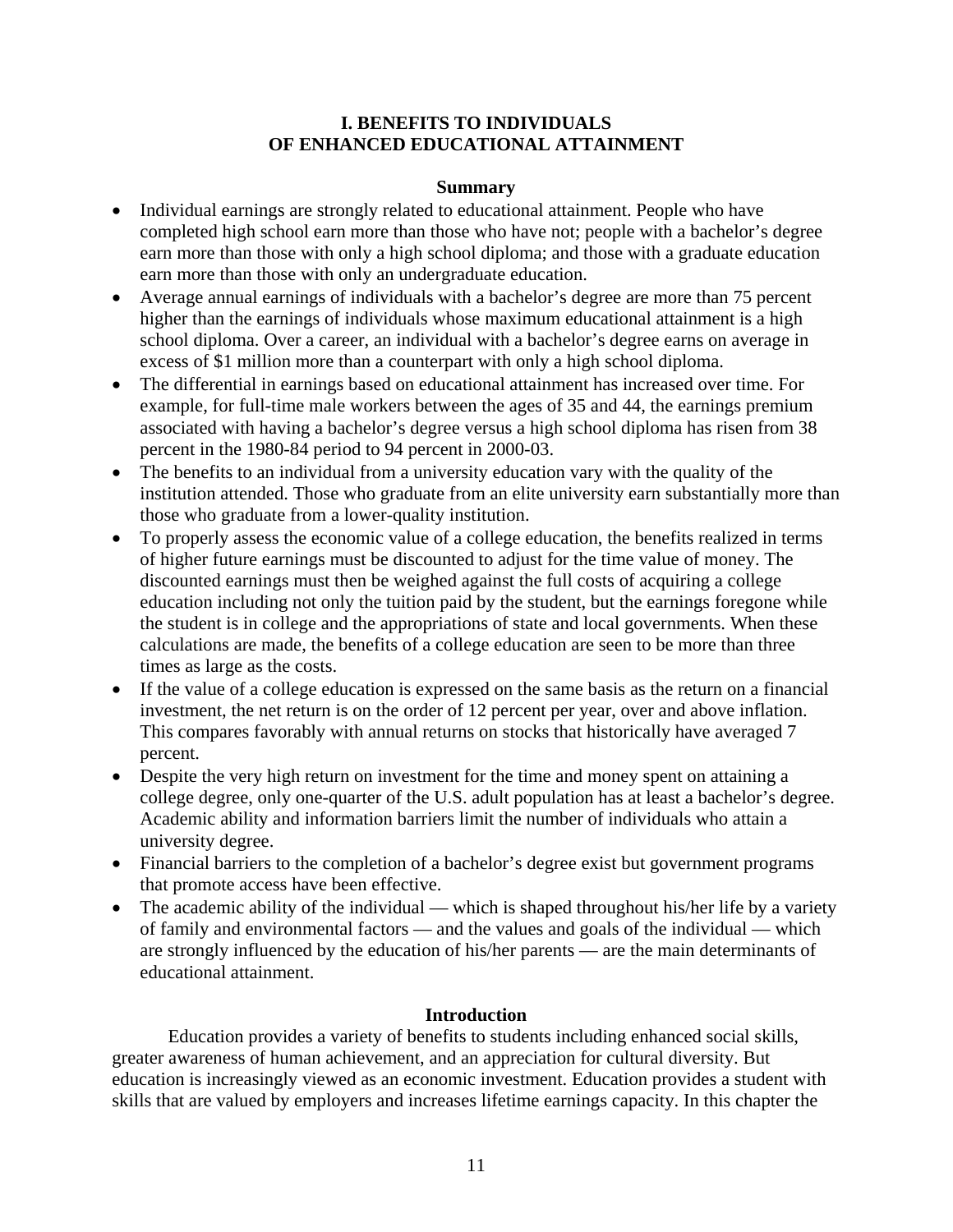statistical evidence on the effect of educational attainment on earnings is examined to determine the economic rate of return realized when an individual invests in a college education. Particular emphasis is placed on the value an individual receives from completing a bachelor's degree.

In calculating the return on a college education, this chapter considers as benefits only the incremental earnings realized by the individual who earns the college degree. Spillover benefits that accrue to other parties are potentially significant, but they are not considered until the next chapter of the report. Following the conventional language used by economists, the return to education presented in this chapter is referred to as the "private return to education." When all benefits are considered, including spillovers received by other individuals, the calculated return is referred to as the "social return to education."

To determine the economic value of a college education, benefits must be weighed against the full costs of obtaining that education. These costs include the tuition payments made by the college attendee, the opportunity costs associated with earnings foregone while in college, and in the case of a public university the appropriations of state and local governments. The return on investment calculated using full costs is a more useful guide for public policy than one calculated using only the costs incurred by the student. College may represent a good personal investment for an individual if that education is highly subsidized by the government. But college is shown to represent a wise use of society's resources when the value of the enhanced skills the individual receives, as measured by increased earnings capacity, exceeds the full resource costs of providing that education.

#### **The Relationship Between Earnings and Educational Attainment**

The economic value of educational attainment is apparent from cross-tabulations of national data on individual earnings and educational attainment (see Table I:1 and the graphical depiction of this table in Figure I:1). Since annual individual earnings vary with the number of hours worked over the year, the data are for full-time, year-round workers. The latest data from the Current Population Survey, for 2002 and 2003, are depicted.

Since the age of an individual is strongly related to the number of years of work experience, and earnings rise with work experience, earnings increase with age regardless of the amount of educational attainment. In addition, in each age group, earnings increase with educational attainment.

The positive relationship between education and earnings is unmistakable and universal. Workers who have completed high school earn more than those who have not; those with some college earn more than those with only a high school education; people who have earned a college degree earn more than those with a partial college education; and those with a graduate degree earn more than those with only a bachelor's degree. These relationships hold for all age groups.

The earnings premium from a college education was substantial in 2002-03. Workers in the 30-34 age group earned on average \$24,100 or 77 percent more if they had a bachelor's degree than if they only had a high school diploma. For workers in the 40-44 age group, those with a four-year degree enjoyed an earnings premium of \$30,700 or 87 percent relative to high school graduates. For workers of age 50-to-54, those with a bachelor's degree earned \$29,000 or 82 percent more than those with a high school education.

Earnings by age and educational attainment for Arizonans are shown in Table I:2 and Figure I:2. Since the Current Population Survey data are not reliable by state, these data are from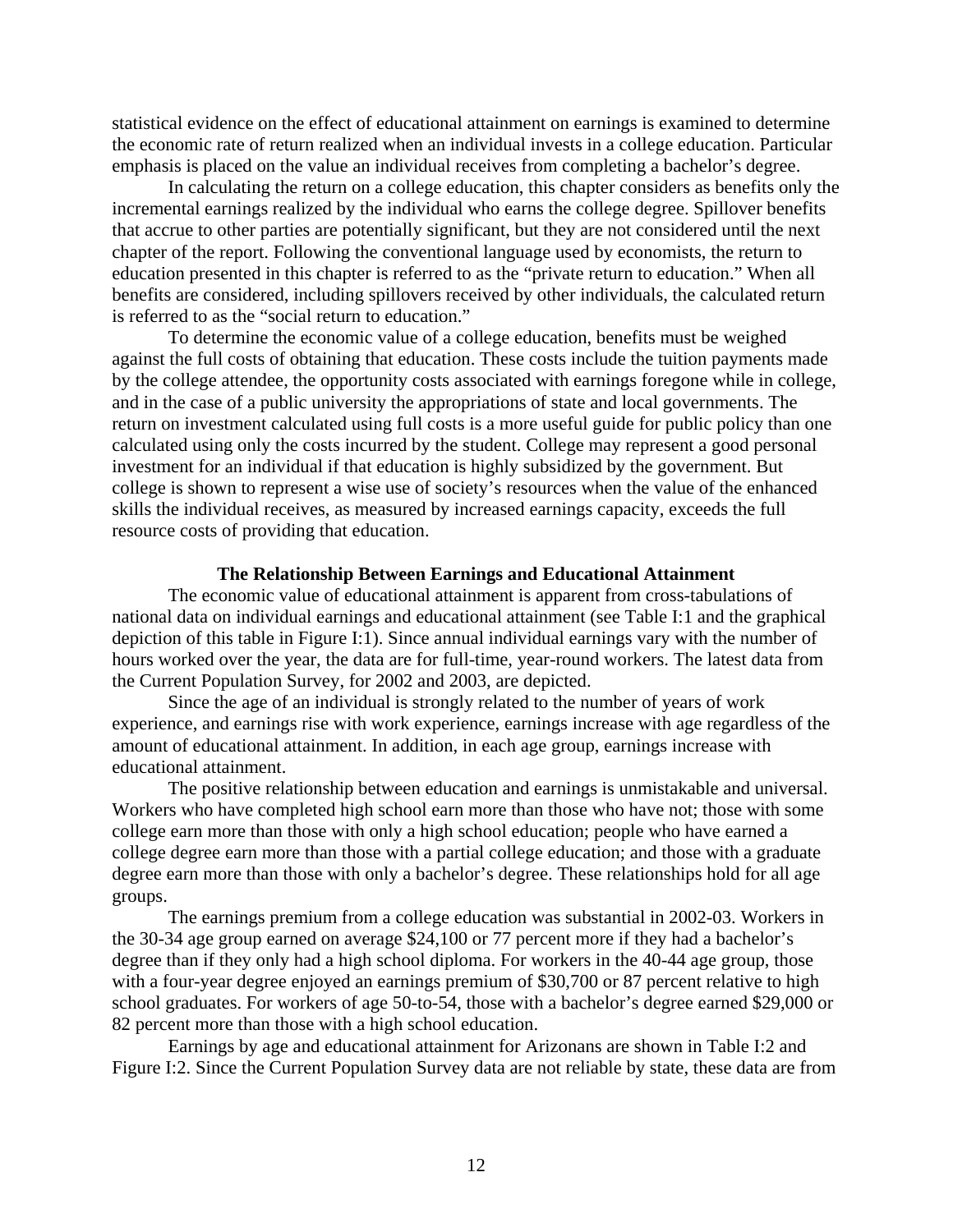the 2000 Census and refer to earnings in the year 1999. The data are for people who live in Arizona but who may have been educated anywhere in the world.

The positive association between education and earnings also is obvious in the Arizona data. For example, for Arizona workers between the ages of 40 and 44, those with a bachelor's degree earned \$28,200 or 87 percent more than those with only a high school education.

#### **TABLE I:1 MEAN ANNUAL EARNINGS BY AGE AND EDUCATIONAL ATTAINMENT IN THE UNITED STATES Full-time, Year-Round Workers, 2002-03**

|                             | <b>Age Group</b> |           |           |          |          |          |          |
|-----------------------------|------------------|-----------|-----------|----------|----------|----------|----------|
| <b>Attainment</b>           | $25 - 29$        | $30 - 34$ | $35 - 39$ | 40-44    | 45-49    | 50-54    | 55-59    |
| Postgraduate                |                  | \$66,232  | \$79,464  | \$86,670 | \$86,676 | \$85,061 | \$83,543 |
| University Graduate         | \$43,121         | 55.440    | 62.244    | 65.973   | 66.280   | 64.253   | 65.240   |
| Some College                | 31,338           | 36.271    | 41,635    | 42.295   | 43.829   | 45.453   | 43,330   |
| <b>High School Graduate</b> | 28,097           | 31,366    | 33,443    | 35,283   | 36,316   | 35,270   | 37,573   |
| Some High School            | 22,168           | 23,553    | 26,351    | 28,026   | 26.430   | 27,155   | 30,452   |

Source: U.S. Department of Commerce, Census Bureau, Current Population Survey.





Source: U.S. Department of Commerce, Census Bureau, Current Population Survey.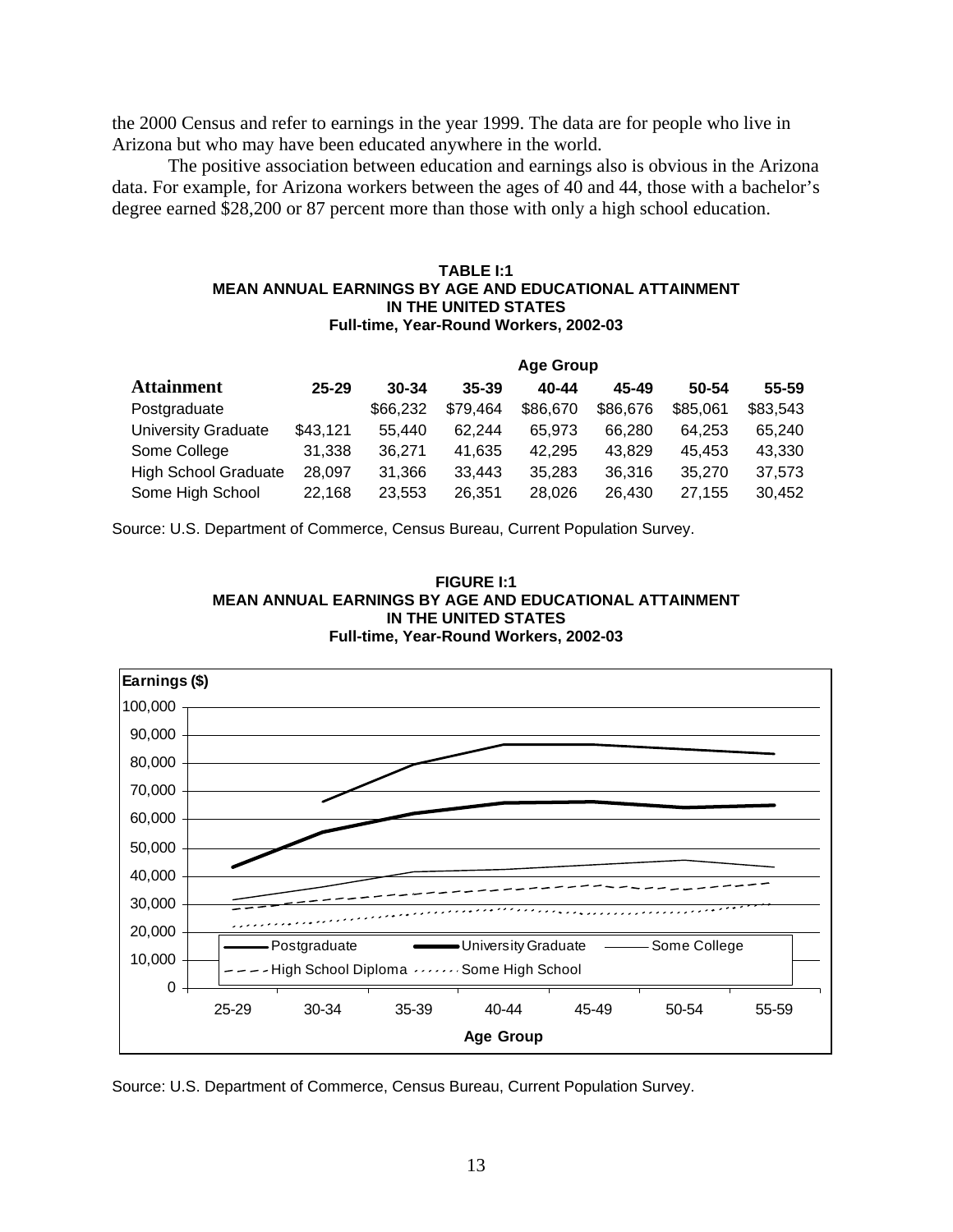#### **TABLE I:2 MEAN ANNUAL EARNINGS BY AGE AND EDUCATIONAL ATTAINMENT IN ARIZONA Full-time, Year-Round Workers, 1999**

|                             | <b>Age Group</b> |           |           |          |          |          |          |
|-----------------------------|------------------|-----------|-----------|----------|----------|----------|----------|
| <b>Attainment</b>           | $25 - 29$        | $30 - 34$ | $35 - 39$ | 40-44    | 45-49    | 50-54    | 55-59    |
| Postgraduate                |                  | \$56,331  | \$69,010  | \$75,577 | \$71,611 | \$72,251 | \$73,088 |
| <b>University Graduate</b>  | \$38,509         | 46.714    | 56.968    | 60.790   | 57.499   | 55,693   | 59,320   |
| Some College                | 28,813           | 32,678    | 38,359    | 40.276   | 40,222   | 41,931   | 41,919   |
| <b>High School Graduate</b> | 26,599           | 27,904    | 31,417    | 32.587   | 33,672   | 34.401   | 34,678   |
| Some High School            | 23,313           | 24,898    | 25,610    | 26,387   | 29,218   | 27,289   | 27,017   |

Source: U.S. Department of Commerce, Census Bureau, 2000 Census Public Use Microdata Sample.

**FIGURE I:2 MEAN ANNUAL EARNINGS BY AGE AND EDUCATIONAL ATTAINMENT IN ARIZONA Full-time, Year-Round Workers, 1999**



Source: U.S. Department of Commerce, Bureau of the Census, 2000 Census Public Use Microdata Sample.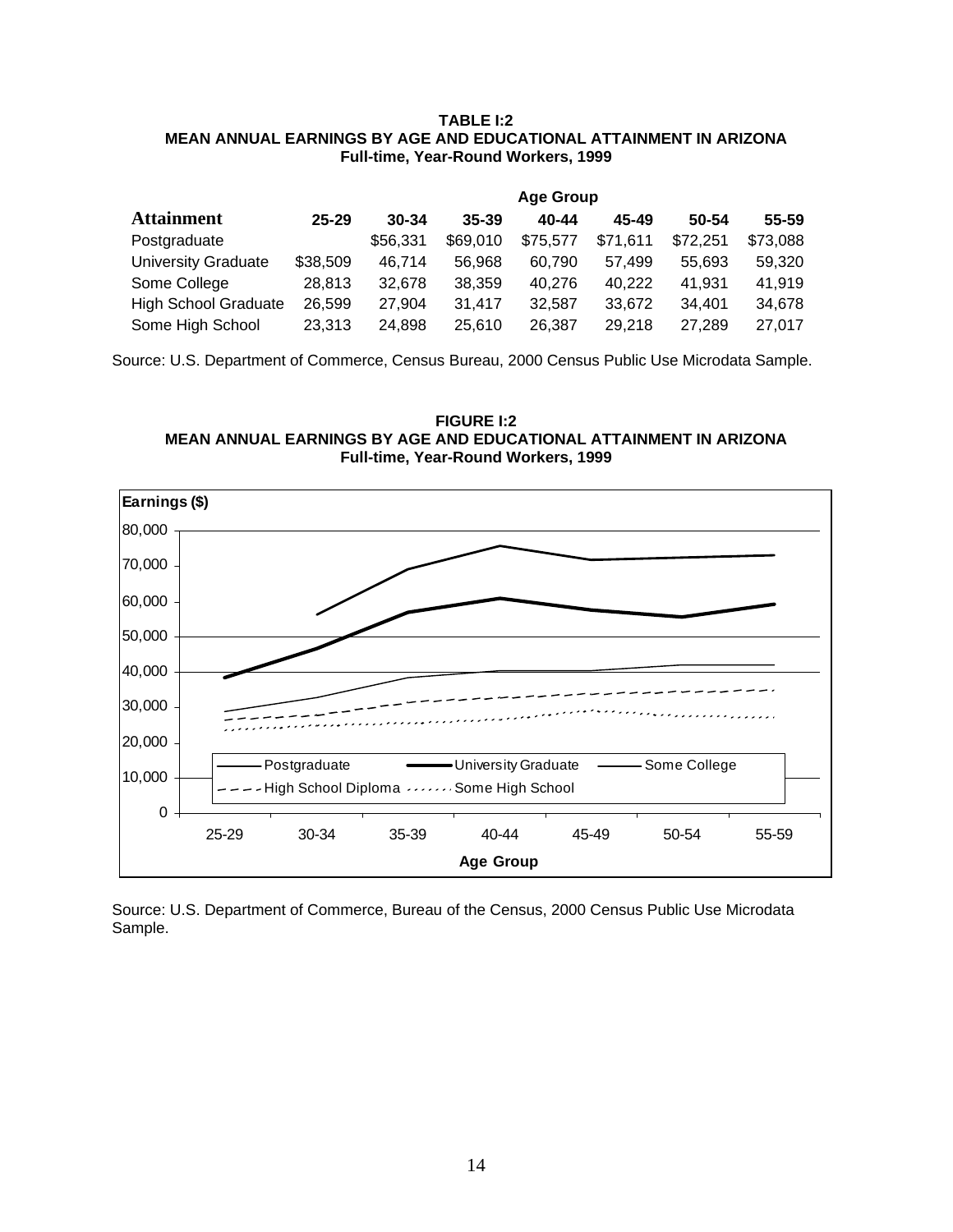#### **Increasing Benefits from Educational Attainment**

The value of a bachelor's degree relative to a high school diploma has been increasing steadily since the early 1980s (see Figure I:3). Looking, for example, at the 35-44 age group, male workers with a bachelor's degree earned 38 percent more than those with a high school degree over the 1980-84 period, but they earned 92 percent more than high school graduates over the 2000-03 period. For women, the college premium rose from 41 percent in 1980-84 to 80 percent in 2000-03. A rising skill premium is evident not only in the earnings of educated workers but also in the earnings of those with work experience and skills acquired on the job. These trends seem to reflect a broad-based increase in the demand for skilled workers and reduced demand for low-skill workers that is occurring throughout the industrialized world.

Labor market economists attribute the rise in the education/skills premium to several factors: the emergence of skill-using technologies (especially those involving the computer), increased trade with less-developed countries, increased immigration from labor-abundant countries, and a decline in the importance of unions. Although the high benefit of additional schooling should eventually lead to a greater supply of educated workers, the consensus opinion of experts is that the demand for knowledge workers will continue to grow and the return to education will remain high into the foreseeable future.

#### **Importance of College Quality**

Several recent studies attempt to determine whether the earnings benefits of a college education depend on the quality of the college attended. College quality is measured either in terms of inputs, such as instructional expenses per student or average faculty salaries, or in terms of peer quality, using variables such as the average SAT score of the entering class. The general



**FIGURE I:3 RATIO OF MEAN ANNUAL EARNINGS OF UNIVERSITY GRADUATES TO HIGH SCHOOL GRADUATES Full-time, Year-Round Workers in the United States**

Source: U.S. Department of Commerce, Census Bureau, Current Population Survey.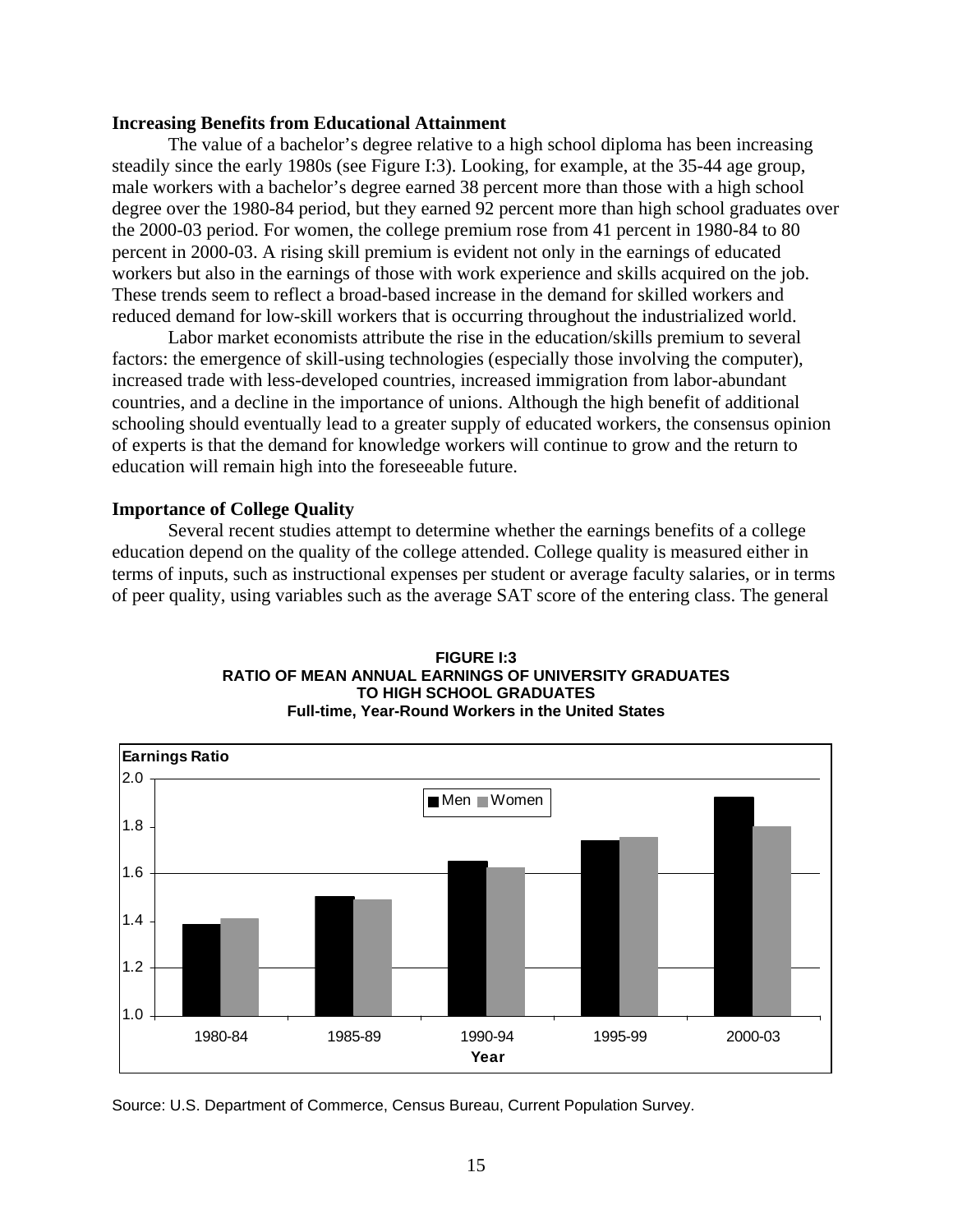finding in these studies is that college quality matters. The gross return on a college education is significantly higher for elite private colleges than it is for other institutions.

Two studies — one by Monks (2000) and another by Black and Smith (2004) — use data from the National Longitudinal Survey of Youth to match individuals and institutions. Both also use scores from the Armed Services Vocational Aptitude Battery (ASVAB) to control for ability. Ability bias is an issue in studies of college quality since students of higher ability tend to attend higher quality schools.

In the Monks study, college quality was measured using selectivity ratings from Barron's *Profiles of American Colleges*. These ratings were based on the percent of applicants accepted and on the entrance test scores, class rank, and high school grade point average of the entering class. In addition to the selectivity ratings, Monks also included variables on institutional control (public or private) and Carnegie classification (for example, "doctoral/research universities"). Control variables other than those relating to institutional type included age, gender, race, and score on the Armed Forces Qualification Test. The study used annual panel data from 1979 to 1993 to examine the effects of college characteristics on an individual's real hourly wages.

Individuals who graduated from a college rated as "highly or most competitive" earned 15 percent more than someone who graduated from a "competitive" institution. The wage premium for those who graduated from a "very competitive" college was 8 percent relative to a "competitive" institution. Graduates from public institutions earned 4 percent less than those from private institutions. Finally, graduates from graduate degree-granting research institutions earned 14 percent more than graduates from liberal arts colleges.

In the Black and Smith study, college quality was measured using an index based on average faculty salary, the average SAT score of the entering class, and the freshmen retention rate. Other individual characteristics used as controls included age, race, parental characteristics, and an ability measure constructed from age-adjusted ASVAB scores. The variable to be explained was the respondent's wage in 1998.

For men, those who graduated from a college in the highest quartile earned 12 percent more than those who graduated from a college in the lowest quartile. Graduates from colleges in the second-highest quartile earned 5 percent more than those from the lowest quartile, but the difference was not statistically significant. There was no discernable difference in the wages of graduates from the lowest two quartiles.

The nature of the results for women was similar to those for men, but quantitatively smaller. Women graduating from colleges in the top quartile earned only 7 percent more than women who graduated from colleges in the lowest quartile.

#### **The Rate of Return from a Bachelor's Degree**

To assess the economic value of an incremental investment in education, such as college, the costs of education must be considered and discounting techniques must be used to properly recognize the full lifetime earnings benefits of additional education. A formal cost-benefit analysis of a four-year college education is provided in Table I:3. The analysis is based on nationwide figures for college costs and the national age-education-earnings data available from the 2002-03 Current Population Surveys. Separate calculations were made for men and women.

The full costs of going to college include tuition and fees paid by the student, state and local government appropriations in the case of a public university, and foregone earnings during the time the student is attending college. For public four-year research institutions, average tuition and fees are approximately \$5,000 per year and government appropriations are around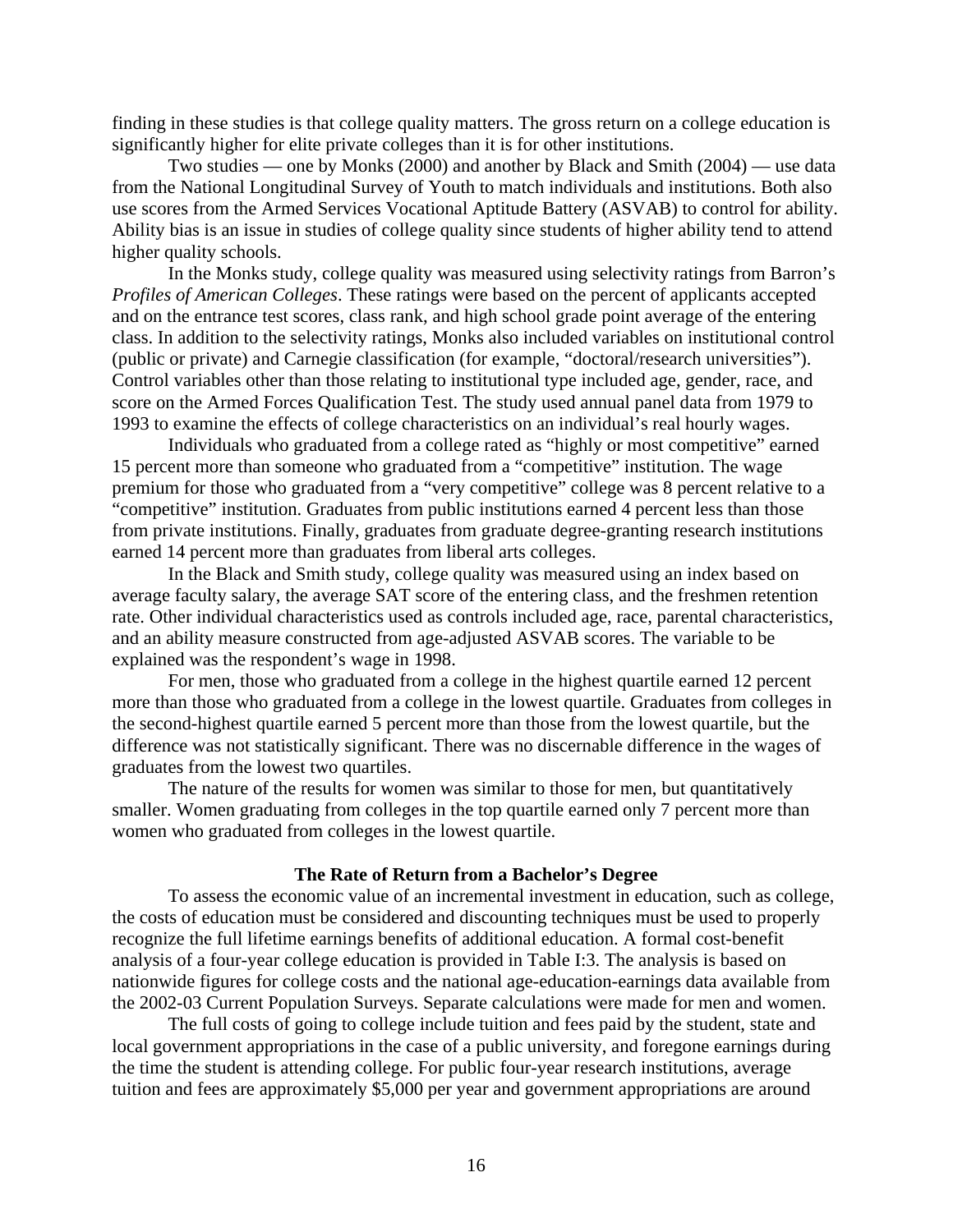\$9,000 per full-time equivalent student per year. For private four-year research institutions, mean tuition and fees are about \$16,000 per year. In this analysis, a figure of \$15,000 is used to represent the annual direct cost of attending college as an average of the costs of public and private institutions. Over four years, the total direct costs thus are \$60,000. For someone attending a public university, the personal out-of-pocket expenses are substantially less than this amount.

Assuming that college students work only during the summer and earn what a high school graduate would make, the earnings foregone by a male when attending college are \$17,650 per year, or \$70,600 over four years. For women, foregone earnings are \$14,325 per year, or \$57,300 over four years.

Benefit calculations are made assuming the individual is fully employed from age 22 to 65. For men, this assumption may serve to underestimate the net benefit of a college education since the incidence of unemployment is lower for college graduates than it is for high school graduates. For women, however, especially those who leave the labor force for a period of time to raise a family, the full employment assumption will exaggerate the net return associated with a college education. For each gender, the net benefit would be less if a person retires before the age of 65. Given the assumption of a 44-year working life, recent Census data suggest that the total lifetime earnings of a male worker will be \$1.27 million higher if he has a college degree than if he has only a high school education. For women, the lifetime earnings differential is \$0.96 million.

When comparing streams of expenses and income that accrue over time, it is necessary to "discount" figures to a common base year. The present discounted value of receiving \$10,000 ten years from now is less than \$10,000 — not just because of inflation, but because of the time value of money. If the annual real (inflation-adjusted) rate of interest is 4 percent, then \$10,000

#### **TABLE I:3 VALUE OF A BACHELOR'S DEGREE Based on Mean Earnings of Full-Time, Year-Round Workers in the United States in 2002-03**

|                                                             | Men       | Women     |
|-------------------------------------------------------------|-----------|-----------|
| Costs (Ages 18 to 21):                                      |           |           |
| Tuition, Fees, Government Appropriations                    | \$60,000  | \$60,000  |
| Foregone Earnings                                           | 70,592    | 57,292    |
| <b>Total Costs</b>                                          | 130,592   | 117,292   |
| Total Costs Discounted at 4 Percent Real Interest           | 123,250   | 110,696   |
| Benefits (Ages 22 to 65):                                   |           |           |
| Earnings with a High School Diploma                         | 1,734,824 | 1,243,838 |
| Earnings with a Four-Year Degree                            | 3,012,522 | 2,202,327 |
| Differential in Earnings                                    | 1,268,698 | 958,489   |
| Earnings Differential Discounted at 4 Percent Real Interest | 461.715   | 361,076   |
| Net Present Value of a Bachelor's Degree                    | 338,465   | 250,380   |
| Internal Rate of Return                                     | 11.7%     | 11.6%     |

Note: See the text for explanations of the calculations.

Source: Center for Business Research, L. William Seidman Research Institute, W. P. Carey School of Business, Arizona State University, using data from the U.S. Department of Commerce, Census Bureau.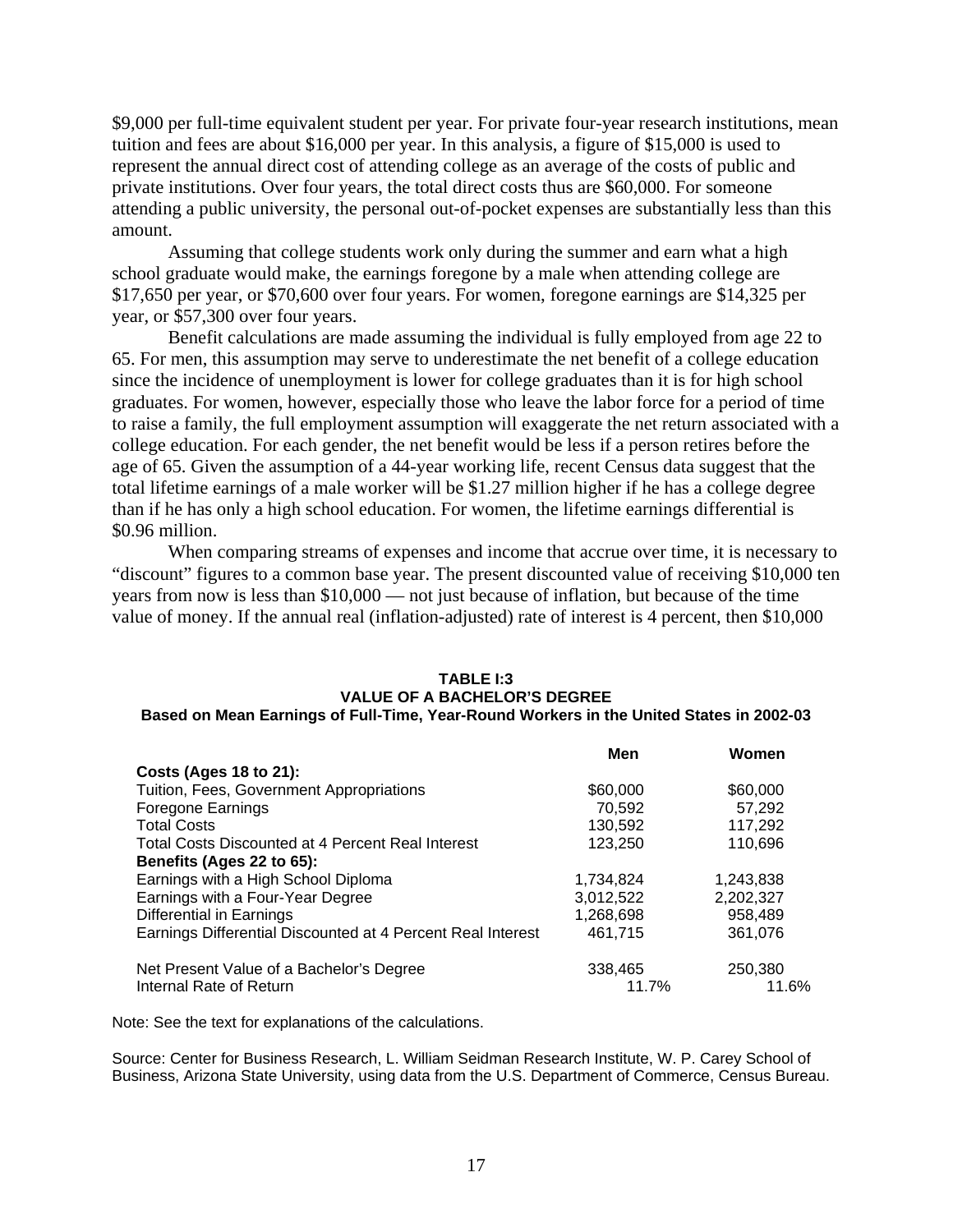to be received 10 years from now has a present value of \$6,756 in the sense that a present period investment of \$6,756 at a 4 percent interest rate would be worth precisely \$10,000 in 10 years.

If expenses are discounted to the time an individual enters college (assumed to be at age 18), then the total costs of attending college are \$123,200 for men and \$110,700 for women. Discounting has a more dramatic effect on the value of future earnings. The present values of the incremental earnings afforded by a college education are \$461,700 for men and \$361,100 for women. On balance, however, the benefits of a college education greatly outweigh the costs. When evaluated at a discount rate of 4 percent, the net present value of a college education is \$338,500 for men and \$250,400 for women.

To compare the return on investment offered by a university education with other investments, it is useful to compute the "internal rate of return." This is the discount rate that equalizes the present value of benefits and costs. The concept of internal rate of return is equivalent to what financial economists refer to as the "yield to maturity" on a financial asset. Returns calculated in this way can be compared across all kinds of loans or bond purchases, regardless of the time pattern of interest and principal payments. The internal rate of return also can be thought of as a hurdle or break-even interest rate. If the internal rate of return on a college education is 12 percent, this means that a college participant could borrow at 12 percent interest all of the money needed to pay for the costs of attending a four-year college and have just enough in incremental college-generated earnings to pay off the loan with interest.

For men, the internal rate of return on a college education is 11.7 percent. For women, the return (calculated assuming full lifetime employment) is almost identical at 11.6 percent. Both of these represent returns over and above inflation. These returns compare favorably with real returns on stocks that have averaged around 7 percent over the past 100 years.

The internal rate of return calculations conducted in this exercise include estimates of public subsidies on the cost side (by estimating cost per year at \$15,000 when tuition averages only \$5,000 per year at public research institutions) and only private returns in the benefit calculations. In the discussion in Chapter II, estimates of social benefits are included in the calculations.

#### **Distinguishing the Effects of Educational Attainment from Ability**

Social scientists long have been concerned that simple correlations between educational attainment and earnings may overstate the causal role played by education in determining earnings capacity. Individuals with high innate abilities, cognitive and non-cognitive, find it easier to be successful in school and will complete more years of schooling. But these innate abilities are themselves important in determining earnings capacity. Because abilities are difficult to observe, the correlation between educational attainment and unobserved ability will confound attempts to identify the true effect of education on earnings.

One method statisticians use to try to correct for unobserved and missing variables is a technique known as "instrumental variables" (IV). In the case of earnings and its relationship to educational attainment (observed) and ability (unobserved), the idea is to find another variable (the instrument), that determines and correlates with education but is itself uncorrelated with ability. The true effect of education on earnings can be estimated by replacing observed education with the value for education predicted by the instrument in an earnings regression.

IV studies of the return to education have used as instruments college tuition, distance to college, and birth quarter (because of compulsory schooling laws, people born with birth dates earlier in the year have slightly less years of schooling than those born later in the year). The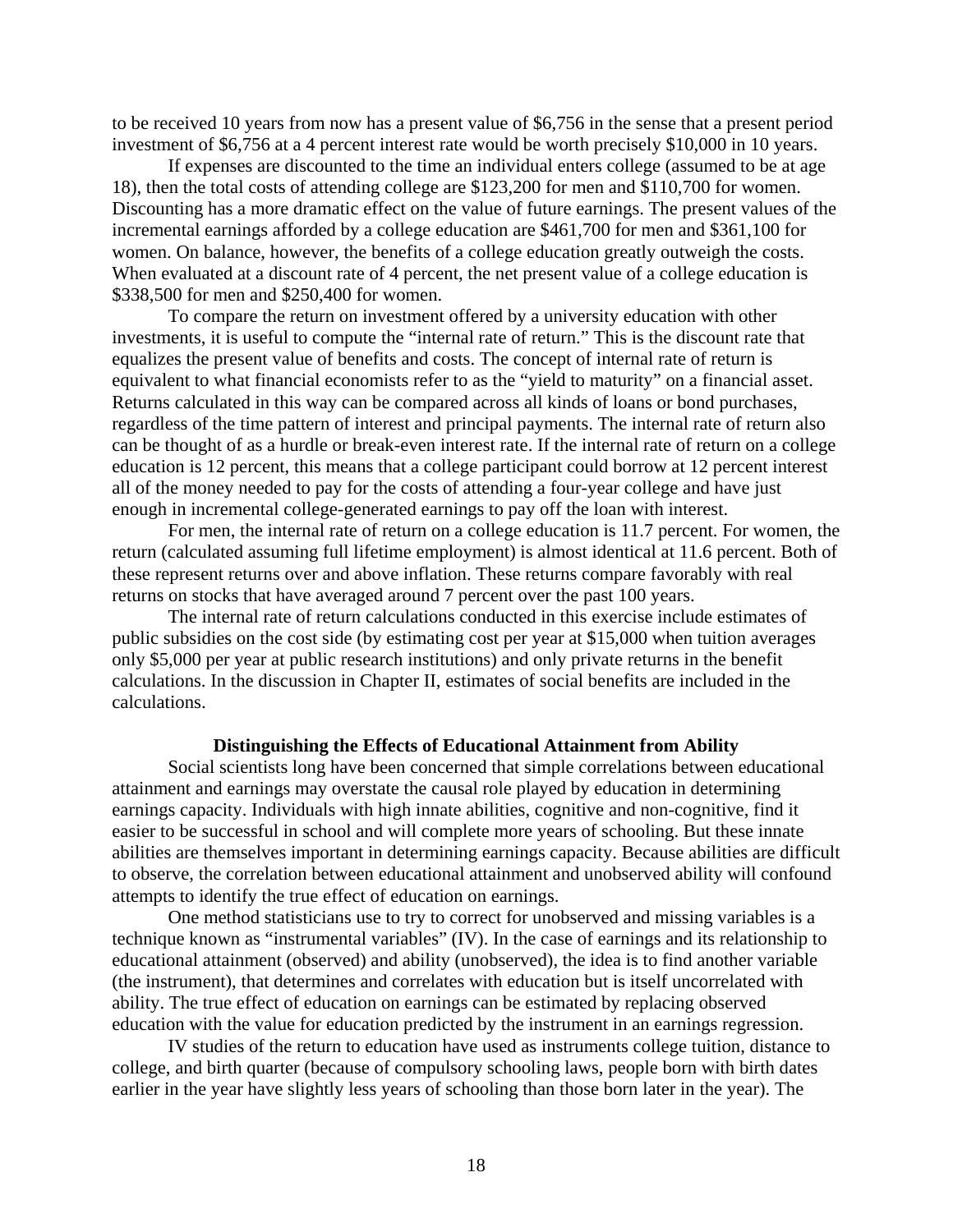consistent and surprising finding of these studies is that IV estimates of the gross return to schooling (the marginal impact of years of education on earnings) are 20-to-40 percent higher than simple estimates uncorrected for ability (Card 1999, 2001).

One popular explanation for these results is that ability bias is small and that the benefits of schooling among low-income disadvantaged subgroups (those most likely to change their schooling status because of the instruments) must be higher than the returns in the general population. There is some debate, however, over how to interpret the findings. Carniero and Heckman (2002), for example, have argued that the instruments commonly used in IV studies are invalid since they likely are correlated with ability. Further, it does not follow from the fact that IV estimates are higher than simple estimates that disadvantaged groups have a higher return to schooling.

Some studies of the benefits of schooling have tried to deal with the issue of ability bias by using special data sets. Studies of identical twins, for example, find that the benefit of schooling is 10 percent lower than simple estimates (Card 1999). If one believes that identical twins have identical abilities, then these findings suggest only a small upward bias in simple estimates of the effect of education on earnings. Another special data opportunity arises when countries enact broad changes in compulsory schooling laws. Britain, for example, in 1972 raised the age at which children could leave school from 15 to 16. With the new law, about one quarter of the youth population was forced to stay in school an extra year. Presumably there was no difference in the distributions of innate ability between people born in 1955/1956 and those born a little later who were affected by the law. Yet those born later, those with extra schooling, had significantly higher earnings later in adulthood. Estimates from these data suggest an earnings benefit of at least 10 percent for the extra year of schooling (Card 2002).

In summary, the issue of ability bias remains a formidable statistical problem for education researchers. But the weight of evidence from dozens of studies and the consensus view of social scientists is that the earnings differential between people with different levels of educational attainment is primarily a reflection of education itself, not differences in ability (Card 2002).

#### **Barriers to Educational Attainment**

For those who complete a four-year college program, the return on investment for the time and money spent on college is very high, something on the order of 11-to-12 percent. Yet only one-quarter of the U.S. adult population (28 percent of those 25-34 years old) has at least a bachelor's degree. If an investment in college is so worthwhile, why do so many people choose not to invest? There are three possible answers:

- (1) Some people cannot afford college, either the out-of-pocket expenses, such as tuition and books, or the opportunity cost of being out of the labor force while in school. For these people, the costs of college participation are very high.
- (2) Some people do not have the academic skills necessary to be successful in college. For these people, the benefits from college participation are very low.
- (3) Some people are unaware or unconvinced of the economic value of a college education. This is especially true of individuals whose parents never went to college.

This section reviews the empirical evidence on the factors affecting college enrollment and graduation.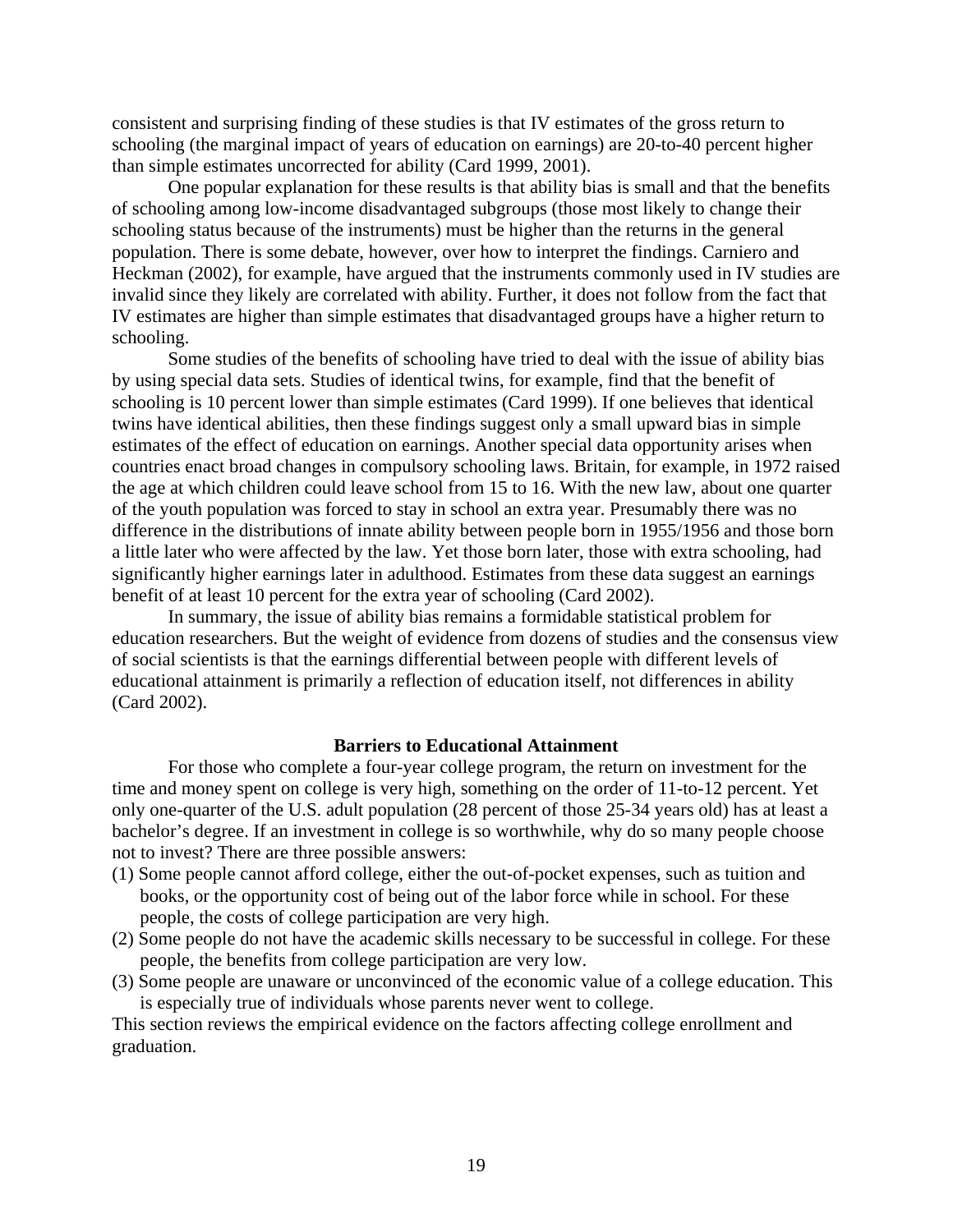#### **College Enrollment and Family Income**

A strong correlation exists between college enrollment and family income. Figure I:4 shows trends in college participation by 18-to-24 year old males who have completed high school. College enrollment has risen over the past two decades, probably in response to the rise in earnings differentials between the less and more highly educated. College enrollment rates rose first among higher-income groups, beginning in the early 1980s. Enrollment rates began to increase in the early 1990s among youth from low-income families. Graduation rates, as measured by a bachelor's degree, have not increased as much.

More striking about Figure I:4, however, is the direct relationship between college enrollment and current family income. College enrollment rates in the bottom income quartile are 15 percentage points lower than they are in the third quartile and 25 percentage points lower than they are in the top half of the income distribution. A similar relationship between college enrollment and family income is apparent in data from other countries. The relationship also holds for other dimensions of college participation, including whether an individual enrolls in a two-year or four-year college, whether college entry is delayed, and whether an individual completes a two-year or four-year program.

A common interpretation of the relationship in Figure I:4 is that college enrollment decisions are heavily influenced by the financial resources available to the family. College is a good long-term investment for most people. But children from low-income families are creditconstrained. They choose not to enroll in college because they cannot afford either the out-ofpocket expenses (such as tuition and fees) or the loss of income while spending time in college.





Source: Carniero and Heckman, 2002.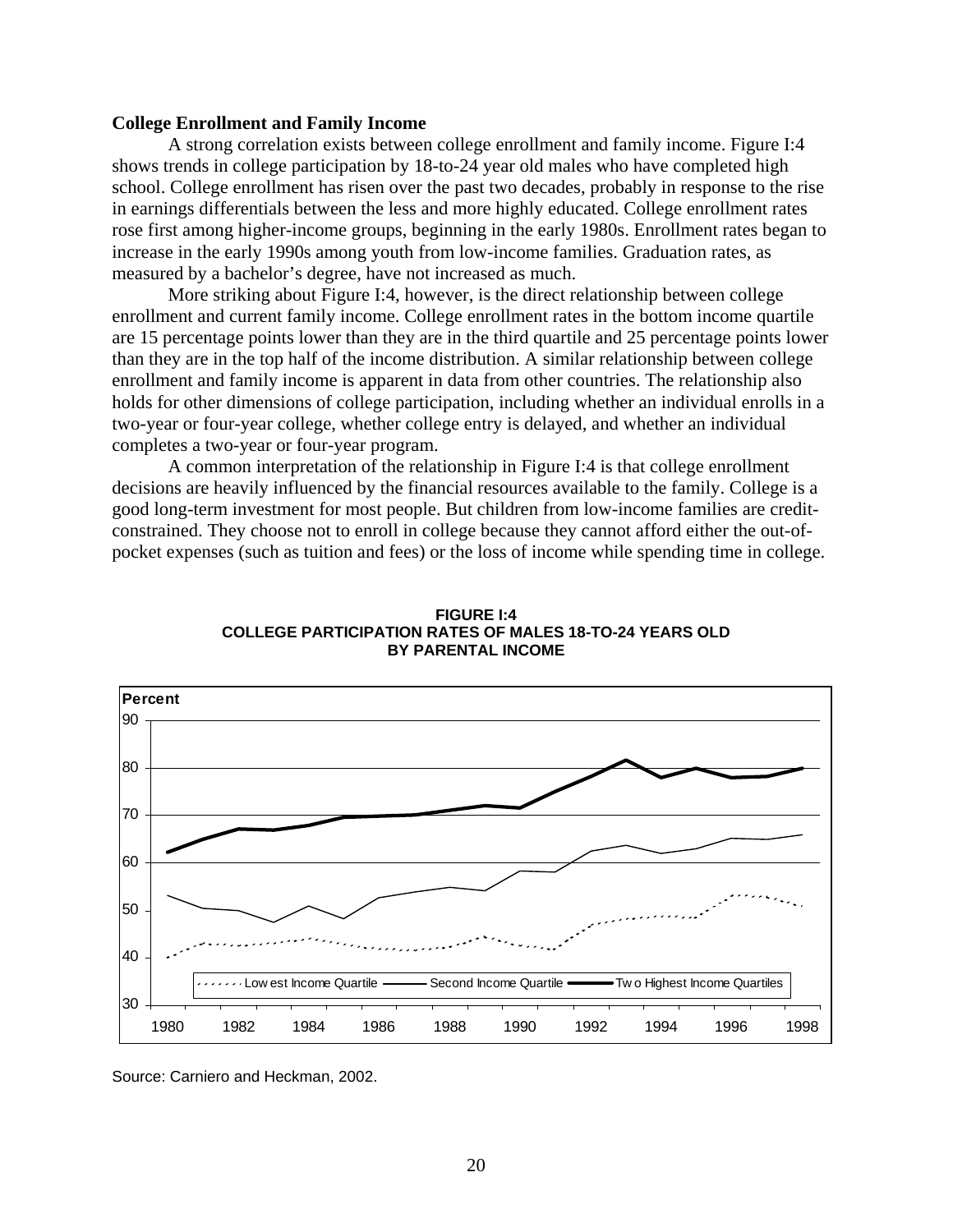Economists note that loan markets for education are highly imperfect and may prevent cash-constrained individuals from making good long-term investments. Investments in human beings are unlike investments in physical assets. Students cannot offer themselves as collateral. The lack of collateral and the difficulty of monitoring performance make the market for human capital highly imperfect. This argument, together with evidence such as that presented in Figure I:4, is used to justify large-scale government programs to help finance education (Carniero and Heckman 2002).

#### **College Enrollment and Academic Ability**

Another possible interpretation of Figure I:4 is that it reflects a more fundamental relationship between college participation and the academic ability or college preparedness of the student. Current family income is highly correlated with long-run family income. Children who grew up in households that always had ample financial resources are also likely to have been enrolled in high quality primary and secondary schools. They are also more likely to have developed the non-cognitive skills necessary to be successful in college.

Most data sets that provide information on educational attainment and family income do not contain measures of academic ability. One that does is the National Longitudinal Survey of Youth (NLSY) which contains results from the Armed Forces Qualification Test (AFQT), a measure of scholastic ability.

Cameron and Heckman (2001) use data from the 1979-91 waves of the NLSY to separate out the effects of family income from scholastic ability in explaining gaps in college enrollment between minority youth and whites. They find that when they do not control for ability in college attendance rates, 5 of the 11 point gap between blacks and whites, and 4 of the 7 point difference between Hispanics and whites, is explained by family income. When scholastic ability (as measured by AFQT scores measured before high school graduation) is accounted for, however, family income plays no role in explaining college attendance decisions, although it does continue to affect high school completion rates. Only one half of one point of the 11 point black-white gap is explained by family income. For Hispanics, the gap actually widens when family income is considered. Overall, it is ability and not current financial resources that seems to account for the gaps between minority and white schooling attainment.

While academic ability may be a more important determinant of college entry, family income still may operate as an additional constraint. Adjusting for ability weakens but does not eliminate the statistical relationship between income and college participation. Figure I:5 shows data on college enrollment among white males broken out by both family income quartiles and AFQT test terciles. The data were prepared by Carniero and Heckman (2002) using a sample of white males from the NLSY for 1979. The data suggest that even after controlling for scholastic ability, adolescents from high-income families enroll in college at higher rates than youths from low-income families.

#### **College Enrollment and Family Background**

The relationship between family income and college enrollment is likely to be overstated not only because of the connection between income and scholastic ability but also because of a correlation between income and family background characteristics that are important for college participation. Children from low-income families are more likely to have parents who are not themselves college educated. Young adults who are 18-to-24 years old may be able to drive, drink or vote, but they often lack the wisdom, discipline and foresight to make good long-term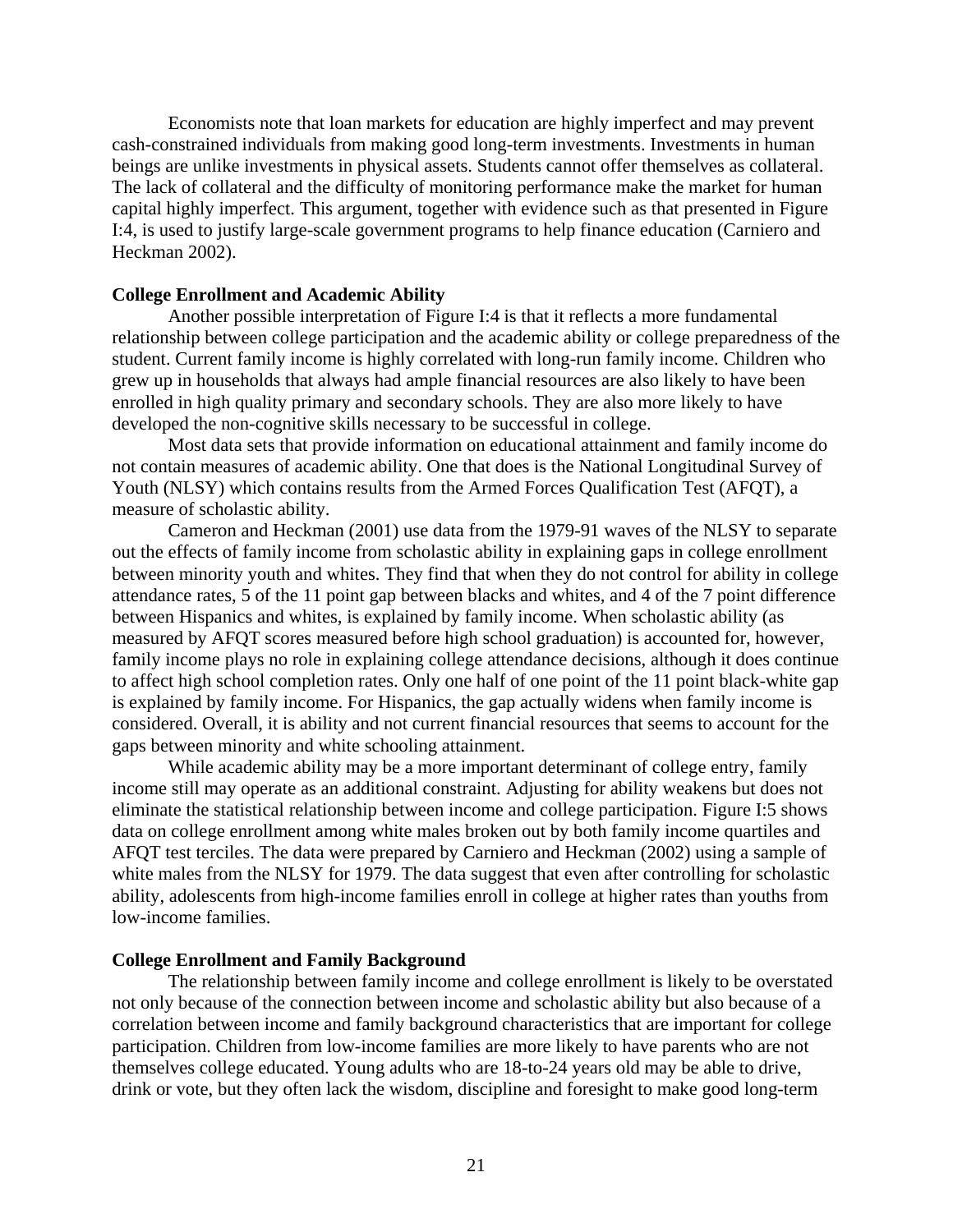#### **FIGURE I:5 COLLEGE PARTICIPATION RATES OF WHITE MALES BY PARENTAL INCOME AND ARMED FORCES QUALIFICATION TEST**



Source: Carniero and Heckman, 2002.

decisions. Those who attend college often do so because of the values and expectations instilled in them by their parents.

In their study of college enrollment, Carniero and Heckman (2002) are able to control not only for ability but also for family background variables such as the educational attainment of the father and mother, whether the child is from a broken home, and place of residence. The most statistically significant of these variables are the parents' education status. The results of their analysis are summarized in Figure I:6. Controlling for family background weakens further the relationship between family income and college enrollment. Comparing the highest and lowest income quartiles, there is only 4 percentage point gap in college enrollment in the group with the highest ability and a 12 point gap in the lowest ability group.

Carniero and Heckman also look at other dimensions of college participation. After adjusting for both ability and family background, they find no meaningful or significant remaining effect of family income on whether an individual completes a four-year college program. Weak evidence exists of a relationship between income and delay of entry into college. Overall Carniero and Heckman conclude that at most 8 percent of American youth are subject to short-run liquidity constraints that affect their post-secondary schooling. The present lack of liquidity-constrained individuals in the population is undoubtedly due in large part to government programs that help to ease financing burdens.

Thus, the simple correlation between college participation and current family income greatly overstates the causal role played by family financial resources in college entry decisions. What seem to be more important for college educational attainment are  $(1)$  the academic ability of the individual, which is shaped throughout his/her life by a variety of family and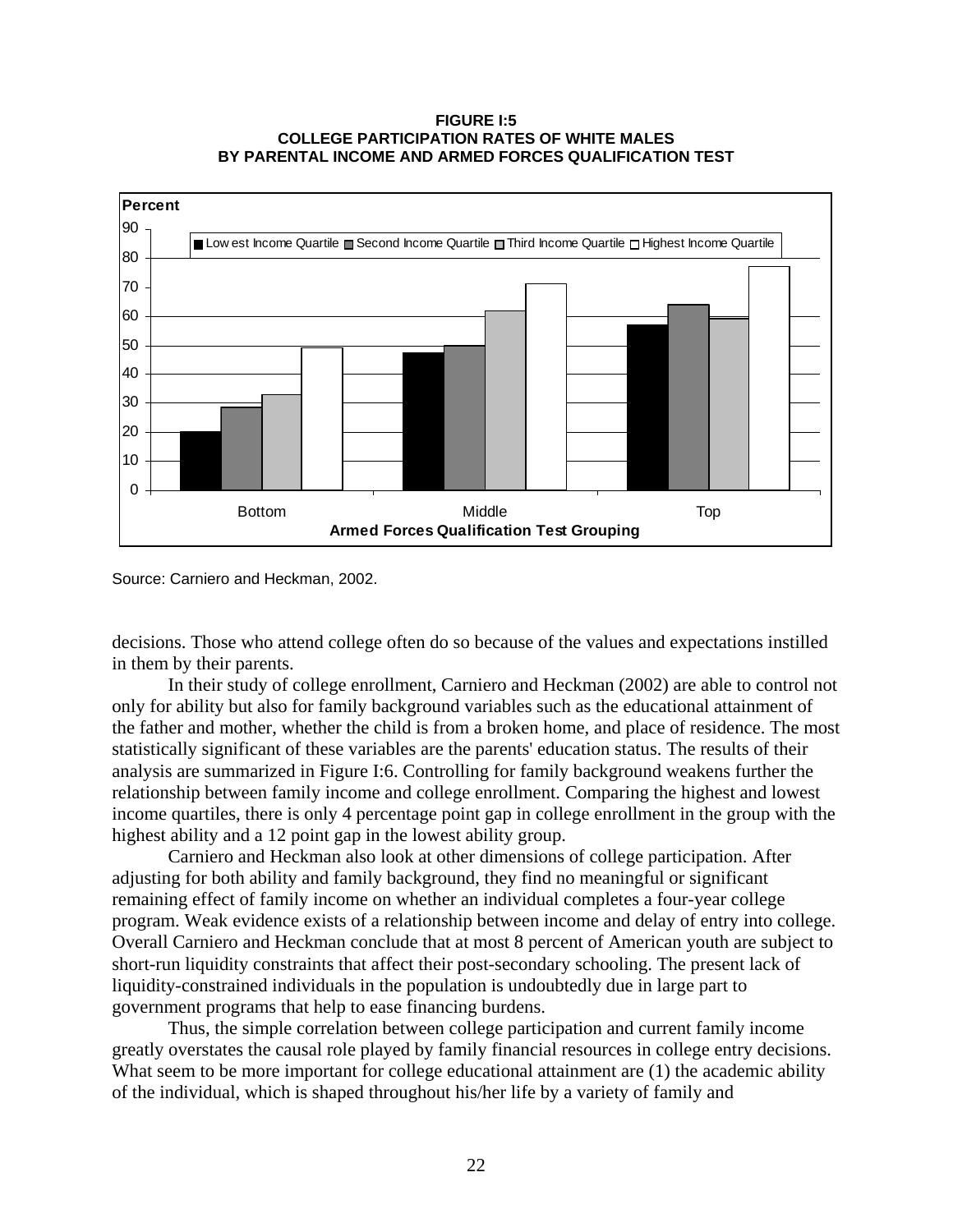environmental factors, and (2) the values and goals of the individual, which are strongly influenced by the education of his/her parents.

#### **FIGURE I:6 COLLEGE PARTICIPATION RATES OF WHITE MALES BY PARENTAL INCOME AND ARMED FORCES QUALIFICATION TEST ADJUSTED FOR FAMILY BACKGROUND**



\* Adjusted for Family Background

Source: Carniero and Heckman, 2002.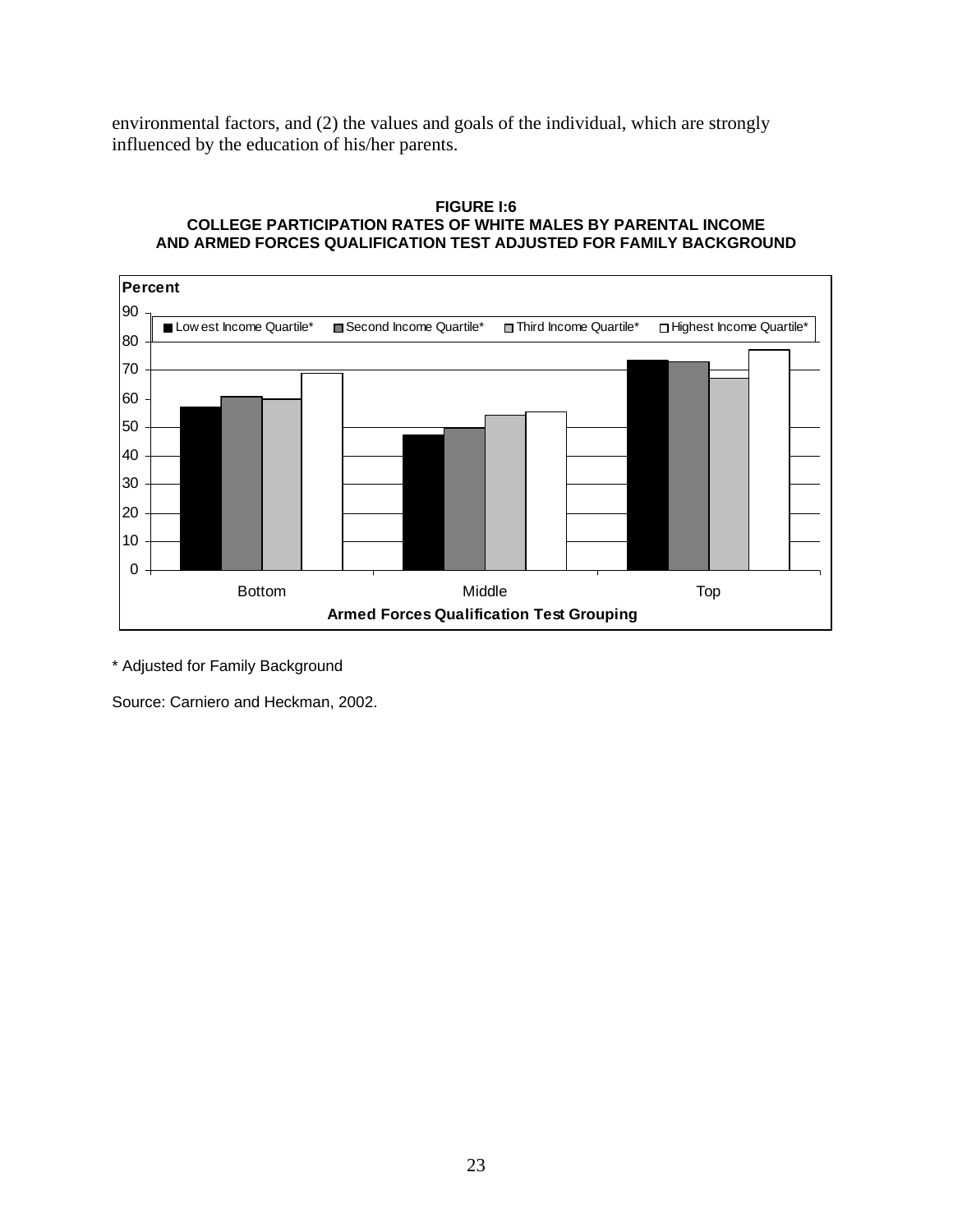# **II. SOCIETAL BENEFITS OF ENHANCED EDUCATIONAL ATTAINMENT**

#### **Summary**

- Societal benefits of a workforce with greater educational attainment and skills can be traced to the enhanced worker productivity associated with greater educational attainment. These productivity gains translate into higher output and incomes for the economy.
- Non-monetary societal benefits in regions with high proportions of college graduates include lower crime rates, greater and more informed civic participation, and improved performance across a host of socioeconomic measures.
- Intergenerational social benefits may be very large as degree attainment today translates into higher probabilities of degree attainment in future generations.
- Empirical work in econometrics suggests that after controlling for differences in amenities and individual wages, a 1 percentage point increase in the share of college graduates in the labor force leads to significant increases in wages for all workers.
- A portion of this significant wage effect is attributable to spillovers that result from productivity gains. Simulations for Arizona based on conservative estimates of these spillovers suggest that combining social spillovers and individual benefits realized from a four-year college degree, degreed workers earn and are responsible for gross lifetime earnings that total \$1.6 to \$1.9 million more than workers with only a high school diploma.
- Accounting for costs of education and the time value of money, discounted lifetime net benefits from a university degree — including combined individual and societal benefits exceed \$600,000 per worker: a combined internal rate of return of about 16 percent.
- An statewide simulation designed to measure the impact of raising the share of college graduates in the labor force by 0.2 percent (the median annual rate of increase observed in the econometric studies) that used Arizona data on educational costs and wages reveals that total costs match benefits after about 11 years. After accounting for the time value of money, the payback period is about 13 years and the net discounted benefits (benefits less costs) that accrue after 20 years are estimated at \$364 million.
- Numerous estimates of the rate of return to investments in education prevail in the literature. Results suggest that significant portions of economic and job growth are attributable to human capital while discernible evidence of non-monetary benefits also is seen empirically.

#### **Introduction**

Investments in physical capital, such as machinery, generally lead to higher worker productivity, greater output, and enhanced economic prosperity. Economists also have noted that significant benefits result from investments in human capital. Acquiring a university degree is a form of human capital investment; the benefits to the individual of acquiring a college education are large, as discussed in Chapter I.

Broader economic and societal benefits (also known as "social returns") also result from enhanced educational attainment. Social returns accrue from "spillovers" — the benefits that extend to third parties other than students and institutions of higher education. The greater labor productivity that educated workers bring to the labor force is the source of these spillovers. In addition to monetary benefits, a long list of non-monetary societal benefits from enhanced educational attainment has been documented.

Simulations based on the demographics of Arizona, the social cost of producing college graduates, and recent estimates of social returns (taken from the academic literature) indicate that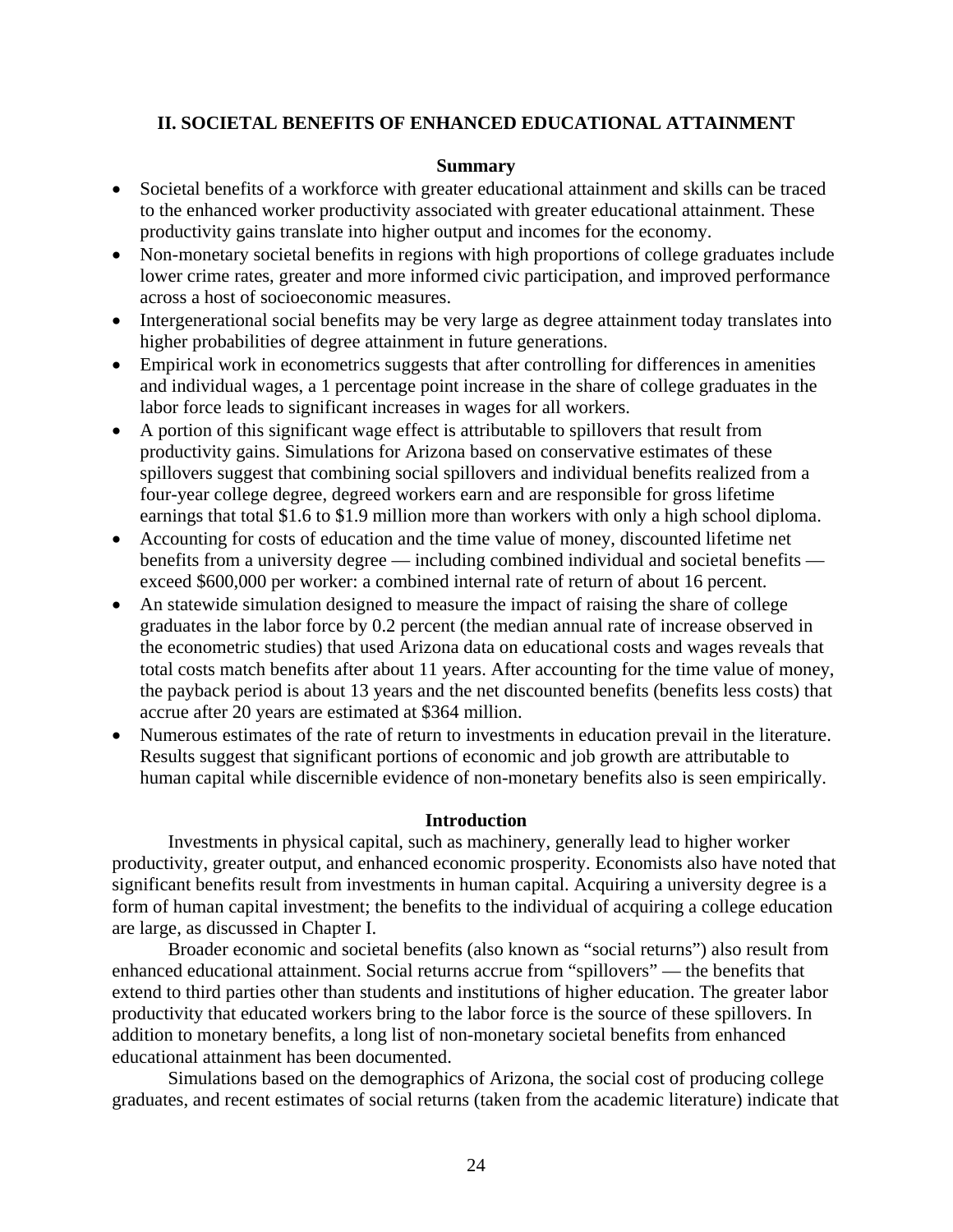monetary societal benefits potentially are very large. Non-monetary societal benefits are extensive but not easily quantified. The significant benefits that accumulate across generations are virtually impossible to quantify in a finite sample.

# **Evidence of Societal Benefits**

The benefits to society from investments in higher education may be separated into two types: monetary and non-monetary. Monetary social returns result from the addition of more educated workers to the labor force, specifically by increasing the labor force share of college graduates. The rationale for monetary social returns follows:

- **Technological Spillovers**: Social interaction is a catalyst for learning and overall knowledge creation. The more contact that takes place among educated people, the more the stock of knowledge expands. Learning and networking are important determinants of knowledge creation. According to Lucas (1988), productivity spillovers are large enough to explain the differences between rich and poor countries.
- **Human and Physical Capital Complementarities:** Physical and human capital can be complementary. Increased education, knowledge, and skills create an increase in the quality of the existing physical capital stock — increasing the productivity of capital that translates in higher labor productivity for all workers. For example, more educated workers use more sophisticated equipment that results in improved productivity. Moretti (2004) provides empirical evidence of this productivity enhancement.
- **Increasing Returns:** Romer (1988) argues that there are increasing benefits to investments in human capital. As the knowledge economy increases in importance, the role of human capital may outstrip physical capital and labor in determining aggregate growth rates across countries. Using this argument, the acquisition of knowledge capital creates "endogenous" growth — growth that feeds on itself — and economic returns that accelerate.

A portion of the societal benefits generated in this fashion are attributable to spillovers that provide a basis for public investment in endeavors that increase the number of college graduates in the workforce.

Monetary benefits may be large for subsequent generations. Thus, capturing total returns to the investment in education may not be a matter of just discounting a future stream of income over a single lifetime.

Spillovers from college-educated workers result in non-monetary societal benefits that have been widely documented:

- **Reduced crime rates**: Crime statistics suggest that higher educational attainment is associated with a lower incidence of crime. As illustrated in Chapter I, greater educational attainment results in substantial monetary benefits to an individual, which increases the cost of incarceration in terms of foregone earnings. To the non-economist, this argument is based on the notion that individuals with low educational attainment and skills risk little financially by resorting to crime.
- **Civic participation:** Social and behavioral statistics suggest that higher educational attainment is associated with greater civic participation, ranging from work with local civic groups to greater voter participation. Milton Friedman, a conservative economist, believed that public support for the laissez-faire approach to economic market mechanisms could be achieved by increasing knowledge: more educated individuals are less influenced by populist rhetoric and make more rational, informed decisions in voting behavior.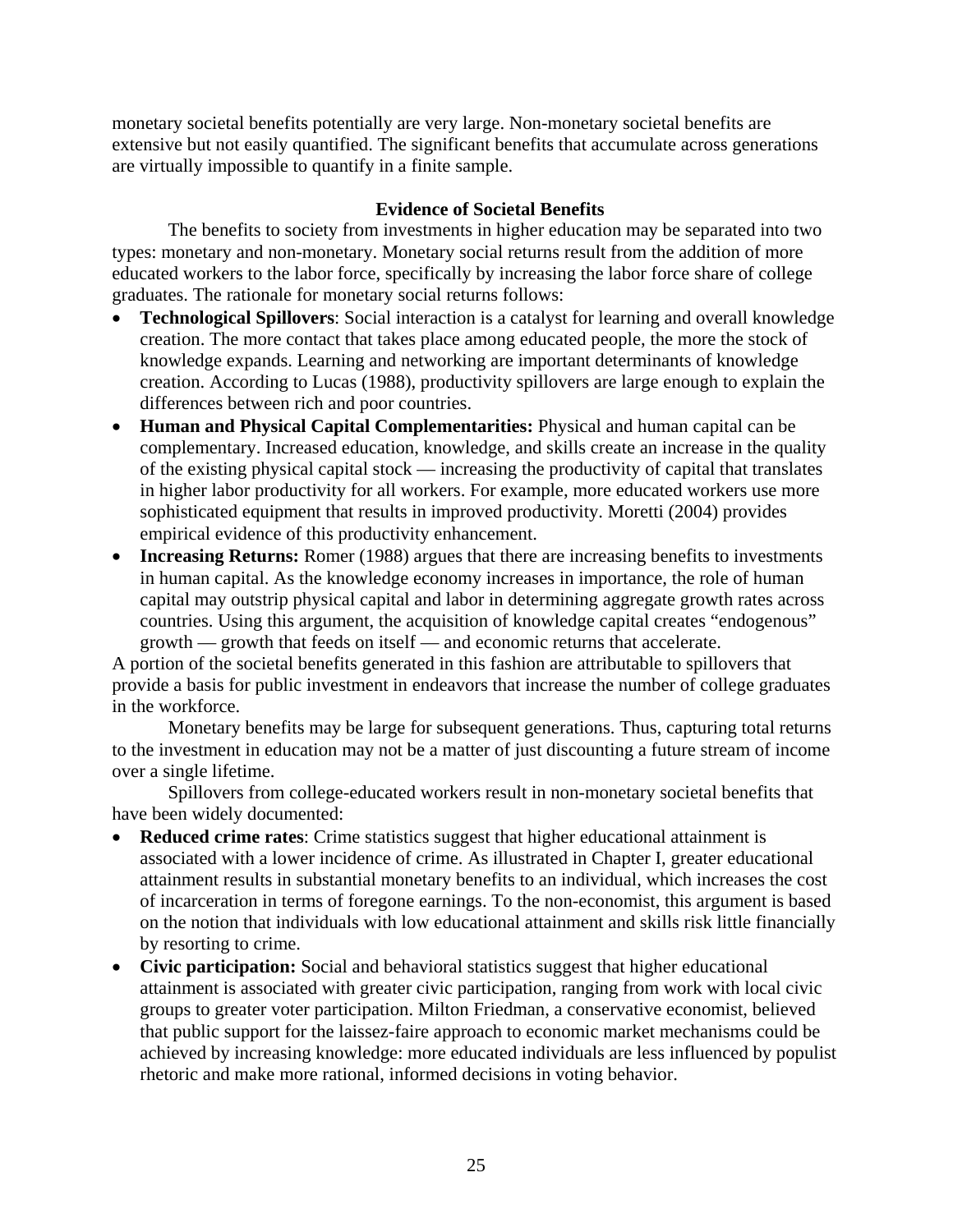- **Other socioeconomic benefits:** Additional years of educational attainment are associated with a number of other benefits. The following list taken from Wolfe and Haveman (2002) does not exclusively pertain to college graduates:
	- o Non-wage labor market remuneration, such as fringe benefits, and the quality of working conditions are positively affected by educational attainment levels.
	- o Consumer choices are more rational and efficient.
	- o Job searches are more extensive among the more highly educated, resulting in a better match between the individual and the company, which enhances efficiency.
	- o Savings rates are higher among the more highly educated.
	- o Research and development activities are more common and numerous in regions with higher educational attainment.
	- o Less dependence on transfer payments and the social safety net occur among the more highly educated.
	- o Less criminal behavior and lower incarceration rates occur among the more highly educated.
	- o Charitable giving increases with educational attainment.
	- o Social cohesion is higher among the more highly educated, as reflected in higher voting rates.
	- o The educational attainment and cognitive development of children are positively affected by the educational attainment of parents (first-generation effects).
	- o The health of the individual, their spouse, and their children are positively related to educational attainment.
	- o Desired family size is more commonly attained among those with higher educational attainment.

# **Quantifying Societal Benefits**

While widely discussed, relatively few authors have attempted to quantify the social benefits of higher education investments. One way to do so is to examine whether regional economies with greater proportions of college trained workers exhibit evidence of prosperity that may be attributed to the higher levels of education attainment. Recent work by Enrico Moretti (2004a, 2004b) is a notable exception. Moretti examines the relationship between greater labor force shares of college graduates and the wages attained by all workers, as well as the productivity of manufacturing enterprises.

The challenge in quantifying the social benefits of higher education is to establish statistical evidence of a causal relationship linking additional education to observed outcomes. Otherwise, the relationship may be simply a correlation of higher wage employment opportunities and greater numbers of college graduates, or a relationship of both to unobservable attributes. The following provides a technical perspective:

- If changes in the share of college graduates are positively related to unobservable factors that influence labor supply, then simple ordinary least squares (OLS) estimates (e.g. simple correlations) of the impact of college graduates on wages would be biased **downward**, understating the extent that college graduates actually contribute to wage determination. Essentially the positive labor supply shocks dampen wages and obscure the positive impact that graduates have on the labor market.
- If changes in the share of college graduates are positively related to unobservable factors that influence labor demand, then simple OLS estimates of the impact of college graduates on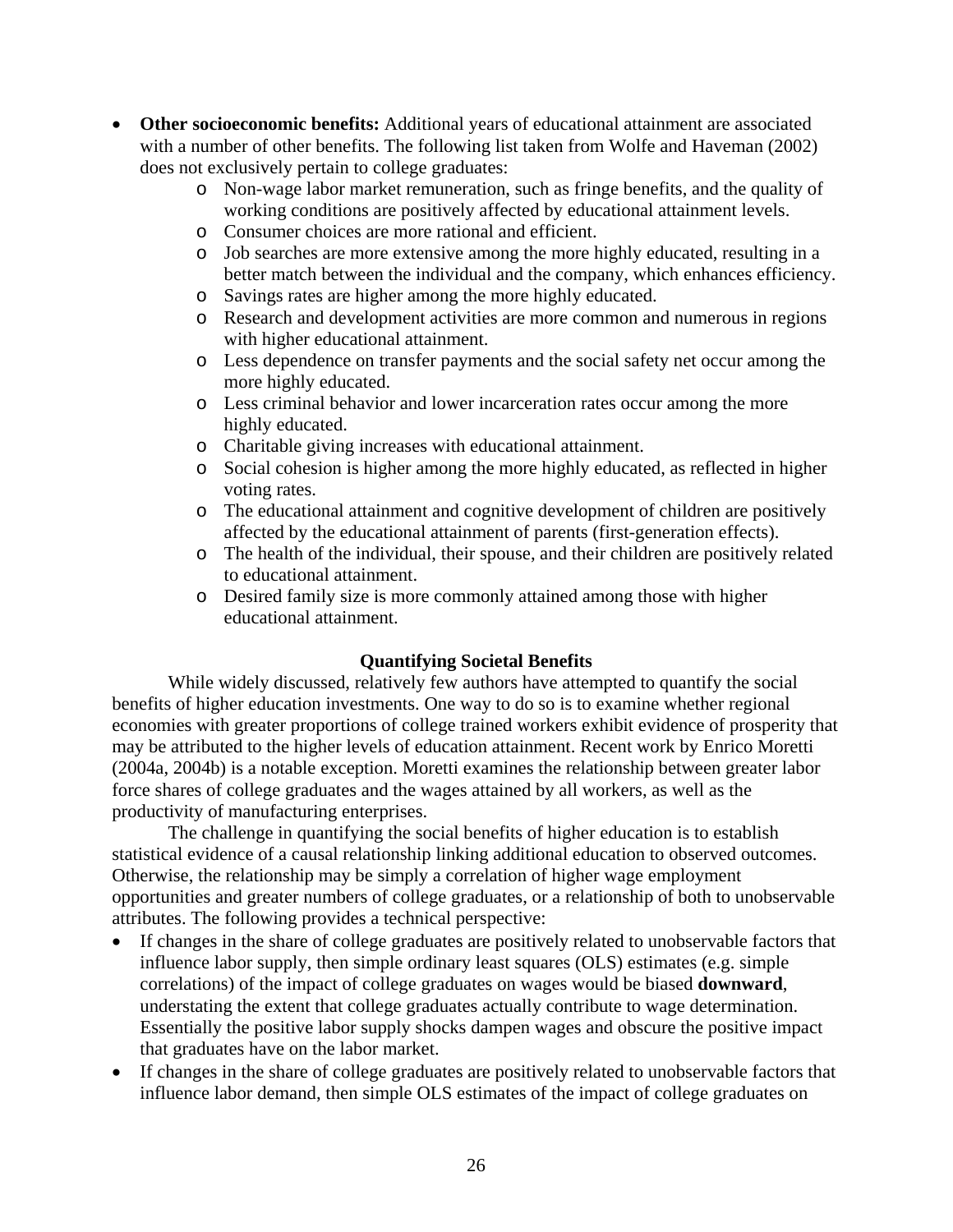wages would be biased **upward**, overstating the extent that college graduates actually contribute to wage determination. Essentially the positive demand shocks increase wages so the observed wage effect is the combination of the demand shock and the effect of increased graduates in the area.

• Moretti (2004a, 2004b) controls for a host of factors that explain wage and productivity differentials across cities and through time, uses instrumental variable techniques to account for potential reverse causation, and checks results against a distinct longitudinal data set. These approaches are designed to establish evidence, or lack thereof, of a causal relationship.

Moretti's estimates of the effect of college graduates on wages employs census data for 1970, 1980 and 1990 from 282 cities using nearly 2 million observations. The results are checked against a sample of 6,791 individuals in a national longitudinal sample spanning 201 cities from 1979 to 1994. Results are remarkably consistent across the two distinct samples and yield estimates of the social benefit of attracting greater numbers of college graduates to a city. Moretti finds, after controlling for other factors, that a 1 percent increase in the labor force share of college graduates in a city drives up wages for all workers:

- 1.9 percent for labor force participants without a high school diploma
- 1.6 percent for labor force participants with a high school diploma
- 0.4 percent for college graduates.

Moretti argues that the observed wage benefits are a combination of spillovers, complementarities and substitution effects that are induced by changes in the labor force composition that take place as a natural consequence of labor market adjustments triggered by the change in the supply of educated workers. Together, these effects are large. Moretti estimates that for cities experiencing an increase in the share of university graduates of about 0.2 percent per year (the median in the sample) and an average salary of \$25,000 (in this historical sample), the additional graduates in the labor force induced wage increments of \$95.00 per high school dropout, \$80.00 per high school graduate, and \$20.00 per college graduate.

All of these wage effects cannot be attributed to spillovers generated by the additional graduates because other labor market effects also exist. However, estimates of the net wage effect on college graduate wages alone help establish a lower bound for the spillover effect. The wage increment represents the net effect of the social spillovers and the wage-dampening supply shock induced by the greater number of college graduates. If the additional supply of graduates has a greater impact on wages than does the social spillover, the net impact on wages of college graduates would be negative. Instead, Moretti's estimates suggest a net positive increment to wages of 0.4 percent. Assuming that the supply shock has zero effect (unlikely but arithmetically conceivable), a lower bound for the social spillover effect for college graduates is obtained at 0.4 percent though the actual spillover effect is likely to be larger. For purposes of discussion in the examples that follow, the social spillover is assumed to be only 0.4 percent for all workers. That is, the examples will presume that the social spillover accounts for only about 25 percent (0.4 percent of the 1.6 percent) wage increment for high school degree holders and just over 20 percent (0.4 percent of the 1.9 percent) for high school dropouts. Thus, the examples adopt a very conservative estimate of the portion of these estimates that pertain to spillovers.

#### **A Simulation Based on Moretti Estimates**

Moretti's estimates apply on average to hundreds of cities and nearly 2 million workers across the better part of three decades. For illustration purposes, it is useful to examine the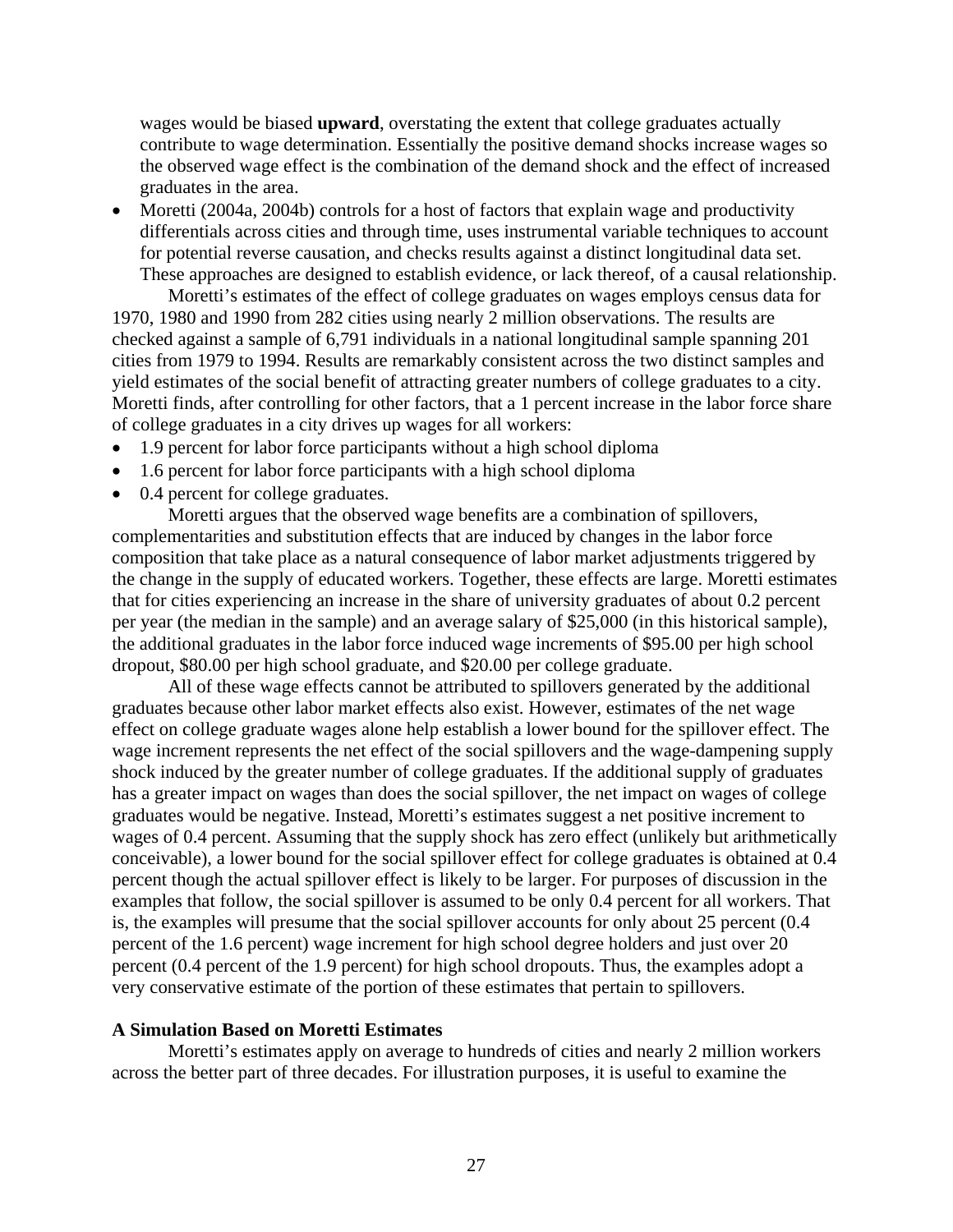impact of wage inducements of this order of magnitude on the labor force (25-to-64 years of age) of the Arizona economy.

While Moretti's work focused on cities, the simulation in this section applies to the entire state. Since the dominant share of economic activity in Arizona takes place in the metropolitan areas, this need not skew results. The simulation contains several distinct steps:

- 1. Estimate the percentage of the workforce with particular educational attainment levels as well as estimate earnings attained by these individuals using numbers from the decennial census.
	- High School Dropout
	- High School Diploma
	- College Graduate or Higher
- 2. Determine the number of college educated people that must be added to the labor force to change the proportion of college graduates by 0.2 percentage point, the median annual increase in Moretti's sample.
- 3. Estimate the social cost of locally educating college graduates by examining the cost of taking a new college entrant to graduation. The simulation accounts for natural attrition rates and the observation that not all locally educated students remain in the state upon graduation.
- 4. Compare the costs of locally educating and graduating university students with the benefits that accrue to higher labor-force wages using a life-cycle scenario that tracks when costs are borne and when benefits accrue. Assessment of benefits adopt the conservative 0.4 percent estimated wage increment for all workers so the results are consistent with establishing a lower bound for the impact of social benefits that accrue to greater numbers of college graduates in the labor force.

The data used as the foundation for the simulation are in Table II:1. Using estimates from the decennial census and disaggregating labor force participants by both age and educational attainment provides more precise estimates of the wage effects. An increase in the labor-force share of graduates in the 2000 sample yields estimates of an annual wage increase of \$183 million. The lower bound for the social spillover benefits (applying 0.4 percent to all workers) yields an aggregate wage increment of about \$64 million.

In 2000, nearly 2 million labor force participants between the ages of 25 and 64 were reported by the census in Arizona. An increase of 4,000 graduates to the labor force would increase the college share by about 0.2 percent. Hence, the social spillover per additional graduate is \$16,000 (\$64 million divided by 4,000) using the lower bound estimates.

The social contribution per graduate can be added to the benefits to the individual estimated in Chapter I to obtain a combined social plus private internal rate of return. Rather than using Arizona-specific costs of attending college, the cost estimates used in the simulation are the same as those applied in Chapter I in the analysis of private returns. The full costs of going to college include tuition and fees paid by the student, state and local government appropriations in the case of a public university, and foregone earnings during the time the student is attending college. For public four-year research institutions, average tuition and fees are approximately \$5,000 per year and government appropriations are around \$9,000 per full-time equivalent student per year. For private four-year research institutions, mean tuition and fees are about \$16,000 per year. In this analysis, a figure of \$15,000 is used to represent the annual direct cost of attending college as an average of the costs of public and private institutions. Over four years, the total direct costs would be \$60,000. Assuming that college students work only during the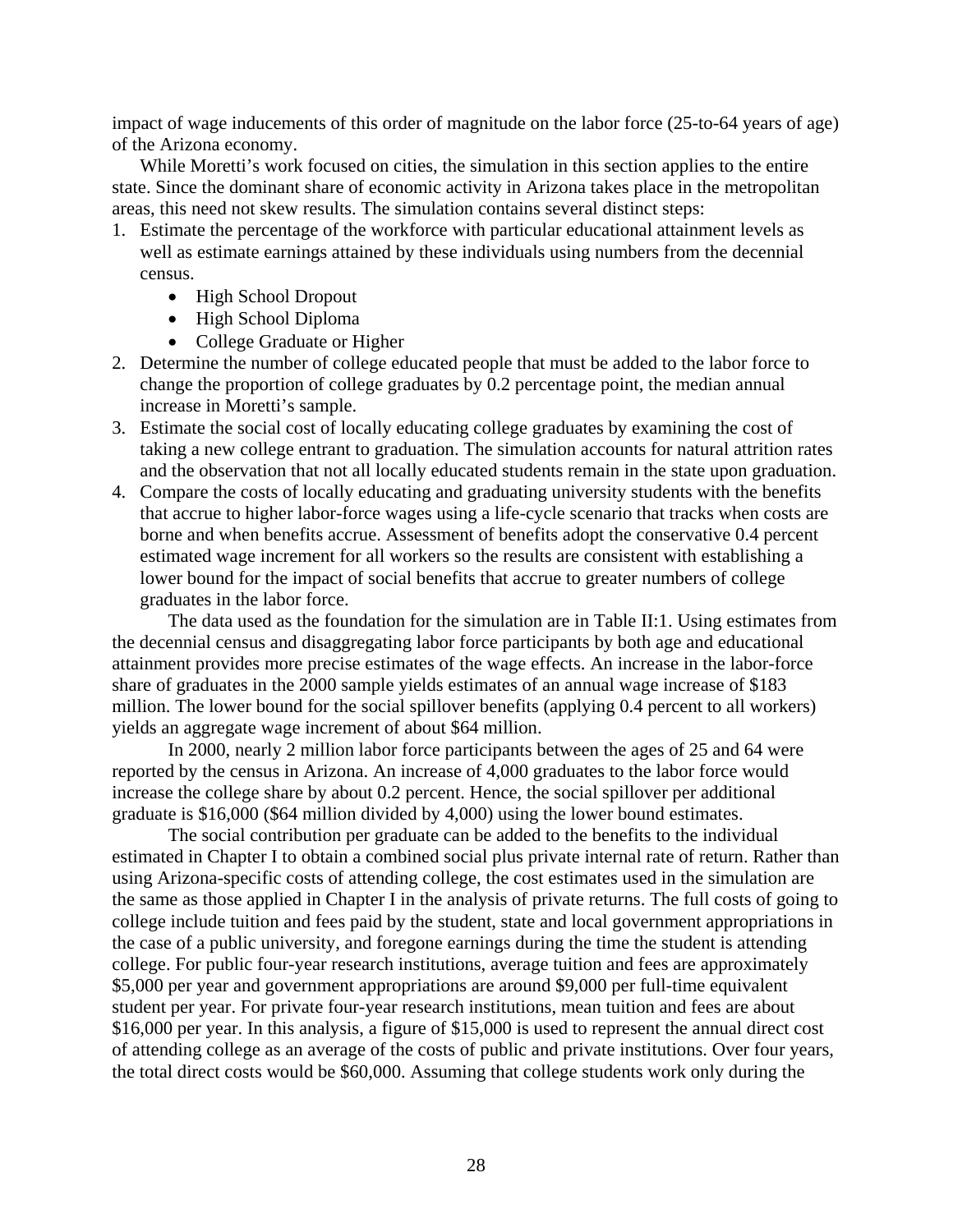summer and earn what a high school graduate would make, the earnings foregone by a male when attending college are \$17,650 per year, or \$70,600 over four years.

#### **TABLE II:1 BASE DATA FOR MORETTI SIMULATION Aggregate Wages by Educational Attainment and Age (Dollars in Millions except Per Worker Lines)**

| 2000 Census                                      |                                   |                                          |                 |                                   |                   |          |  |
|--------------------------------------------------|-----------------------------------|------------------------------------------|-----------------|-----------------------------------|-------------------|----------|--|
|                                                  | <b>Education Level</b>            |                                          |                 |                                   |                   |          |  |
| <b>Age</b>                                       | <b>Some High</b><br><b>School</b> | High<br><b>School</b><br><b>Graduate</b> | Some<br>College | <b>College</b><br><b>Graduate</b> | Post-<br>graduate | Total    |  |
| 25-34                                            | \$2,271                           | \$3,473                                  | \$6,134         | \$4,673                           | \$1,937           | \$18,487 |  |
| $35 - 44$                                        | \$2,303                           | \$4,677                                  | \$9,090         | \$6,353                           | \$3,911           | \$26,335 |  |
| 45-54                                            | \$1,649                           | \$3,447                                  | \$8,131         | \$5,283                           | \$4,789           | \$23,299 |  |
| 55-64                                            | \$927                             | \$2,088                                  | \$3,691         | \$2,357                           | \$2,438           | \$11,501 |  |
| <b>Total</b>                                     | \$7,150                           | \$13,685                                 | \$27,046        | \$18,665                          | \$13,075          | \$79,621 |  |
| <b>Moretti Estimates</b>                         | 0.019                             | 0.016                                    | 0.016           | 0.004                             | 0.004             |          |  |
| Total with 0.2% more<br>graduates in labor force | \$7,178                           | \$13,729                                 | \$27,132        | \$18,680                          | \$13,086          | \$79,804 |  |
| <b>Increase</b>                                  | \$27                              | \$44                                     | \$87            | \$15                              | \$10              | \$183    |  |
| Per worker                                       | \$98.63                           | \$100.65                                 | \$120.76        | \$42.59                           | \$55.51           |          |  |

#### **Lower Bound for Social Externality Portion, 2000 Estimates**

|                                                                                                       | <b>Education Level</b>     |                                   |                        |                                   |                  |          |  |
|-------------------------------------------------------------------------------------------------------|----------------------------|-----------------------------------|------------------------|-----------------------------------|------------------|----------|--|
| Age                                                                                                   | Some High<br><b>School</b> | High<br>School<br><b>Graduate</b> | Some<br><b>College</b> | <b>College</b><br><b>Graduate</b> | Postgradu<br>ate | Total    |  |
| 25-34                                                                                                 | \$2,271                    | \$3,473                           | \$6,134                | \$4,673                           | \$1,937          | \$18,487 |  |
| $35 - 44$                                                                                             | \$2,303                    | \$4,677                           | \$9,090                | \$6,353                           | \$3,911          | \$26,335 |  |
| 45-54                                                                                                 | \$1,649                    | \$3,447                           | \$8,131                | \$5,283                           | \$4,789          | \$23,299 |  |
| 55-64                                                                                                 | \$927                      | \$2,088                           | \$3,691                | \$2,357                           | \$2,438          | \$11,501 |  |
| <b>Total</b>                                                                                          | \$7,150                    | \$13,685                          | \$27.046               | \$18,665                          | \$13,075         | \$79,621 |  |
| <b>Moretti Estimates at 1%</b><br>more grads in labor<br>force: lower bound for<br>social externality | 0.004                      | 0.004                             | 0.004                  | 0.004                             | 0.004            |          |  |
| Total with 0.2% more<br>graduates in labor force                                                      | \$7,156                    | \$13,696                          | \$27,067               | \$18,680                          | \$13,086         | \$79,685 |  |
| <b>Increase</b>                                                                                       | \$6                        | \$11                              | \$22                   | \$15                              | \$10             | \$64     |  |
| Per worker                                                                                            | \$20.76                    | \$25.16                           | \$30.19                | \$42.59                           | \$55.51          |          |  |

Note: Moretti estimates account only for the social impact of the additional labor force share of graduates on the existing labor force and do not include the aggregate wages earned by the new graduates themselves.

Source: Center for Business Research, L. William Seidman Research Institute, W. P. Carey School of Business, Arizona State University, using data from the U.S. Department of Commerce, Census Bureau.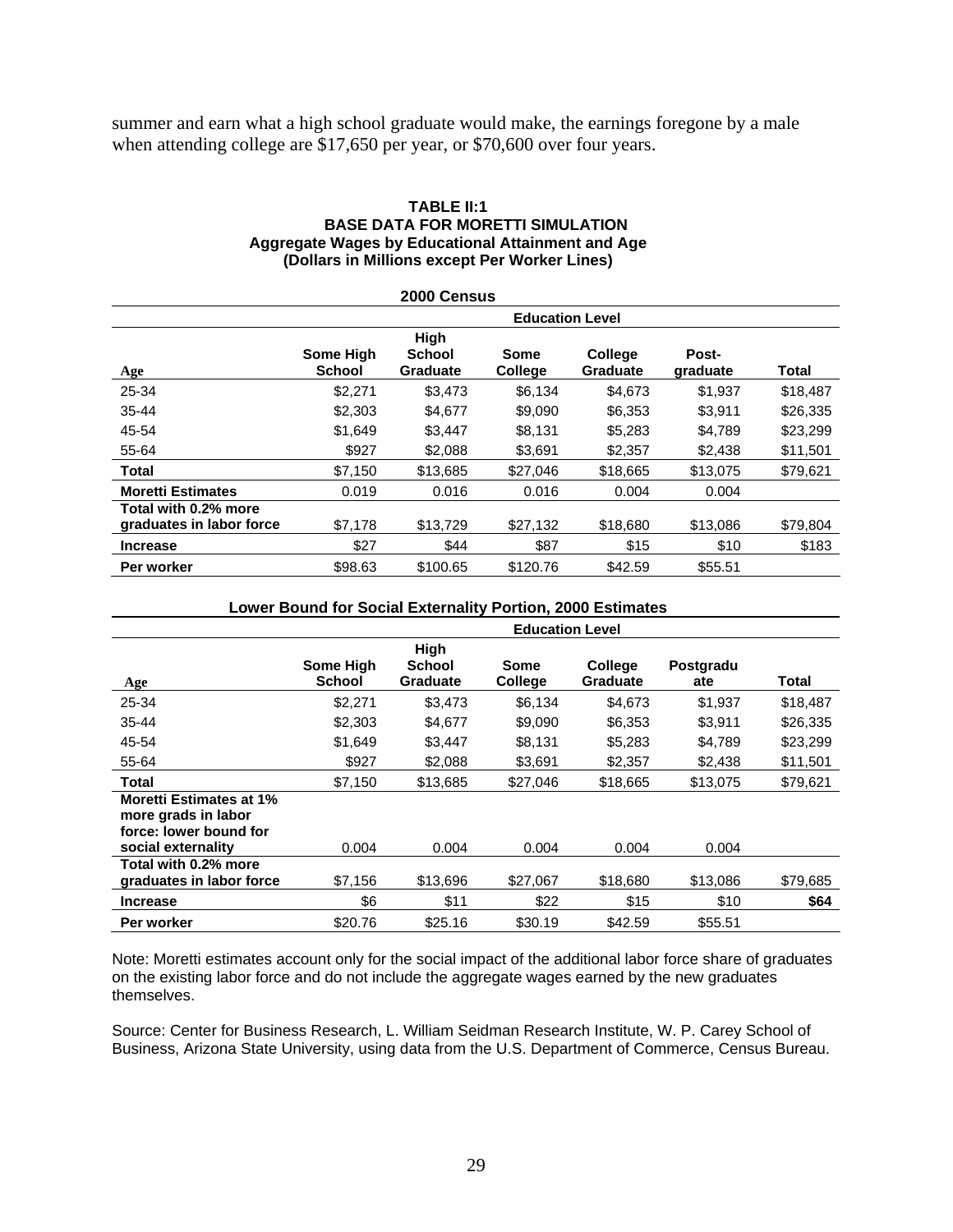Benefit calculations are made assuming the individual is fully employed from age 22 to 65. For men, this assumption may serve to underestimate the net benefit of a college education since the incidence of unemployment is lower for college graduates than it is for high school graduates. For women, however, especially those who leave the labor force for a period of time to raise a family, the full employment assumption exaggerates the net return associated with a college education. Given the assumption of a 44-year working life, recent Census data suggest that the total lifetime earnings of a male worker will be \$1.27 million higher if he has a college degree than if he has only a high school education. For women, the lifetime earnings differential is \$0.96 million. An increment of \$16,000 per year for ages 25 and older is added to account for the lower bound of social spillovers. Hence the benefit stream contains the private benefits that accrue to the individual plus the social benefits that the employment of the individual generates for the rest of the economy.

As in Chapter I when comparing streams of expenses and income that accrue over time, it is necessary to "discount" figures to a common base year. The present value of receiving \$10,000 ten years from now is less than \$10,000—not just because of inflation, but because of the time value of money. If the annual real rate of interest is 4 percent, then \$10,000 to be received 10 years from now has a present value of \$6,756 in the sense that a present period investment of \$6,756 at a 4 percent interest rate would be worth precisely \$10,000 in 10 years.

Again, as in Chapter I, if expenses are discounted to the time an individual enters college (assumed to be at age 18), the total costs of attending college are \$123,200 for men and \$110,700 for women. However, additional social benefits of \$640,000 accrue to society over the lifetime of each worker. Including these social benefits and assuming a discount rate of 4 percent, the net present value of a college education is \$591,277 for men and \$503,193 for women, as seen in Table II:2.

#### **TABLE II:2 SOCIETAL VALUE OF A BACHELOR'S DEGREE Based on Mean Earnings of Full-Time, Year-Round Workers in the United States in 2002-03**

|                                                             | Men       | Women     |
|-------------------------------------------------------------|-----------|-----------|
| <b>Costs (Ages 18 to 21):</b>                               |           |           |
| Tuition, Fees, Government Appropriations                    | \$60,000  | \$60,000  |
| <b>Foregone Earnings</b>                                    | 70,592    | 57,292    |
| <b>Total Costs</b>                                          | 130,592   | 117,292   |
| <b>Total Costs Discounted at 4 Percent Real Interest</b>    | 123,250   | 110,696   |
| Benefits (Ages 22 to 65):                                   |           |           |
| Earnings with a High School Diploma                         | 1,734,824 | 1,243,838 |
| Earnings with a Four-Year Degree                            | 3,652,522 | 2,842,327 |
| Differential in Earnings                                    | 1.908.698 | 1,598,489 |
| Earnings Differential Discounted at 4 Percent Real Interest | 714,528   | 613,889   |
| Net Present Value of a Bachelor's Degree                    | 591,277   | 503,193   |
| Internal Rate of Return                                     | 15.7%     | 16.6%     |

Note: See the text for explanations of the calculations.

Source: Center for Business Research, L. William Seidman Research Institute, W. P. Carey School of Business, Arizona State University, using data from the U.S. Department of Commerce, Census Bureau.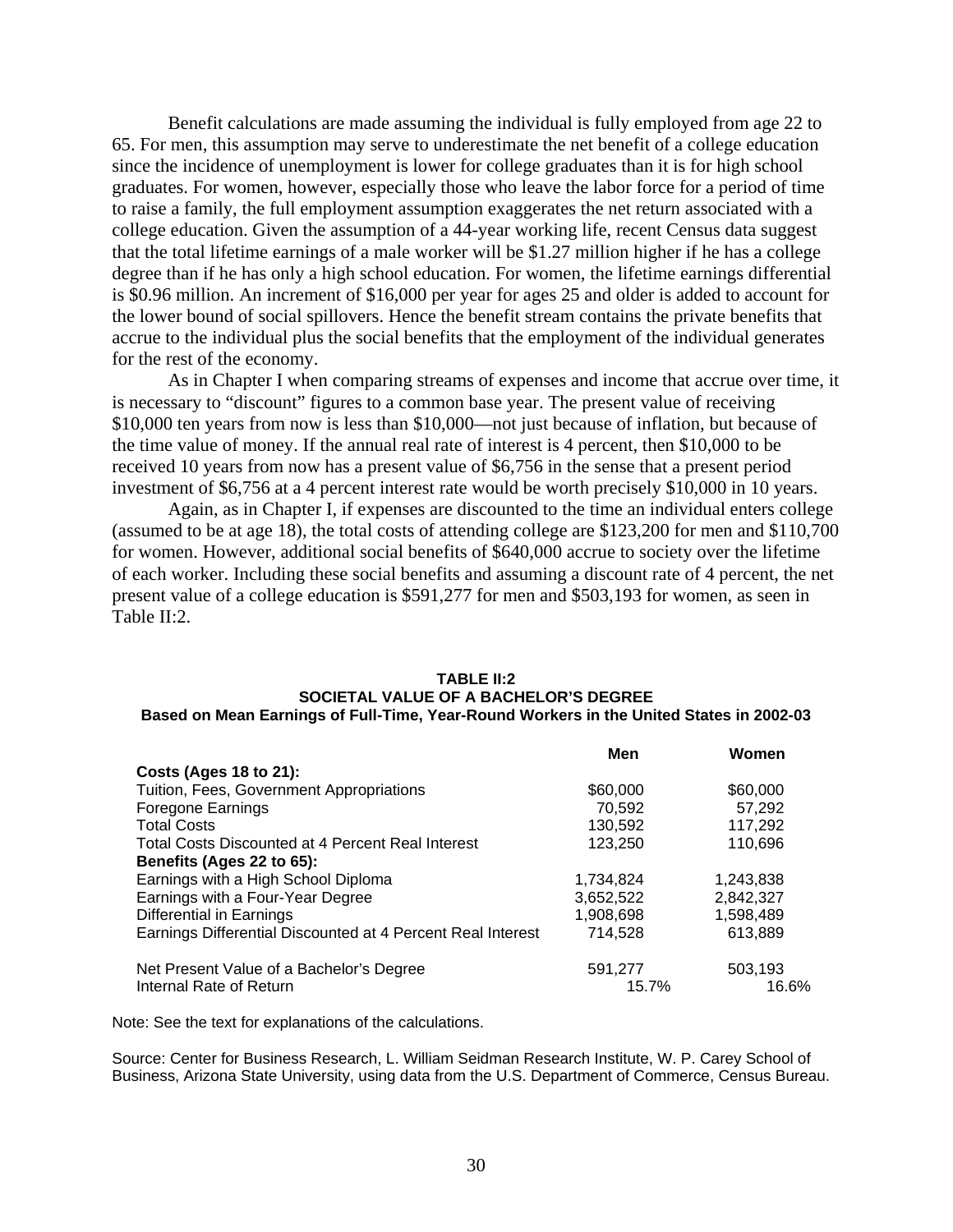To compare the return on investment offered by a university education with other investments, it is useful to compute the internal rate of return that now combines social costs and benefits with private costs and benefits. This is the discount rate that equalizes the present value of all benefits and costs. For men, the internal rate of return on a college education is 15.7 percent. For women, the return (calculated assuming full lifetime employment) is similar at 16.6 percent. Both of these represent returns over and above inflation. These returns compare very favorably with real returns on stocks that have averaged around 7 percent over the past 40 years.

#### **An Aggregate Simulation**

The aggregate net benefit from an enhancement of educational attainment in Arizona is estimated using data on the Arizona labor force. In this simulation, an increase in the labor force share of university graduates is targeted at 0.2 percent and only social costs and benefits are included. In 2005, this would require an addition of about 4,500 graduates. A plan to add 0.2 percent by the time 18-year-old students in 2005 reach the age of 25 would require about 5,500 graduates assuming current trend growth of the Arizona labor force. The social cost (government appropriations) to produce 5,500 graduates who will work in the Arizona labor force is estimated at about \$440 million assuming current per student funding levels, normal attrition rates in college attendance, a normal pattern of migration of university graduates to other states, and the possibility that many students will take five years to graduate. Programs that accelerate graduation rates could reduce the costs.

Since there is natural growth in the Arizona labor force, ongoing costs estimated at 7 percent of this total per year would be incurred to maintain the labor force share of graduates at 0.2 percent greater for all time periods. After 10 years the total cost of producing these degrees is estimated at \$615 million and after 20 years the total cost increases to \$1,210 million. Costs are assumed to increase by 7 percent per year in nominal terms. It would be possible to reduce costs, by instituting scholarship plans that provide incentives to complete degrees in a more timely fashion and to seek employment within the state of Arizona upon completion of degree.

Social benefits are obtained by using estimates of the lower bound for the social spillovers, which in 2005 are estimated at \$88.7 million. But benefits do not accrue until the graduates reach the age of 25 in this scenario and at that point the wage increment swells in nominal terms to \$152.5 million, growing at a rate of 7 percent per year thereafter, estimated from the nominal impact of inflation plus growth in the Arizona labor force at current trends. Comparing aggregate social benefits and costs in this simulation reveals that the nominal benefit and cost streams are equal after about 11 years following the implementation of the plan. Accounting for both nominal and real effects and by discounting each stream at 7 percent extends the payback period to 14 years since the costs are largely incurred prior to realizing the benefits. However, after 20 years, discounted social benefits exceed discounted social costs by \$364 million.

A number of alternative simulations are conceivable. In the example above, it is assumed that only a 0.2 percent increase in the labor force share of graduates is targeted. Programs that continually increase the labor force share could be adopted, and private costs and benefits could be added. Because of the large internal rates of return that accrue to investment in higher education, results similar to those in the simple simulation discussed in the prior subsection are likely to prevail. Decreases in ability to retain graduates in the state will reduce net benefits while programs that lead to in migration of college graduates will lead to increases in net benefits.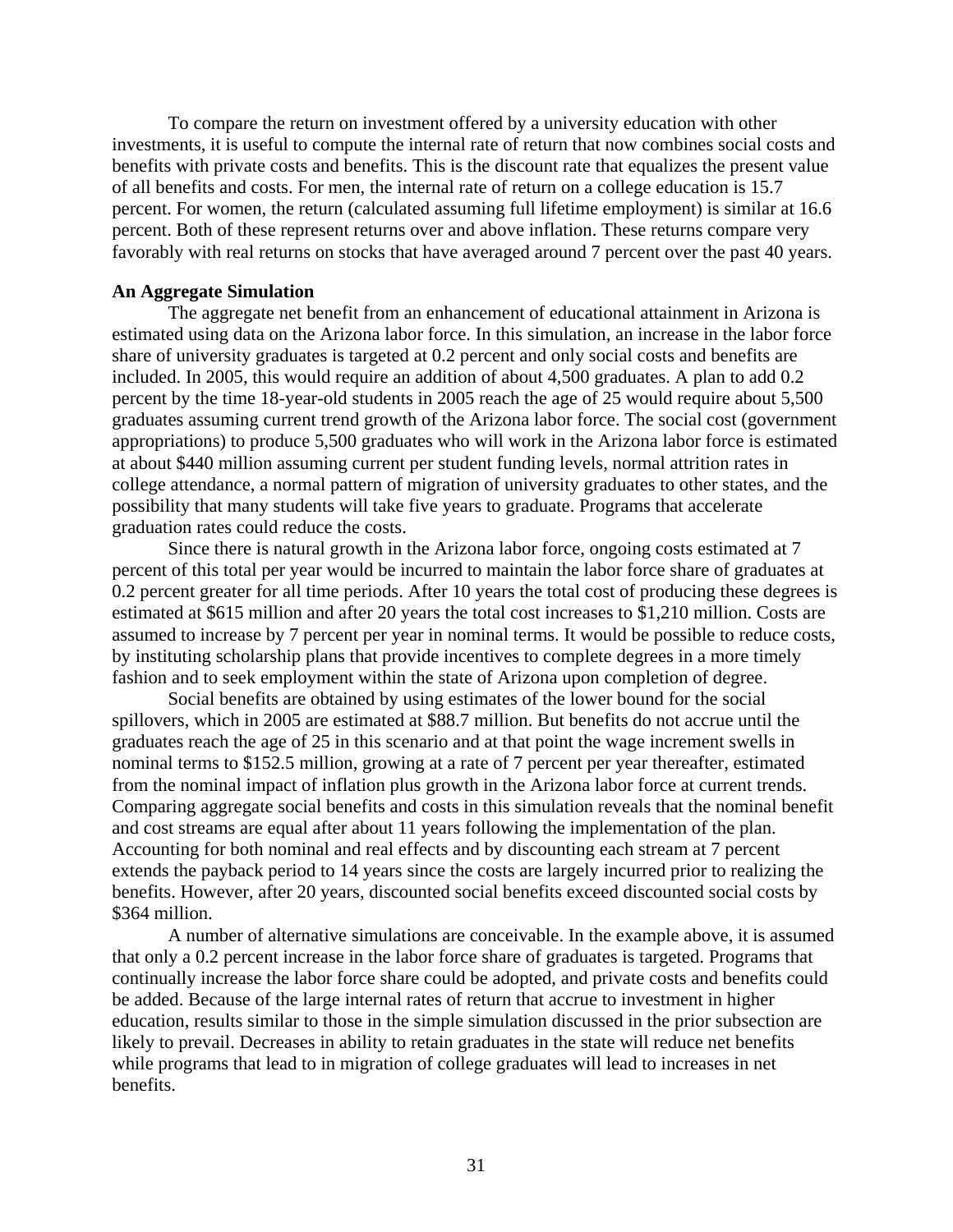# **Social Returns Simulation: Caveats and Qualifications**

- The simulation applies estimates obtained from the 2000 census to labor force participants between the ages of 25 and 64 across the state, whereas Moretti's estimates were obtained from a historical sample of cities. The simulation is supply driven in the sense that it measures the impact of increasing the supply of college graduates on the economy. It presumes that there will be sufficient demand for the knowledge and skills that these workers possess.
- The simulation does not account for the opportunity cost of social investments (the use of public monies for other purposes). The direct economic benefits that would accrue due to the additional expenditures on the production of additional local graduates also are not included. In addition, the social and private returns that accrue to those who do not complete their college education are not estimated but the social costs of students who do not graduate are included in the analysis. Finally, the simulation employs "lower bound" estimates for the spillover effect.
- The simulation assumes an increased number of university graduates from local institutions of higher education. Even greater economic impact could be obtained if a region could become a "magnet" for educated workers — attracting them from outside the region to work locally. In this case the region reaps the benefits of the educated workers without bearing all the costs. However, greater local production of university graduates may assist in inducing this "magnet" effect.
- Local production of university graduates invariably entails adding degreed students at the low end of the age and experience profile.
- Additional cost reduction could occur if student retention rates increase, if the social subsidy per student is reduced, or if greater numbers of locally produced students remain in the state.
- The aggregate simulation does not address economic activity that occurs from age 16 to 24. College students and recent graduates (ages 22 to 24) earn income. The opportunity cost of not attending college is the income forgone while attending college. The net effect of these factors is not measured in the analysis.
- The estimates obtained in Moretti's analysis reflect the combination of greater productivity produced by higher levels of human capital. Education combined with quality employment opportunities results in higher remuneration for workers. This process may take time to evolve.
- Moretti effects prevail on average across hundreds of cities. The effect on any single region or state can vary.
- Despite Moretti's best attempts to identify a causal relationship, it remains possible that higher educated workers are simply attracted by quality job opportunities and migrate accordingly. Regardless, the availability of quality job opportunities will be necessary for these effects to take place. And the empirical evidence suggests that an educated workforce is an inducement for attracting and retaining these quality job opportunities.

# **Additional Work on Social Benefits**

The empirical analysis of the size of monetary social benefits induced by higher education will continue as economists learn more about the spillover effects of investments in human capital. The estimates used in the social benefit simulations are designed to illustrate the types of social returns that accrue due to the addition of more graduates into the labor force. The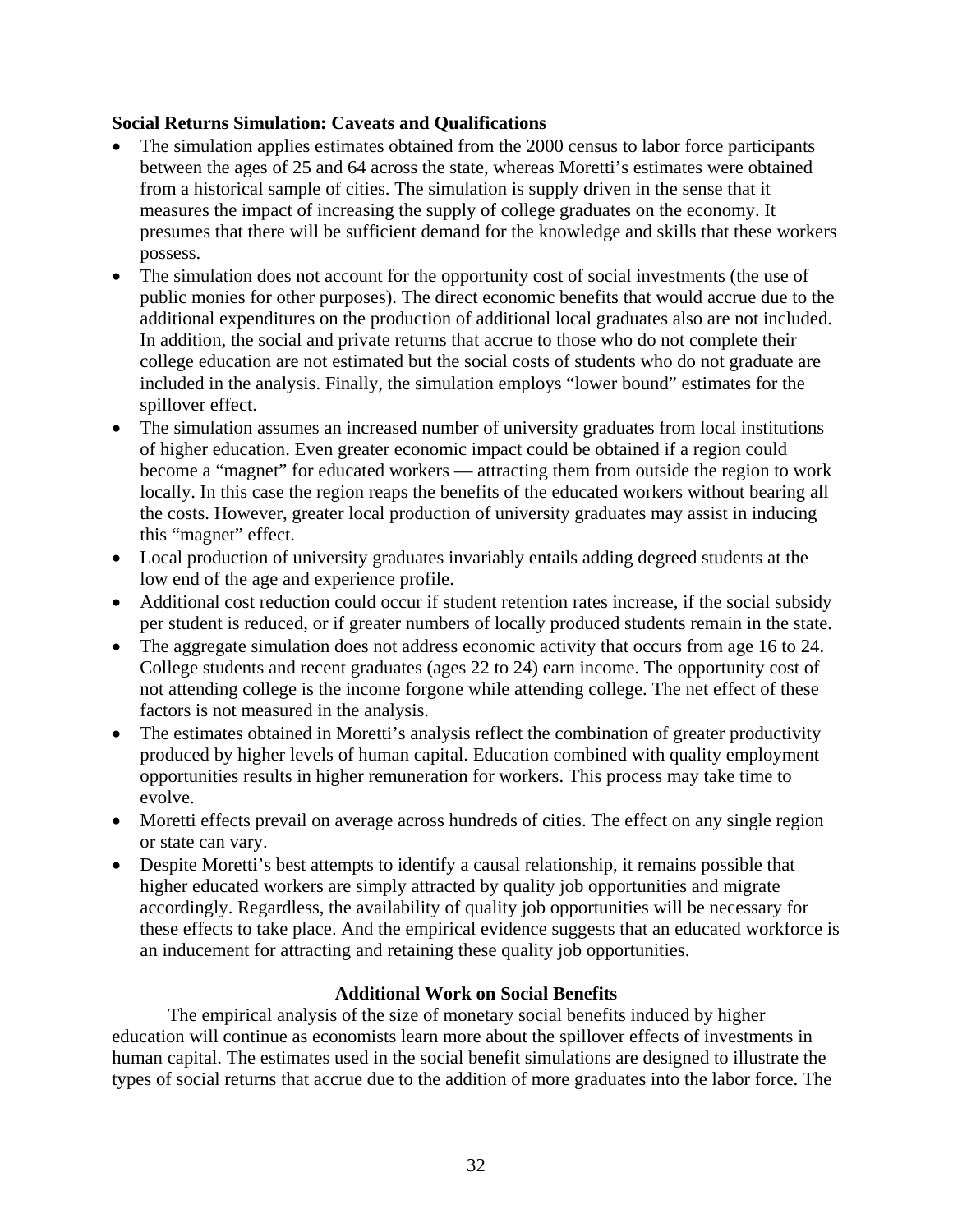impact is substantial despite the use of estimates at the lower bound of the range of possible effects of the social benefit.

Additional literature suggests that there are many avenues that the production of college degrees can take in influencing economic activity. Using growth accounting techniques, King and Smith (1988) estimated that only 1.9 percent of annual economic growth rates from 1940 to 1980 was non-education related. Pencavel (1991) estimates that from 1913 to 1950 only 1.3 percent of total growth was directly attributable to higher education, but higher education accounted for 14.6 percent of the growth from 1973 to 1984. Aschauer (1994) estimates that 15 to-to-20 percent of economic growth observed in the U.S. is attributable to the accumulation of education capital. Howe (1994) examines the incidence of unemployment across individuals with different levels of educational attainment, finding that the lowest incidence of unemployment occurred in worker populations that had college degrees. Hoenick (1994) argues that attainment of advanced degrees increases the likelihood that workers can adapt to technological change as in Shumpeter's notion of creative destruction — and thus are important in building a labor force that can better withstand the pace of technological change.

Glaeser et al. (2000, 2003) examines wages in cities — identifying effects that accrue to those cities with higher education and skill levels. Results point to agglomeration spillovers that manifest themselves in faster growth and higher wages as educated people interact. Gottlieb and Fogarty (2003), using similar data, confirm the result and note that it persists across a wide range of cities even after controlling for region. Jorgensen (2000) et al. estimates that a considerable portion of the late 1990s growth was directly attributable to roles played by research innovation at institutions of higher education and the greater absorptive capacity of a labor force with greater proportions of college graduates. Wang (2003), in an extensive study of the impact of universities on surrounding cities, finds that proximity to institutions of higher learning induce greater rates of job growth.

As difficult as the social monetary benefits are to quantify, the implicit value of nonmonetary benefits are even less conducive to measurement. However, the non-monetary contributions that more educated individuals bring to society, coupled with the reduction in social costs that they incur over their lifetimes, suggests that the non-monetary benefits represent considerable return on social investments made to support higher education.

Perhaps most important are the intergenerational effects that accrue to investments in higher education. The quantitative importance of these effects is very difficult to estimate precisely since costs to society incurred today to create opportunities for individuals to acquire college degrees must be compared to benefits realized two, three or four generations in the future.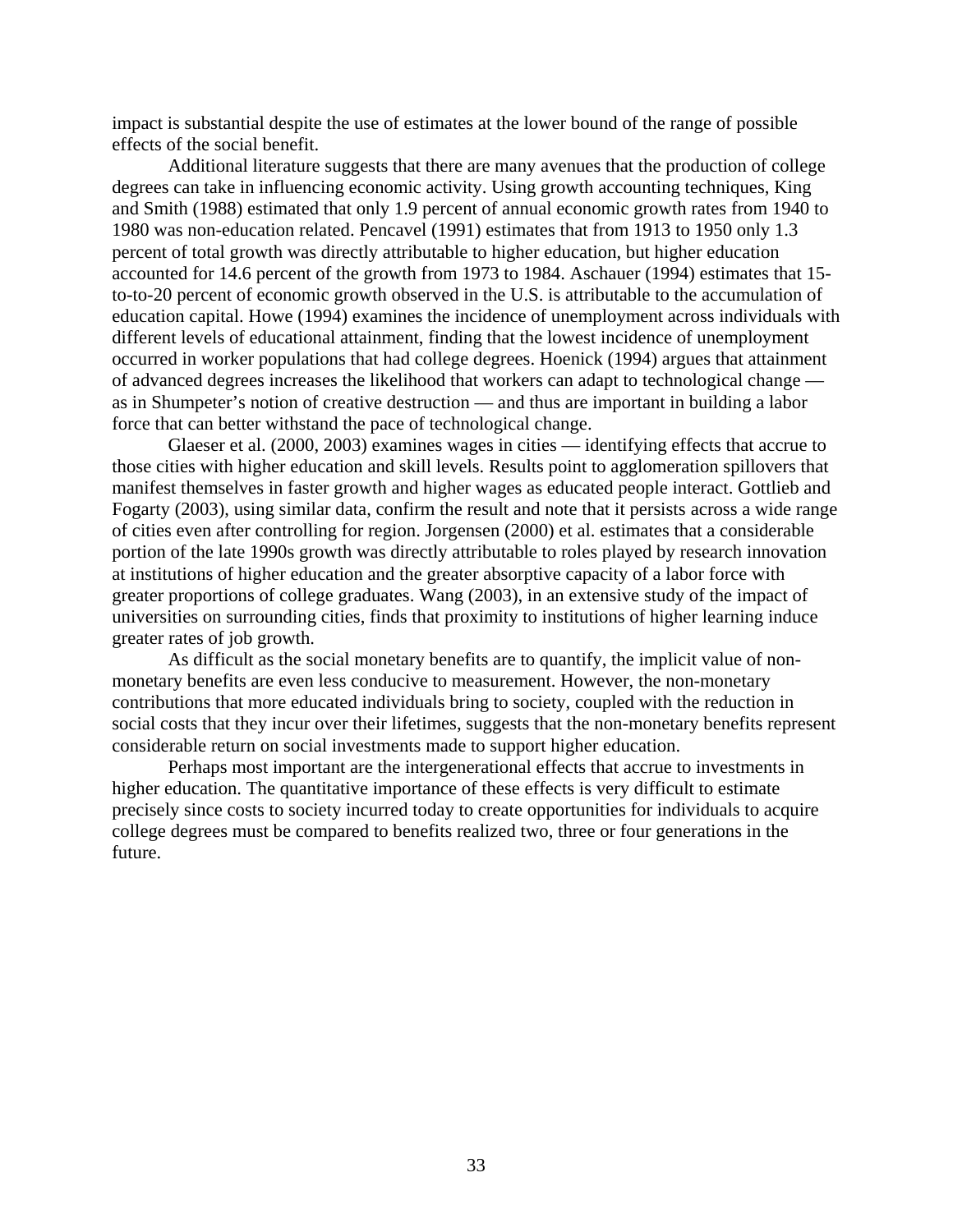# **III. EMPIRICAL DATA ON HIGHER EDUCATION ENROLLMENT AND FINANCE**

#### **Summary**

- Enrollment in degree-granting institutions of higher education in Arizona as a percentage of the state's population was about equal to the national average in 2003. The Arizona figure was higher than the national average at private for-profit institutions, slightly greater than the national average at public institutions, but considerably below average at private not-forprofit institutions.
- Combining both public and private institutions, total revenues and expenditures per student at Arizona institutions of higher education were far below the national averages in 2003, among the least in the nation. Among public institutions, Arizona's per student higher education revenues and expenditures were not as far below average, but still ranked among the bottom 10 states in the nation.
- The ability to pay in Arizona is below average due to the state's subpar incomes. Thus, the state's higher education revenues and expenditures per student adjusted for income were not as far below the national averages in 2003. Among public institutions, Arizona's per student revenues and expenditures were close to the national average, ranking near the middle of the states.
- Public financial support for higher education, as measured by government appropriations, was marginally higher in Arizona than the national per student average in 2003, with Arizona ranking just above the middle of the states. However, tuition and fees and other revenues were far below the per student average.
- Adjusted by the state's ability to pay, public support for higher education in Arizona was considerably higher in 2003 than the national average.
- Increases in public support for higher education per student have been nearly equal in Arizona and the nation. However, the increases have not been as great as gains in the ability to pay, particularly in Arizona.

#### **Introduction**

Higher education is defined to include all public and private degree-granting institutions, which primarily consist of two-year colleges and four-or-more-year (hereafter referred to as fouryear) universities. The National Center for Education Statistics (NCES) is the primary source of statistics on higher education. The NCES provides various measures of higher education enrollment and finance annually, but their latest complete data by state are for 2001 (the 2000-01 fiscal year). Incomplete data are available for 2003.

Education finance and enrollment data are adjusted by other data — population, gross product, and personal income — that are produced by the U.S. Department of Commerce. Data for Arizona are compared to the national average, all states (including the District of Columbia), and two smaller groups of states: 10 competitor states (California, Colorado, Florida, Georgia, Nevada, New Mexico, Oregon, Texas, Utah, and Washington) designated by the Greater Phoenix Chamber of Commerce, and 10 new economy states (California, Colorado, Connecticut, Maryland, Massachusetts, Minnesota, New Jersey, Utah, Virginia, and Washington) selected by the Milken Institute.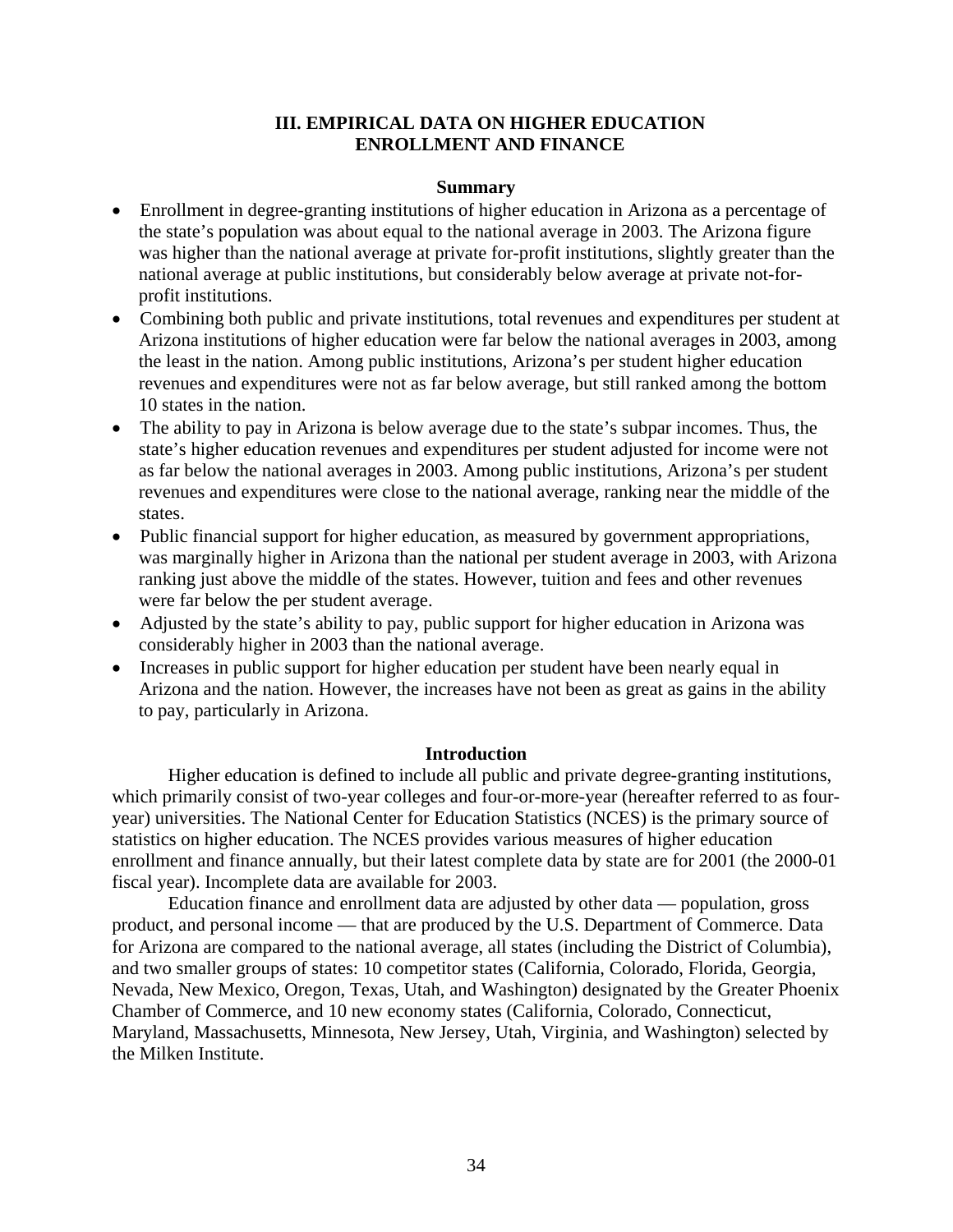For more detail on higher education enrollment and finance than presented in this chapter, see the report "Higher Education Enrollment and Finance in Arizona Compared to All States" available at (www.wpcarey.asu.edu/seid/Reports.cfm).

#### **All Institutions**

The NCES database for 2003 includes 76 degree-granting institutions of higher education in Arizona. Of these, all enrollment and financial data were missing from three and financial data were missing from eight others. Thirty-four of the 76 were private for-profit institutions, with the share of both two-year and four-year institutions above the national average. In contrast, the 17 private not-for-profit institutions accounted for a below-average share of the total. The five public four-year universities (the three campuses of Arizona State University plus Northern Arizona University and the University of Arizona) also made up an unusually low share of the total.

The significance of missing data varies widely by state, with data for some major institutions in other states missing from the NCES 2003 database. Thus, the incompleteness of the data needs to be considered in evaluating the information presented in this section. The financial data are for fiscal year 2003. Enrollment figures are on a full-time-equivalent (FTE) basis for Fall 2003. Total revenues and expenditures in Arizona in 2003 are compared to the national average and to each of the comparison groups of states based on three classifications of degree-granting institutions of higher education: all institutions, public and not-for-profit institutions (excluding for-profit institutions), and public institutions only.

#### **Enrollment**

Enrollment at public institutions in Arizona was nearly 196,000, split almost equally among two-year colleges (99,000) and four-year universities (nearly 97,000). Enrollment at public institutions accounted for 2.1 percent of the national total, compared to the state's population share of 1.9 percent. The share of the nation was above average among two-year colleges at 2.7 percent but slightly below average at four-year universities at 1.7 percent. All three of Arizona's original public universities had enrollment in excess of 15,000 and ASU West had 5,000 students. Three public community colleges had enrollment of more than 10,000 and three others exceeded 5,000.

In contrast, enrollment at private not-for-profit schools in Arizona totaled just 10,700, only a tiny share of the national total at 0.2 percent for two-year institutions and 0.4 percent for four-year schools. None of the private not-for-profit institutions in Arizona are large. Grand Canyon University had the greatest enrollment at 2,000.

The enrollment of 104,000 at private for-profit schools in Arizona consisted largely of the 71,000 students in the online campus of the University of Phoenix that the NCES includes in the Arizona statistics. However, even after excluding these students, for-profit institutions in Arizona still made up a large share of the national enrollment total: 5.4 percent of two-year schools and 5.3 percent of four-year schools. The University of Phoenix was the only for-profit institution with enrollment of more than 2,500, with nearly 8,000 at their Phoenix campus and a little more than 3,000 at their Tucson campus. Excluding the online campus, total private school enrollment in Arizona made up only 1.3 percent of the national total.

Accounting for 23 percent of the state's enrollment total, the online campus at the University of Phoenix greatly influences the Arizona enrollment and finance data. It was not excluded from the following analyses because of similar institutions being included in other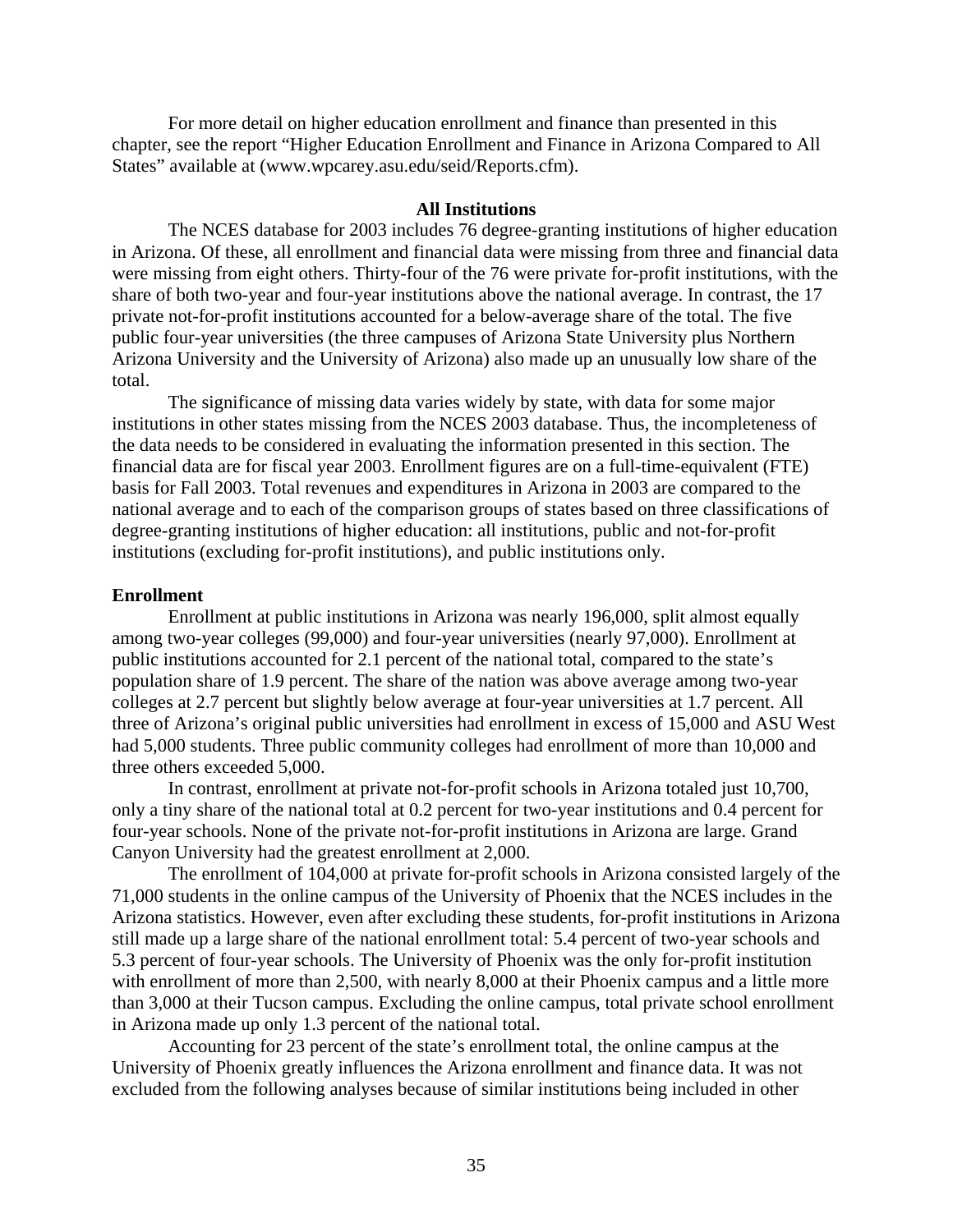states. Instead, given this anomaly, the specialized nature of many degree-granting for-profit institutions — such as the Arizona Automotive Institute, the Refrigeration School, and the Scottsdale Culinary Institute — and extremely high per-student revenue and expenditure figures at some for-profit institutions, some of the following analyses exclude for-profit schools.

Total enrollment in Arizona was 311,000. As a percentage of the state's population, enrollment was 27 percent higher than the national average, ranking sixth in the nation and second among both the competitor states and the new economy states. However, excluding the for-profit institutions, enrollment totaled 206,000; enrollment as a percentage of the population was 12 percent below average in Arizona, ranking near the bottom of the states: 43rd overall, eighth among the 11 competitor states and ninth among the 11 new economy states. Looking only at public institutions, Arizona's enrollment as a percentage of population was 9 percent above average, ranking in the middle of the states among all comparison groups of states.

Enrollment at public institutions as a share of enrollment at all institutions was below average in Arizona, ranking 42nd overall, last among the competitor states, and ninth among the new economy states. Excluding for-profit institutions, the comparison reverses, with the public share in Arizona well above average, ranking fifth overall, third among the competitor states, and first among the new economy states.

#### **Total Revenues and Expenditures**

Revenues and expenditures are measured three ways: per FTE student, per FTE student relative to per capita personal income (PCPI), and per FTE student relative to per capita gross state product (PCGSP). The latter two measures reflect ability to pay.

Based on the classification including all institutions, revenues per student in Arizona were 40 percent below the national average, ranking the state 48th overall, 10th among the 11 competitor states, and last among the new economy states. Excluding the for-profit institutions does not substantially change the results, with Arizona 29 percent below the national average, the national rank 46th, and the rank among the two other comparison groups unchanged. Looking only at public institutions, the shortfall is smaller at 15 percent, but the national rank goes up only to 44th and the rank among the competitor states to eighth; Arizona still ranks last among the new economy states.

The comparisons of expenditures per student are similar to those of revenues per student except for the classification of all institutions, in which Arizona ranked last among all states at 50 percent below average (see Table III:1). Thus, higher education revenues and expenditures per student are quite low in Arizona regardless of the set of higher education institutions included.

Per capita personal income and per person gross product in Arizona are considerably below the national averages, according to data reported by the U.S. Department of Commerce's Bureau of Economic Analysis. (The 2000 census, however, indicated that per capita income in Arizona was not so far below average.) Thus, comparing revenues and expenditures per student to PCPI and PCGSP somewhat raises Arizona's higher education rankings and ratio to the national average. However, among all institutions and the classification excluding for-profit schools, the state still was far below the national average. Among public institutions, Arizona's per student revenues and expenditures were close to the national average, ranking near the middle of the states.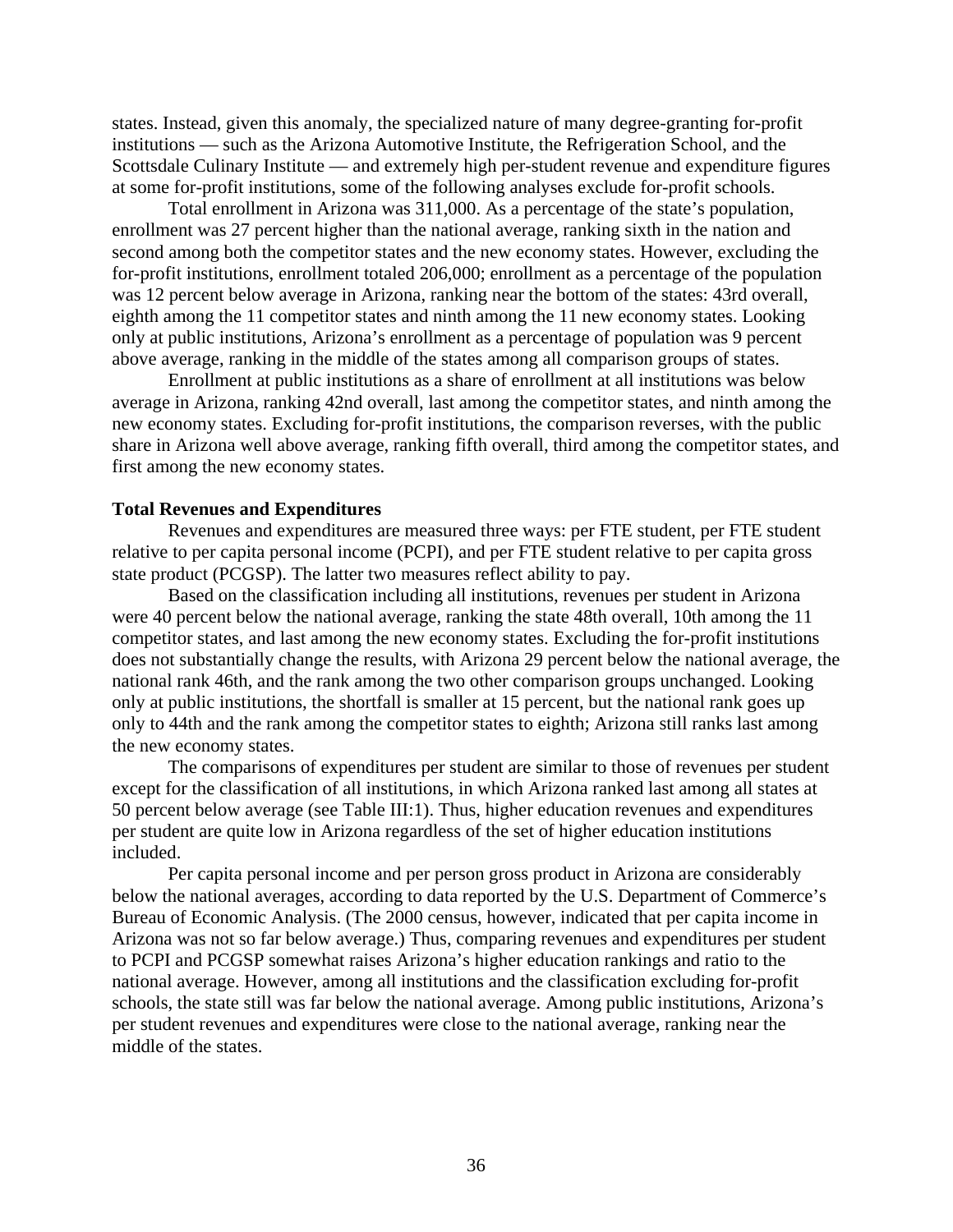#### **TABLE III:1 REVENUES AND EXPENDITURES PER FULL-TIME-EQUIVALENT STUDENT, 2003**

|                                 | <b>Revenues</b>           |                              |                               | <b>Expenditures</b>       |                              |                        |
|---------------------------------|---------------------------|------------------------------|-------------------------------|---------------------------|------------------------------|------------------------|
| Ratio to the U.S. Average       | Per FTE<br><b>Student</b> | <b>Versus</b><br><b>PCPI</b> | <b>Versus</b><br><b>PCGSP</b> | Per FTE<br><b>Student</b> | <b>Versus</b><br><b>PCPI</b> | Versus<br><b>PCGSP</b> |
| All Institutions                | 60%                       | 70%                          | 69%                           | 50%                       | 58%                          | 57%                    |
| <b>Excluding For-Profit</b>     | 71                        | 82                           | 81                            | 74                        | 85                           | 84                     |
| Public Only                     | 85                        | 98                           | 97                            | 88                        | 102                          | 100                    |
| <b>Ranking Among All States</b> |                           |                              |                               |                           |                              |                        |
| All Institutions                | 48                        | 42                           | 42                            | 51                        | 51                           | 48                     |
| <b>Excluding For-Profit</b>     | 46                        | 40                           | 41                            | 47                        | 39                           | 41                     |
| Public Only                     | 44                        | 31                           | 34                            | 44                        | 31                           | 32                     |
| <b>Ranking Among 11</b>         |                           |                              |                               |                           |                              |                        |
| <b>Competitor States</b>        |                           |                              |                               |                           |                              |                        |
| All Institutions                | 10                        |                              | 8                             | 11                        | 10                           | 11                     |
| <b>Excluding For-Profit</b>     | 10                        |                              | 8                             | 10                        | 7                            | 7                      |
| Public Only                     | 8                         | 6                            | 6                             | 8                         | 5                            | 5                      |
| <b>Ranking Among 11 New</b>     |                           |                              |                               |                           |                              |                        |
| <b>Economy States</b>           |                           |                              |                               |                           |                              |                        |
| All Institutions                | 11                        | 8                            | 8                             | 11                        | 11                           | 11                     |
| <b>Excluding For-Profit</b>     | 11                        | 8                            | 8                             | 11                        |                              | 7                      |
| Public Only                     | 11                        | 5                            | 5                             | 11                        | 5                            | 4                      |

Source: Calculated from National Center for Educational Statistics (nces.ed.gov/ipeds) and U.S. Department of Commerce, Bureau of Economic Analysis (www.bea.gov).

### **Categories of Revenues and Expenditures**

The NCES divides revenues into three categories: tuition and fees, state and local government appropriations, and other. Since appropriations are made only to public institutions, they are analyzed in the following section. Expenditures are split into five categories: instructional support, academic support, student services, institutional support, and other.

Tuition and fees per student in Arizona were considerably below the national average in 2003 in each of the three classifications of institutions, though Arizona's ranking was above the middle of the states in the all institutions classification. Among public institutions, per-student tuition and fees were 15 percent below average, ranking 36th overall, fifth among the competitor states and 10th among the new economy states. Arizona still was a little below average after considering ability to pay.

Arizona was far below average in the category of "other" revenues, ranking last among the states among all institutions and in the classification excluding for-profit institutions, and 47th among public institutions. Even after considering ability to pay, Arizona's public-sector figure was 20 percent below average, ranking among the bottom 10 states overall and third to last among the competitor and new economy states.

Arizona was far below average on expenditures per student in each of the five expense categories, ranking at the bottom of the states among all institutions and near the bottom in the classification excluding for-profit institutions. Among public institutions, Arizona's figure ranged from 7 percent below average in the academic support category (ranking 26th) to 30 percent below average in the student services category (ranking 45th).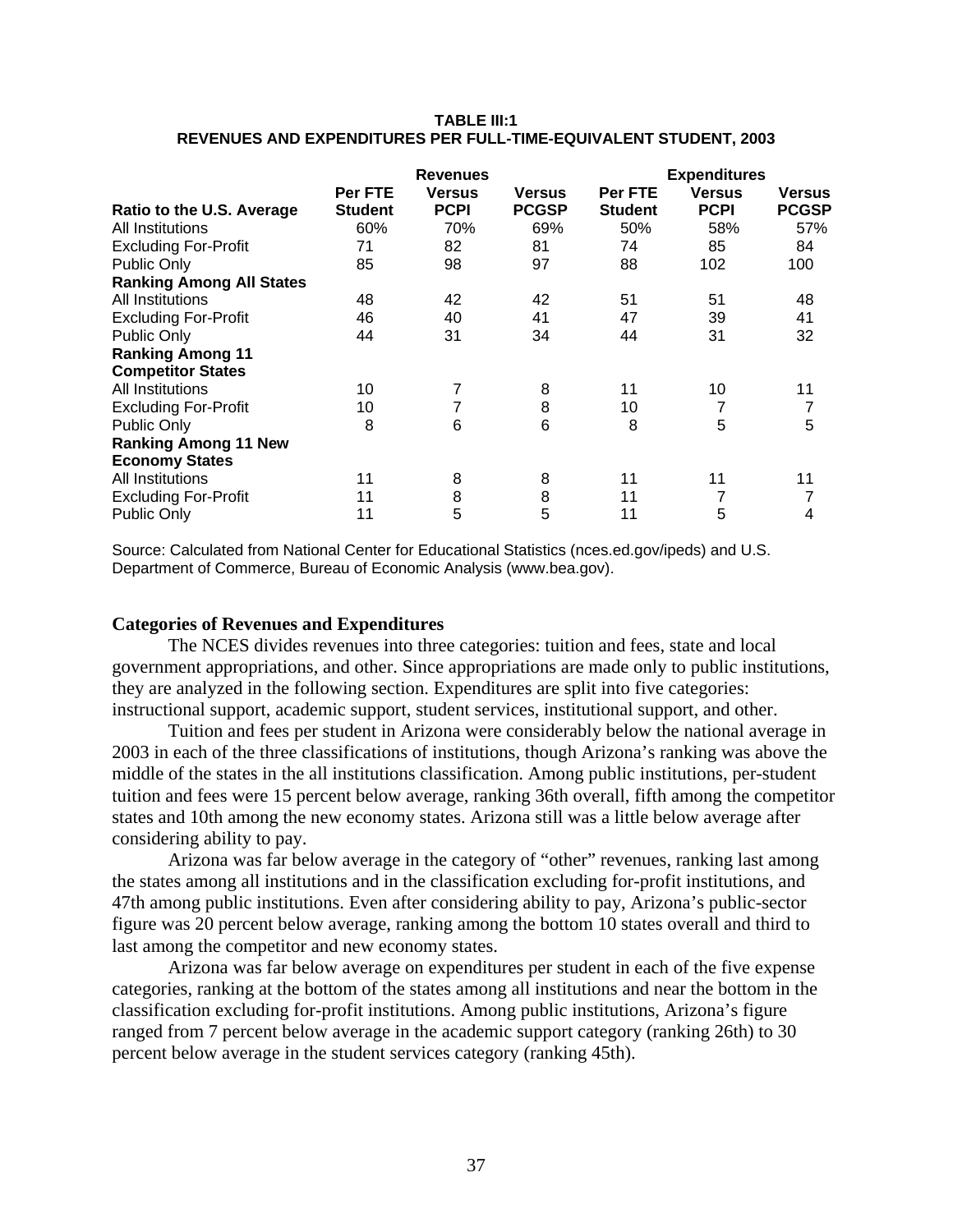#### **Public Institutions**

This section focuses on public support for higher education, defined as state and local government appropriations for higher education expressed on a full-time-equivalent student basis. While appropriations are only a portion of the total funding available to public institutions of higher education, the other sources (such as tuition and fees) do not represent public support.

Traditionally, public support for higher education has been defined as state government appropriations; for example, the Grapevine project of Illinois State University has collected state government appropriations for higher education since 1961. The focus on state government, however, fails to recognize that in some states local governments contribute substantially to the funding of higher education while in other states all of the funding comes from the state government. The State Higher Education Finance project (SHEF) of the State Higher Education Executive Officers organization (SHEEO) reports that local government's share of total appropriations in 2004 averaged 10 percent nationally, but was 35 percent in Arizona — the highest proportion in the nation. (Wisconsin ranked second at 23 percent.) Thus, looking only at state government appropriations results in a misleading evaluation of government support for higher education across the states.

The Grapevine data on state government appropriations for higher education is timelier than the NCES data. In 2004, Illinois State University for the first time included local government appropriations (collected by SHEF). However, since enrollment data are not available for 2004, the Grapevine project compares appropriations data by state on a per capita basis. By not reflecting the state-to-state fluctuations in public institution enrollment as a percentage of the number of residents, per capita appropriation measures produce an incomplete picture of public support. Similarly, state and local government appropriations for higher education as a share of total government spending or of tax revenues also present an incomplete picture since enrollments are not considered.

#### **Through 2001**

Complete annual data through 2001 are available from the NCES; data for 2001 are compared especially to those of 1991, a comparable year in the economic cycle. Nationally, the percentage of the population enrolled in public institutions of higher education held nearly steady near 3 percent between the mid-1980s and 2001. The Arizona percentage was higher than the national average in each year, but the differential declined from a little more than 1 percentage point between the mid-1980s and early 1990s to 0.4 in 2000 and 2001 (see Figure III:1).

The main reason for Arizona's higher-than-average percentage of the population enrolled in public institutions of higher education is the relative shortage of private not-for-profit institutions of higher education in Arizona. The readily available and affordable nature of the community college system in Arizona is another reason.

State and local government appropriations for higher education per full-time-equivalent public student averaged \$7,159 nationally in 2001 according to the NCES. The Arizona figure of \$6,711 was 6.3 percent less. In 1991, the Arizona figure was 4.8 percent less than the national average. Arizona's figure fluctuated from 1 to 8 percent less than the national average between 1991 and 2001 (see Figure III:2). The differential typically was somewhat larger during the 1980s. State and local government higher education appropriations per FTE student in 2001 in Arizona ranked 30th among all states and the District of Columbia according to the NCES data. In 1991, Arizona had ranked 29th.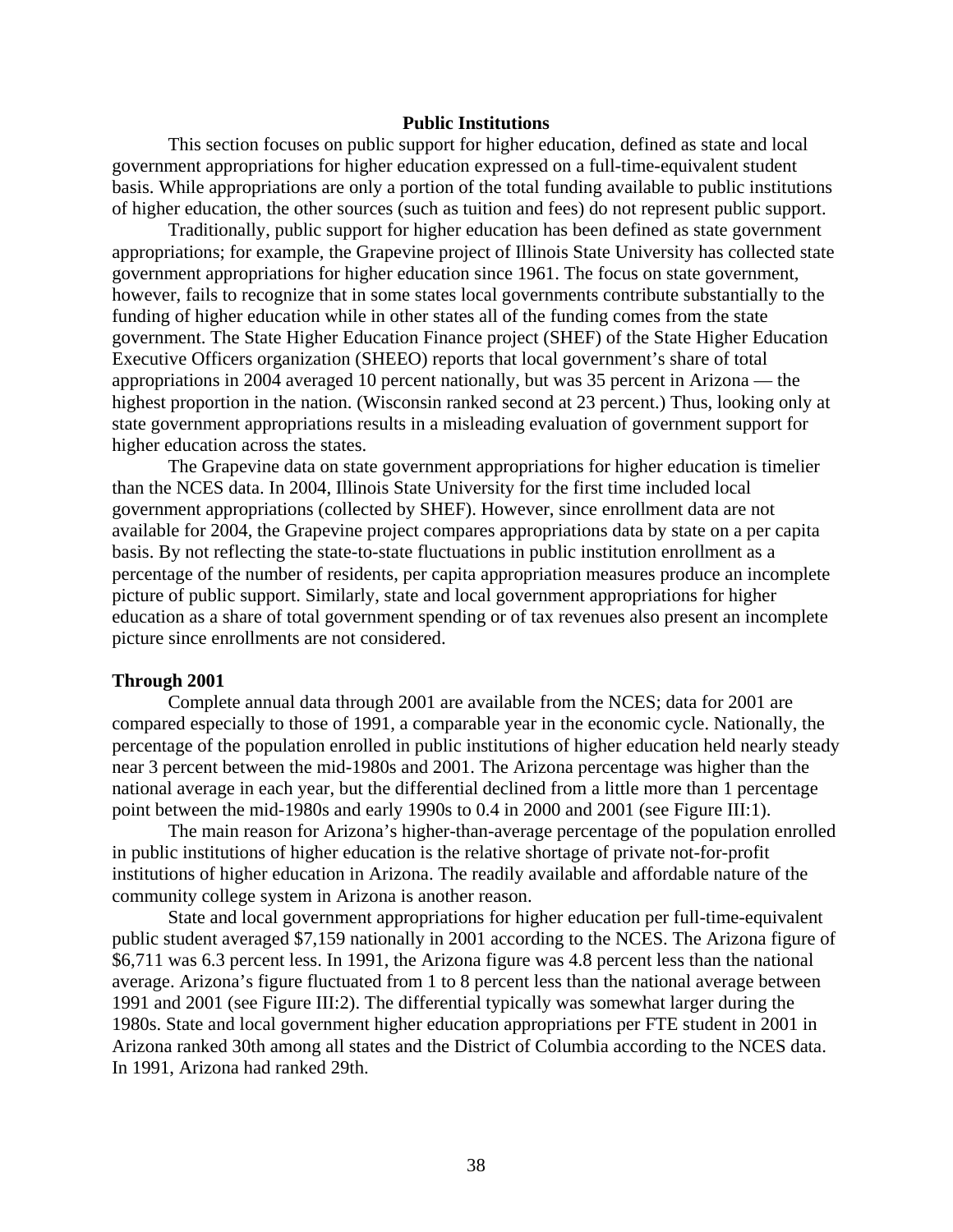

Source: Enrollment from the National Center for Educational Statistics (nces.ed.gov/ipeds). Population from the U.S. Census Bureau (www.census.gov).

**FIGURE III:2 INFLATION-ADJUSTED STATE AND LOCAL GOVERNMENT APPROPRIATIONS FOR HIGHER EDUCATION PER FULL-TIME-EQUIVALENT STUDENT** 



Source: National Center for Educational Statistics (nces.ed.gov/ipeds). Appropriations deflated by the U.S. GDP price deflator produced by the U.S. Bureau of Economic Analysis (www.bea.gov), expressed in 2001 dollars.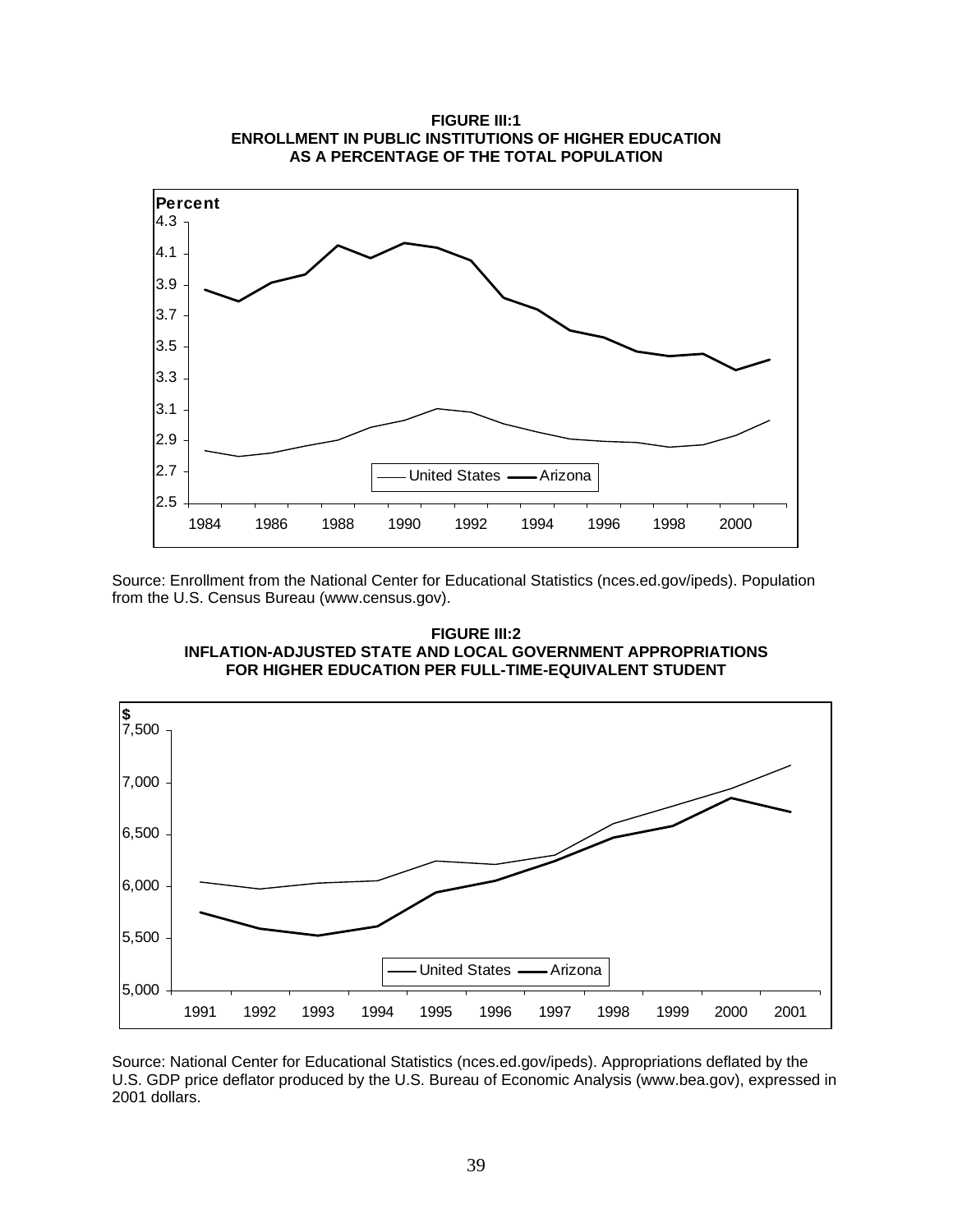#### **FIGURE III:3 STATE AND LOCAL GOVERNMENT APPROPRIATIONS FOR HIGHER EDUCATION AS A PERCENTAGE OF GROSS STATE PRODUCT**



Source: Appropriations from the National Center for Educational Statistics (nces.ed.gov/ipeds). Gross state product from the U.S. Bureau of Economic Analysis (www.bea.gov).

This measure of appropriations per FTE student does not consider Arizona's lesser ability to pay. State and local government appropriations as a percentage of gross product was higher in Arizona (0.74 percent) than the national average (0.61 percent) in 2001. The 2001 percentages were less than those in 1991, especially in Arizona, as seen in Figure III:3. However, this measure of appropriations as a percentage of gross product does not reflect Arizona's aboveaverage proportion of residents enrolled in public institutions of higher education.

Appropriations by state and local governments for higher education rose an inflationadjusted 30 percent nationally between 1991 and 2001. Arizona's real increase was a little larger at 35 percent, but both the national and Arizona increases were less than real economic growth. Nationally, real gross product gained 41 percent during the decade, while in Arizona real GSP surged 95 percent.

On a per FTE student basis, the 17 percent real increase in appropriations in Arizona was slightly less than the national average of 18 percent. While inflation-adjusted appropriations rose even on a per student basis, the increase was less than the rate of economic growth, especially in Arizona. Per capita real gross product rose 25 percent nationally and 39 percent in Arizona between 1991 and 2001. Thus, whether measured in aggregate terms or on a per person basis, appropriations for higher education did not keep up with economic gains between 1991 and 2001, especially in Arizona.

In order to incorporate both enrollments and ability to pay in one measure, state and local government appropriations per FTE student were calculated as a share of gross product per capita. As seen in Figure III:4, Arizona's figure has been greater than the national average, but the differential was less in 2001 than over the prior decade. Thus, public support for higher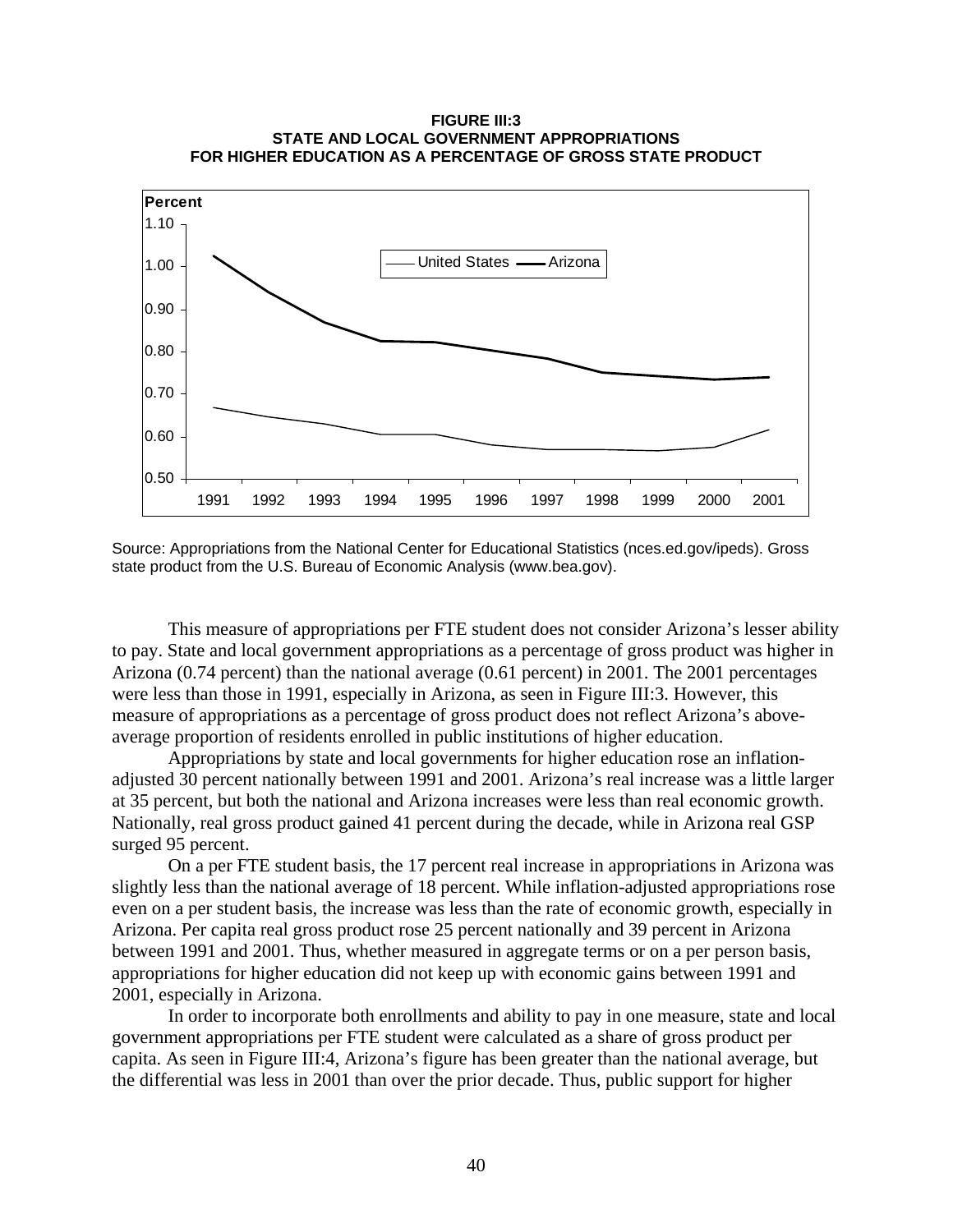education in Arizona has waned relative to the national average, but the state's effort remains higher than the national average because of its limited ability to pay.

# **In 2003**

Arizona's total higher education appropriation per FTE student at public institutions was 3 percent higher than the national average in 2003, ranking just above the middle of the states at 20th. Arizona ranked third among the competitor states and fifth among the new economy states. Considering Arizona's reduced ability to pay, the figure was 20 percent above average relative to PCPI, ranking 14th, and 18 percent above average relative to PCGSP, ranking 15th. On each ability-to-pay measure, Arizona ranked second among both the competitor states and new economy states.

#### **FIGURE III:4 STATE AND LOCAL GOVERNMENT APPROPRIATIONS FOR HIGHER EDUCATION PER FULL-TIME-EQUIVALENT STUDENT AS A SHARE OF GROSS STATE PRODUCT PER CAPITA**



Source: Appropriations and enrollment from the National Center for Educational Statistics (nces.ed.gov/ipeds). Gross state product from the U.S. Bureau of Economic Analysis (www.bea.gov). Population from the U.S. Census Bureau (www.census.gov).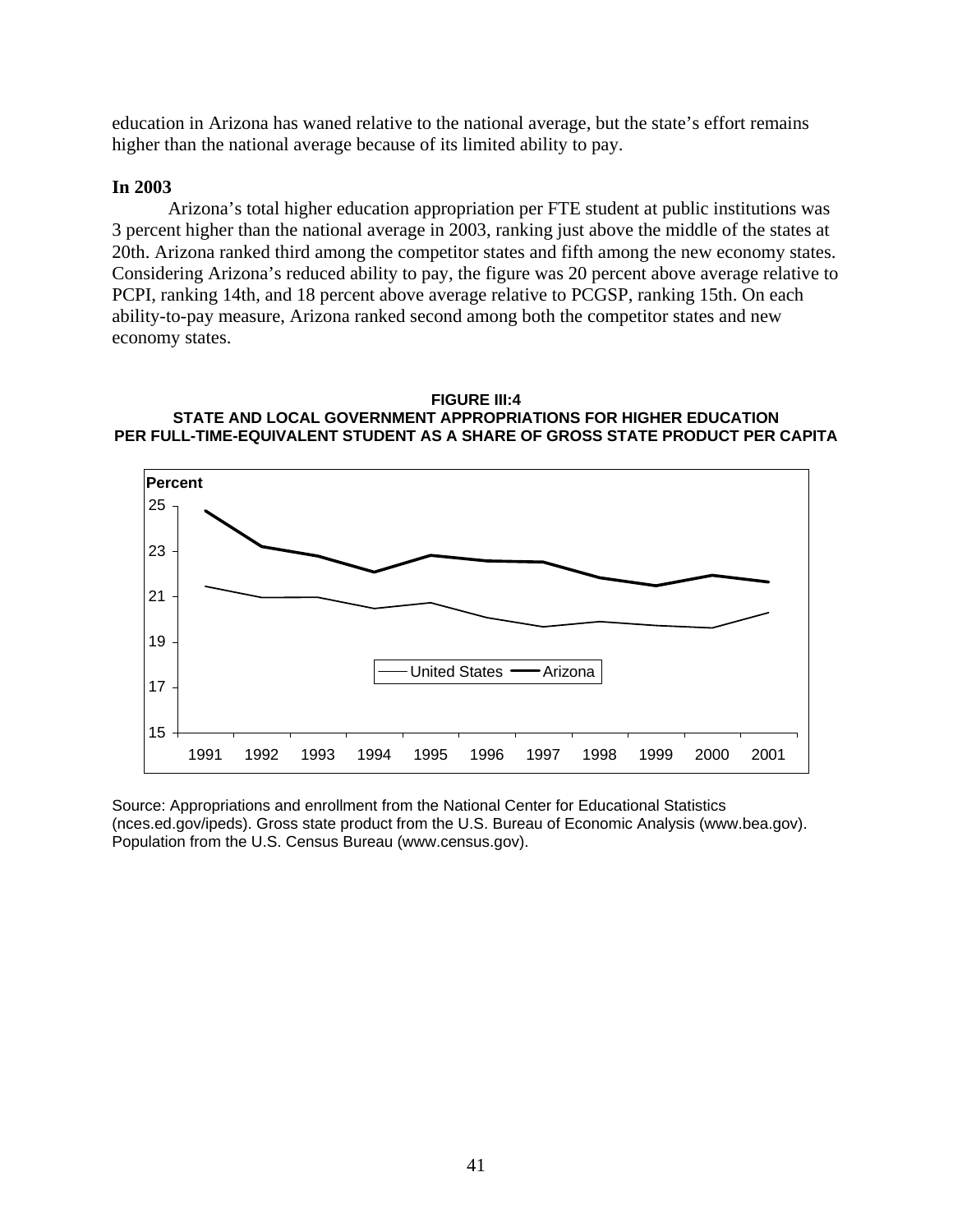### **IV. EMPIRICAL DATA ON EDUCATIONAL ATTAINMENT**

#### **Summary**

- Arizona ranks in the middle of the states on the percentage of its residents possessing a bachelor's degree, slightly below the U.S. average. However, educational attainment has increased less in Arizona than the national average in recent decades.
- Arizona compares less favorably among labor force participants, since the state's overall educational attainment is bolstered by highly educated retirees who migrate to the state at retirement.
- The educational attainment of young adults in Arizona is substantially below the national average.
- Among those educated in Arizona and among immigrants to the state, educational attainment is relatively low. In contrast, the attainment of interstate migrants is considerably higher.

#### **Introduction**

Two basic trends impact educational attainment statistics. First, regardless of the year in which a group was born, educational attainment rises rapidly until the group reaches the age of the early-to-mid-20s, then advances much more gradually. (For example, the average educational attainment of those born in 1965 was considerably higher in 1990 than 1980, but not much higher in 2000 than in 1990.) Second, average educational attainment climbed considerably with the year born through the mid-20th century, then much more gradually. (For example, the average educational attainment of those born in 1950 was much higher than the average of those born in 1900, but the average attainment of those born in 1970 was not much different than that of those born in 1950.)

The only accurate statistics on educational attainment by state come from the decennial censuses. Thus, this chapter reports data from 2000, with some comparisons to earlier censuses. Of the many ways in which to measure educational attainment, the percentage with a bachelor's degree is used in this chapter. Based on another measure, such as the proportion with a high school diploma, the geographic pattern of educational attainment may be quite different. For example, the correlation by state between high school graduates and university graduates was only a moderate 0.43. For other measures and more detail see the report *Educational Attainment in Arizona Compared to All States*, which will be available in November 2005 at (www.wpcarey.asu.edu/seid/Reports.cfm).

#### **Educational Attainment in Arizona Relative to All States**

Educational attainment statistics generally are expressed for the population 65 or older. Most of the states with the highest educational achievement as measured by the proportion with a bachelor's degree were located along the Atlantic Coast, from New Hampshire and Vermont south to Virginia. Colorado and Washington also were among the top 10. Southern states had the lowest attainments, but were joined by Nevada and Indiana. Arizona ranked tied for 25th, with a percentage slightly below the national average. As seen in Table IV-1, a substantial variation by state exists in the proportion with a bachelor's degree.

Focusing on the small proportion of the population who had earned at least a master's or professional degree (just 8.9 percent nationally), the leading states were similar to the list for those with at least a bachelor's degree. States in the South, as well as several in the northern .Plains and northern Rocky Mountain regions, had the lowest percentages of residents with a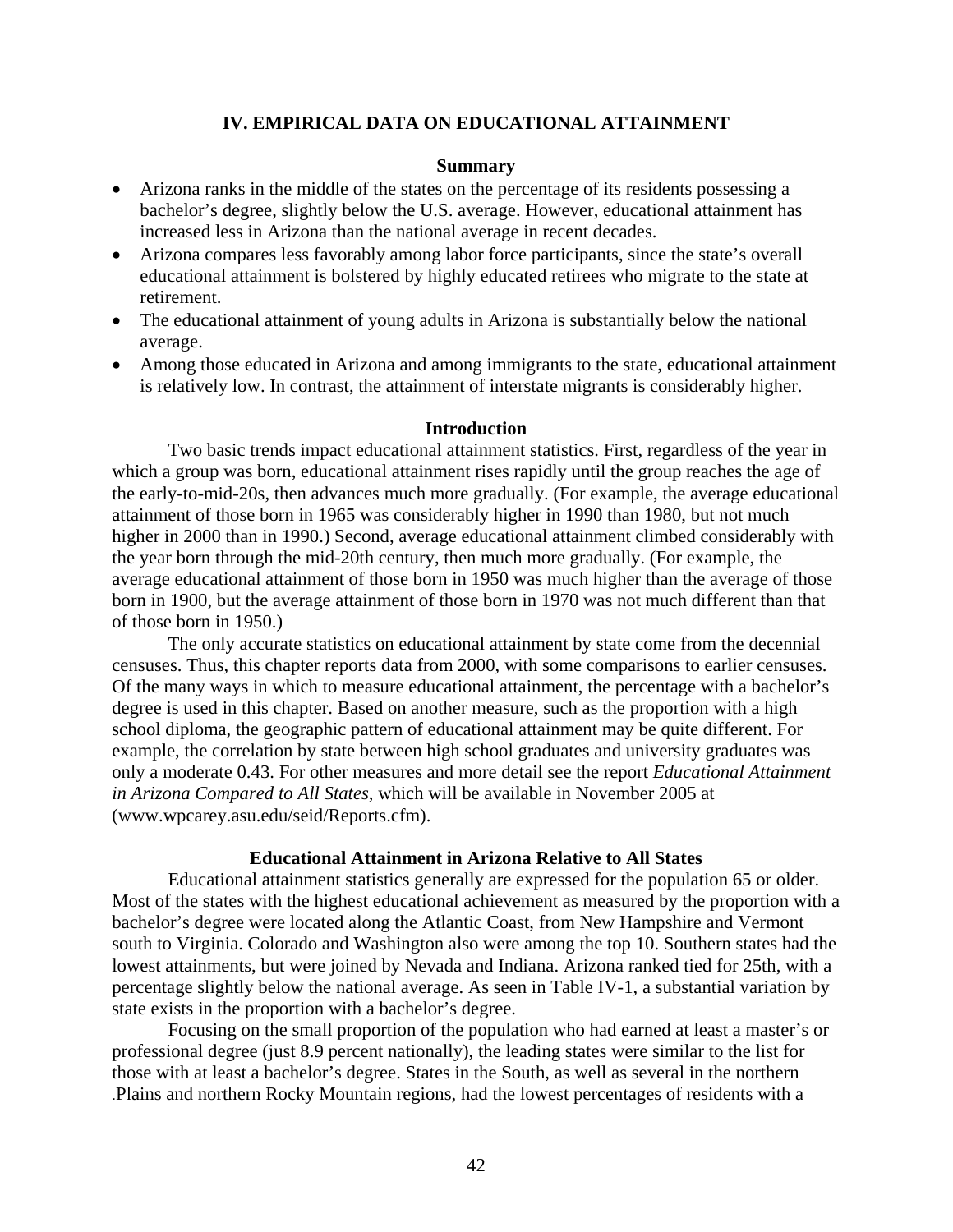#### **TABLE IV-1**

#### **EDUCATIONAL ATTAINMENT BY STATE IN 2000 AND CHANGE OVER TIME Percentage of Population 25 or Older Ranked by 2000 Percentage of University Graduates**

|                           |              | 1990-to-2000 | 1980-to-2000 |
|---------------------------|--------------|--------------|--------------|
|                           | 2000         | Change       | Change       |
| District of Columbia      | 39.1%        | 5.8          | 11.6         |
| Massachusetts             | 33.2         | 6.0          | 13.2         |
| Colorado                  | 32.7         | 5.7          | 9.7          |
| Maryland                  | 31.4         | 4.9          | 11.0         |
| Connecticut               | 31.4         | 4.2          | 10.7         |
| New Jersey                | 29.8         | 4.9          | 11.5         |
| Virginia                  | 29.5         | 5.0          | 10.4         |
| Vermont                   | 29.4         | 5.1          | 10.4         |
| New Hampshire             | 28.7         | 4.3          | 10.5         |
| Washington                | 27.7         | 4.8          | 8.7          |
| Minnesota                 | 27.4         | 5.6          | 10.0         |
| New York                  | 27.4         | 4.3          | 9.5          |
| California                | 26.6         | 3.2          | 10.0         |
| Hawaii                    | 26.2         | 3.3          | 5.9          |
| Utah                      | 26.1         | 3.8          | 6.2          |
| Illinois                  | 26.1         | 5.1          | 9.9          |
| Kansas                    | 25.8         | 4.7          | 8.8          |
| Rhode Island              | 25.6         | 4.3          | 10.2         |
| Oregon                    | 25.1         | 4.5          | 7.2          |
| Delaware                  | 25.0         | 3.6          | 7.5          |
| Alaska                    | 24.7         | 1.7          | 3.6          |
| Montana                   | 24.4         | 4.6          | 6.9          |
| <b>United States</b>      | 24.4         | 4.1          | 8.2          |
| Georgia                   | 24.3         | 5.0          | 9.7          |
| Nebraska                  | 23.7         | 4.8          | 8.2          |
| Arizona                   | 23.5         | 3.2          | 6.1          |
| New Mexico                | 23.5         | 3.1          | 5.9          |
| Texas                     | 23.2         | 2.9          | 6.3          |
| Maine                     | 22.9         | 4.1          | 8.5          |
| North Carolina            | 22.5         | 5.1          | 9.3          |
| Wisconsin                 | 22.4         | 4.7          | 7.6          |
| Pennsylvania              | 22.4         | 4.5          | 8.8          |
| Florida                   | 22.3         | 4.0          | 7.4          |
| North Dakota              | 22.0         | 3.9          | 7.2          |
| Wyoming                   | 21.9         | 3.1          | 4.7          |
| Michigan                  | 21.8         | 4.4          | 7.5          |
| Idaho                     | 21.7         | 4.0          | 5.9          |
| Missouri                  | 21.6         | 3.8          | 7.7          |
| South Dakota              | 21.5         | 4.3          | 7.5          |
| lowa                      | 21.2         | 4.3          | 7.3          |
| Ohio                      | 21.1         | 4.1          | 7.4          |
| South Carolina            | 20.4         | 3.8          | $7.0$        |
| Oklahoma                  | 20.3         | 2.5          | 5.2          |
| Tennessee                 | 19.6         | 3.6          | 7.0          |
| Indiana                   | 19.4         | 3.8          | 6.9          |
| Alabama                   | 19.0         | 3.3          | 6.8          |
|                           |              |              |              |
| Louisiana                 | 18.7         | 2.6          | 4.8          |
| Nevada                    | 18.2         | 2.9          | 3.8          |
| Kentucky                  | 17.1         | 3.5          | 6.0          |
| Mississippi               | 16.9         | 2.2          | 4.6          |
| Arkansas<br>West Virginia | 16.7<br>14.8 | 3.4<br>2.5   | 5.9<br>4.4   |
|                           |              |              |              |

Source: U.S. Department of Commerce, Census Bureau.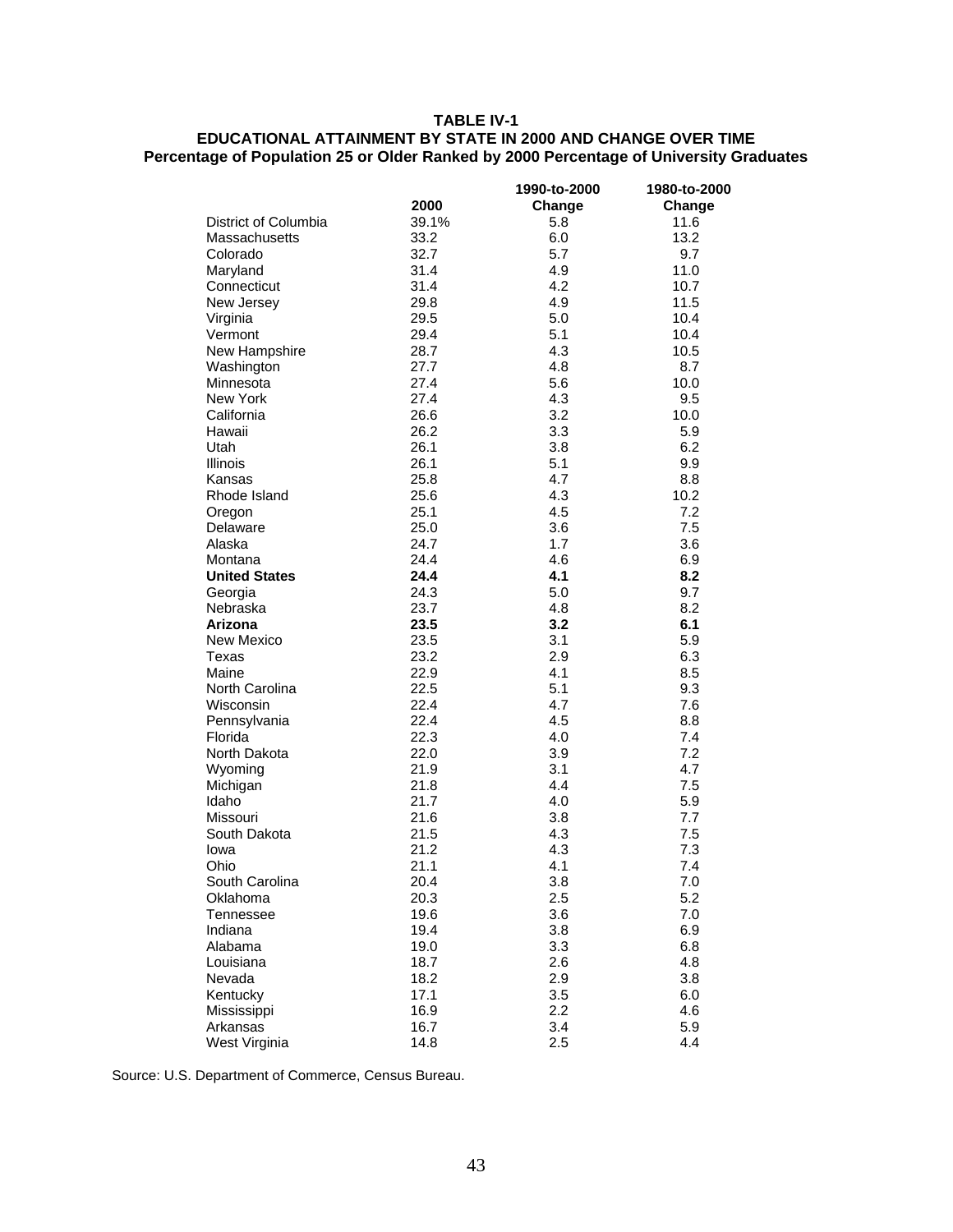graduate degree. Arizona's figure of 8.4 percent was a little less than the national average but ranked tied for 20th.

Several of the Plains and Great Lakes states that had among the higher attainments based on high school diplomas or more education had among the lower attainments based on the percentage with at least a bachelor's degree. In contrast, several northeastern states and California compared more favorably on university graduates than on high school graduates.

Between 1990 and 2000, the educational attainment of the 25-or-older population rose nationally, by 4 points based on the percentage with at least a bachelor's degree. The national proportion advanced 8 percentage points between 1980 and 2000. Most of the gain resulted from deaths in the oldest age groups, when even a high school diploma was not common, and the addition of those born after 1950, a group with greater educational attainment.

Most of the states with the strongest gains in the percentage of university graduates were located along the Atlantic Coast, with most of these states among the leaders in the share of university graduates in 2000. Almost all of the states with the least gain in percentage of university graduates were in the southern portion of the country, particularly in the Southwest during the 1990s. Arizona ranked tied for 41st in the change between 1990 and 2000 and 39th in the 1980-to-2000 change. The southwestern states generally still were average on the percentage of university graduates in 2000 while the other southern states were below average on attainment.

Educational attainment is higher in all states among those active in the labor market. From an economic development perspective, the educational attainment of those active in the labor market (particularly those between 25 and 64 years of age, most of whom have completed their educations and are not of traditional retirement age) is of more relevance than overall attainment of the entire 25 or older population.

This is particularly true in Arizona, which attracts a large number of well-educated retirees (many under the age of 65) who boost the state's average educational attainment but do not participate in the labor market. Thus, the most commonly reported educational attainment figures, which are for the entire population 25 or older, present Arizona more favorably than is the reality of labor market participants. This is the case across much of the West, which has stronger relative educational attainments among retirees than young adults, largely due to strong net in-migration of educated retirees and either poor educational attainment of natives and/or strong in-migration of relatively uneducated young people.

Educational attainment in Arizona in the young-adult age groups of 18 to 24 and 25 to 34 was considerably less than the national average. This poor performance partially resulted from the low educational attainments of children educated in Arizona, but the strong net in-migration of young, poorly educated people, especially from Mexico and Central America, also contributed. In contrast, educational attainment among those 65 or older was higher than the national average (see Figure IV-1).

Arizona's educational attainment among the younger age groups was considerably below that of most of the competitor states (California, Colorado, Florida, Georgia, Nevada, New Mexico, Oregon, Texas, Utah, and Washington) designated by the Greater Phoenix Chamber of Commerce. Arizona ranked next-to-last or last among the new economy states (California, Colorado, Connecticut, Massachusetts, Maryland, Minnesota, New Jersey, Utah, Virginia, and Washington) identified by the Milken Institute. However, Arizona ranked above the middle in the retirement age group.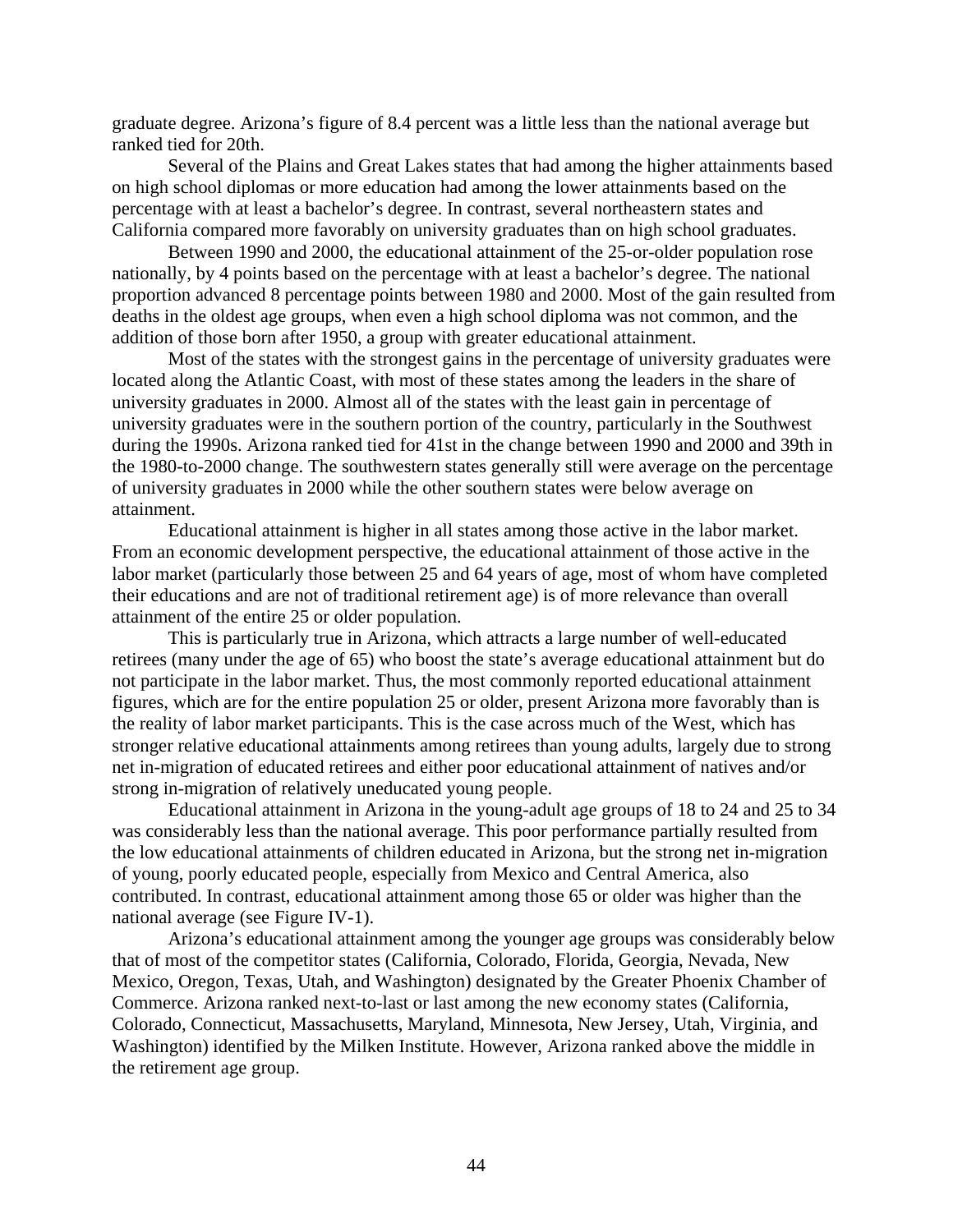#### **FIGURE IV-1 EDUCATIONAL ATTAINMENT IN ARIZONA IN 2000 RELATIVE TO NATIONAL AVERAGE By Age Group**



Source: U.S. Department of Commerce, Census Bureau.

The percentage of Arizona natives (those born in Arizona) with a bachelor's degree was only 18 percent in 2000, just half the 36 percent figure of Arizona residents born elsewhere in the United States. The proportion of those born in another country with a bachelor's degree slightly exceeded that of Arizona natives. This is an indication of the high migration rates of those with college degrees.

# **Educational Attainment Relative to Job Quality**

A strong correlation of 0.75 by state existed between job quality and educational attainment in 2000 when attainment is measured as the percentage of college graduates. Little correlation (0.02) was present when the attainment measure is the percentage of high school graduates. For more information on job quality, see *Job Quality Nationally and in All States* at (www.wpcarey.asu.edu/seid/Reports.cfm).

Job quality and educational attainment are not perfectly related for a variety of reasons. Generally, some people will never move, whether due to family ties or other reasons. Yet if educational attainment is encouraged in their family or community, these residents may gain too much education for the limited available job opportunities in their community (particularly true of less populous areas) and accept underemployment rather than migrate to an area with job opportunities.

Those states with a lesser job quality than expected given their educational attainment (as measured by university graduates) mostly are less populous states without large urban areas nearby. Some of these states (e.g. Vermont, Hawaii, and Montana) have considerable natural beauty. It is likely that these states attract a certain type of educated migrant who is willing to be underemployed in exchange for perceived noneconomic advantages.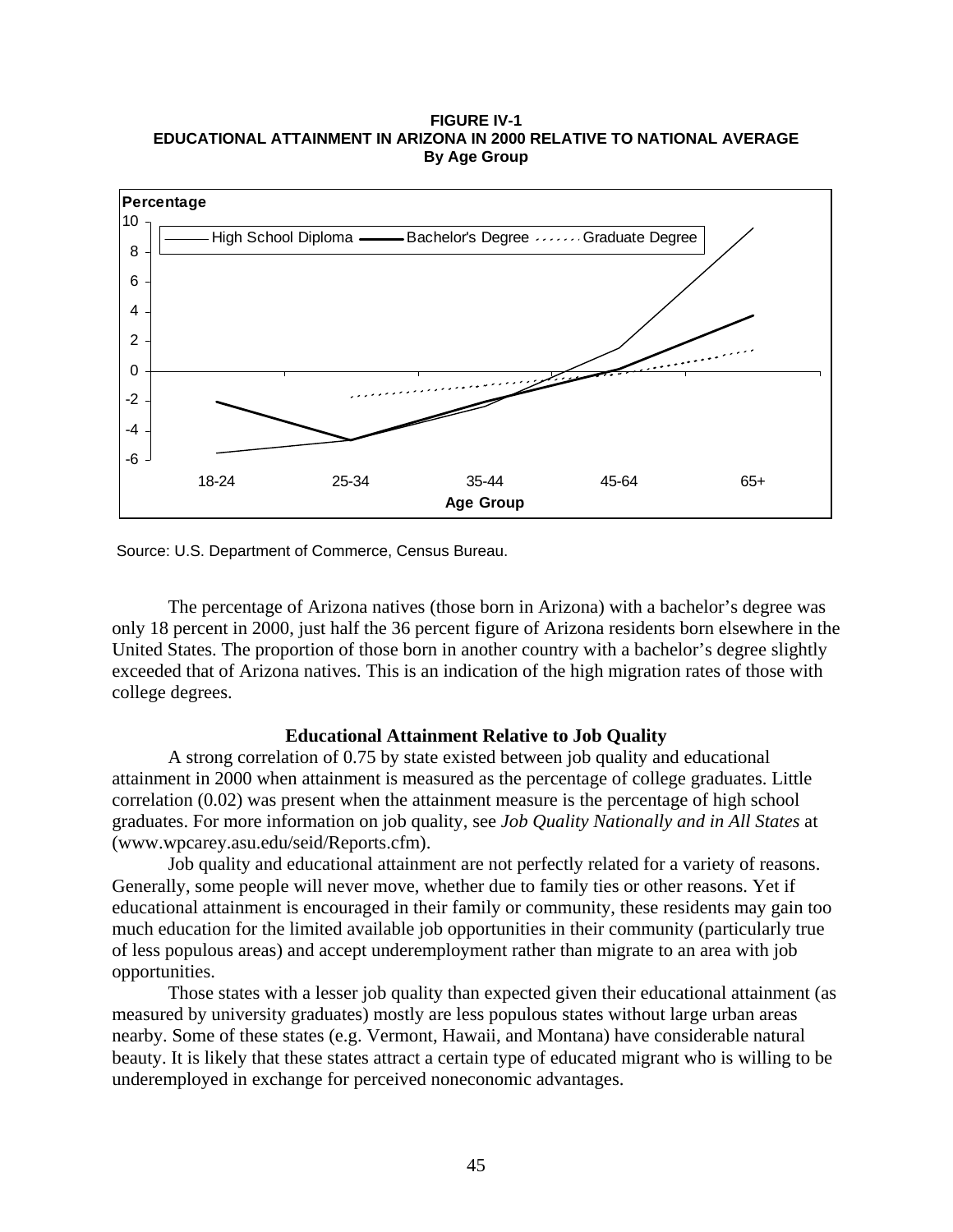Those states with higher job quality than expected given their educational attainment are states with an abnormally high share of jobs that are high-paying but do not require much educational attainment, such as many mining and some manufacturing jobs. Michigan, West Virginia, Louisiana and Texas are among the states in this group.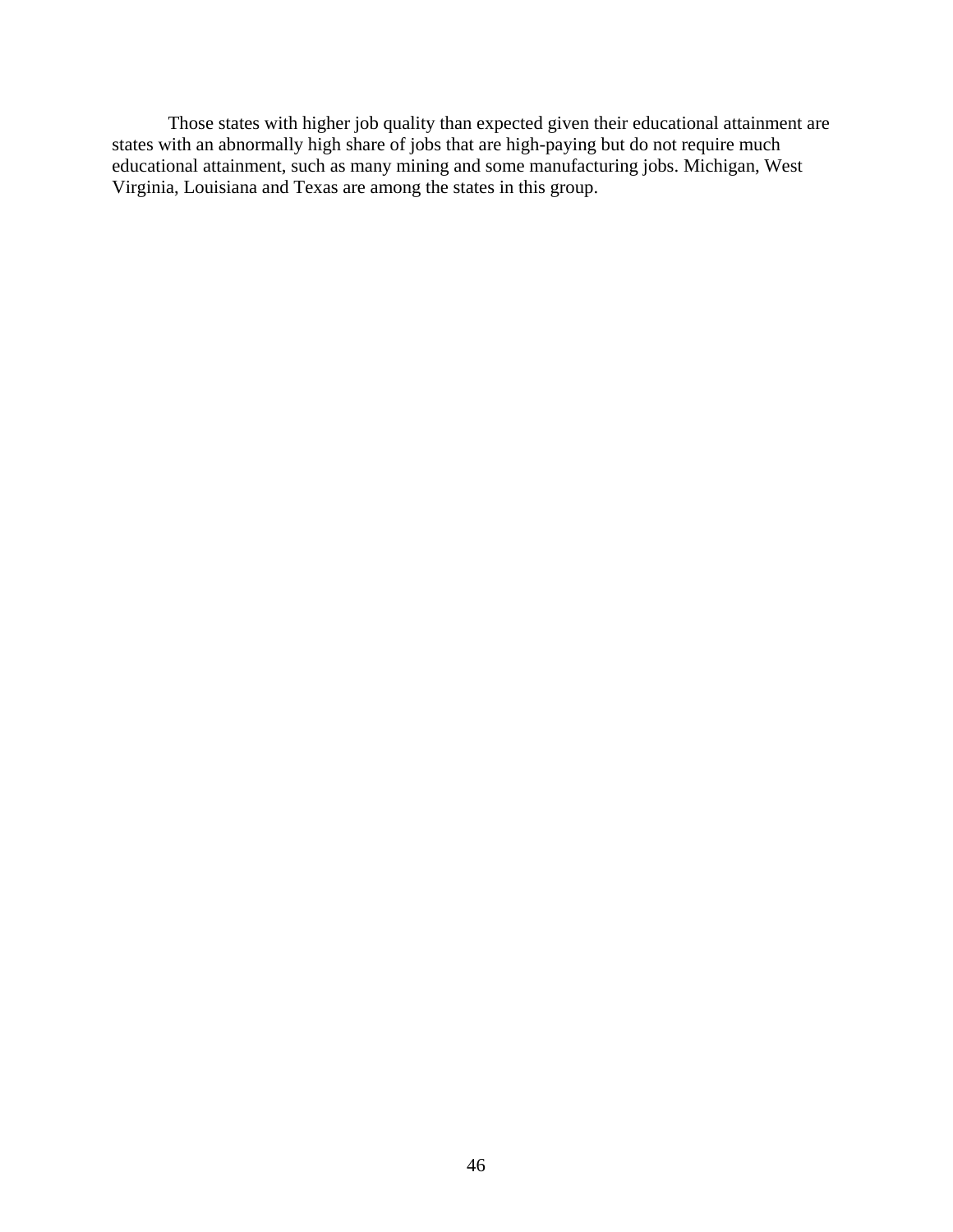# **V. GEOGRAPHICAL DISTRIBUTION OF THE UNIVERSITY-EDUCATED POPULATION**

#### **Summary**

- To realize a high share of college graduates in its population, a region must either graduate a large number of people from local institutions of higher education or attract college graduates from other regions.
- Labor force participants with university degrees are highly mobile in terms of their residence. Thus, the number of university graduates from local institutions of higher education is not necessarily highly related to the number of college graduates living in a community.
- In any community, the retention of locally educated individuals and the attraction of highly educated people from other regions are heavily dependent on the availability of job opportunities appropriate for those with college degrees. Urban and natural amenities also are important to the attraction and retention of college graduates.
- National studies indicate that a statistically significant relationship exists between the number of new college graduates in a state and average educational attainment in the state's adult population. But the strength of this relationship appears modest.
- Studies find that if an additional 100 college-bound students choose to attend college in a given state, the long-run effect of raising the college-educated workforce in that state will be only 5-to-10 workers. Nationally, it is college attendance per se, not where students choose to attend, that is the crucial determinant of educational attainment in a given workforce. Educated workers migrate in search of occupations that align with their skill sets.

#### **Introduction**

The college-educated share of the population depends on both demand and supply factors. In places with an intrinsically strong local demand for educated labor, as in places that border the nation's capital or contain a major financial center, employers will be able to attract workers from other states by offering high wages. Amenities that appeal to college graduates also are important to attract a large number of educated migrants. Alternatively, a place may be able to assemble a highly educated population by having a large number of people graduate from local colleges and universities (hereafter referred to as "local production of college graduates").

The purpose of this chapter is to review evidence relating to the effect of local production of college graduates on the number of adult college-educated people that end up living in the area.

# **Determinants of the Size of the University-Educated Population**

Given the high mobility of the U.S. population, and of college-educated labor in particular, much of the variation across states in college educational attainment derives from differences in abilities to attract college-educated workers from other states. Some states have a comparative advantage in the use of college-educated labor. States bordering the nation's political and financial capitals (Washington, D.C. and New York City), for example, long have been important importers of educated workers. The strong demand for educated labor in these areas derives, in large part, from an arbitrary historical concentration of firms and institutions that make intensive use of highly educated labor.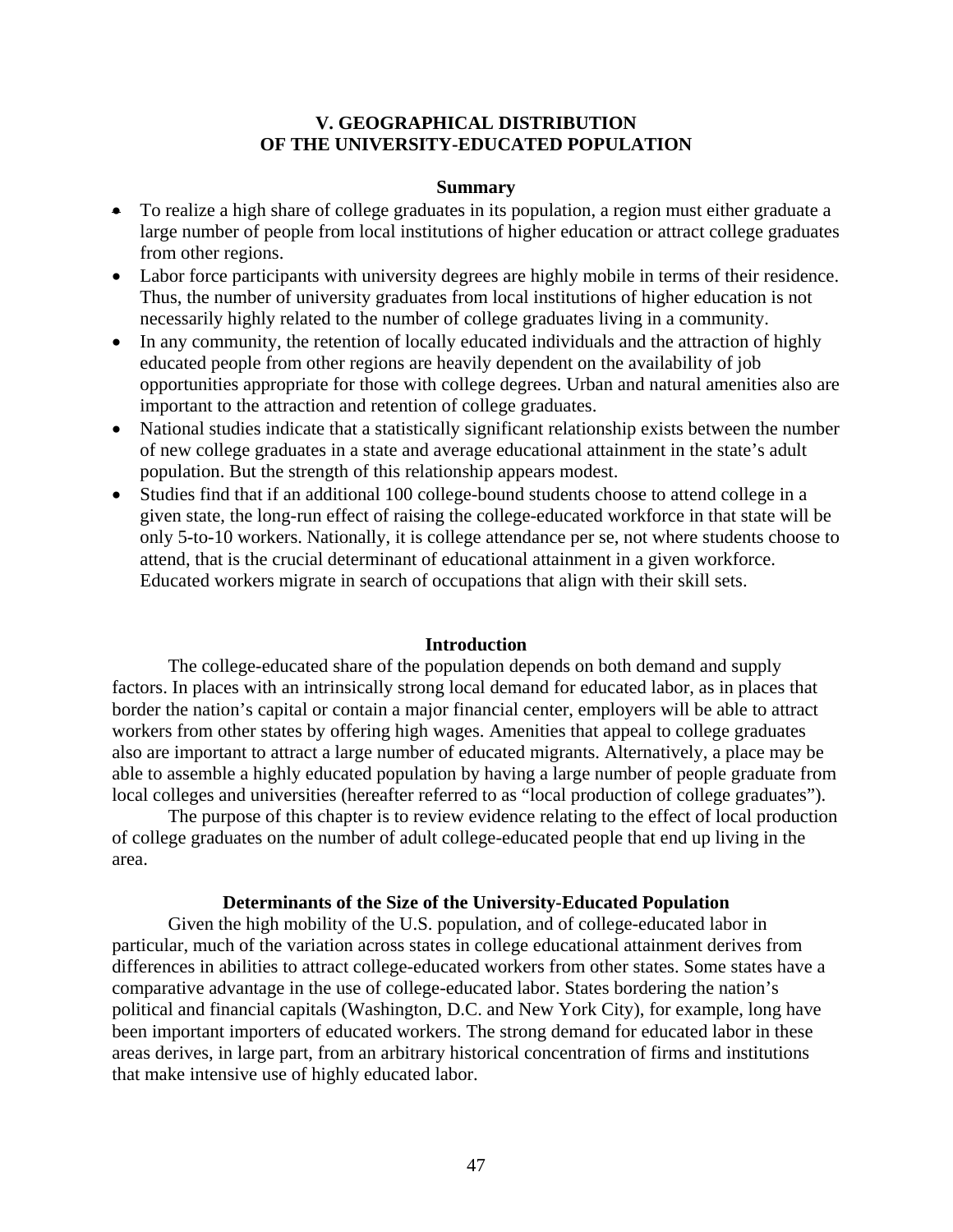Some states are successful in attracting educated labor not because they have an abundance of high-paying jobs, but because they offer natural or urban amenities that are valued by educated people. Regional and urban economists are increasingly impressed by the important role amenities now play in U.S. interstate migration decisions. As real incomes rise, people are choosing to spend a greater share of their income on quality of life, either directly through the purchases of private amenities such as fine dining or live entertainment, or indirectly through lower wages and/or higher home prices in areas with public amenities. Amenities are thought to be especially important in the location decisions of highly educated people, those who can afford to pay for them.

To identify which amenities are most important to workers and their families, researchers have looked both at differences in population growth rates and at differentials in wages and land prices (the idea being that people who place a high value on the public locational attributes of an area will be willing to accept lower wages and/or pay more for housing to live there). Foremost among the amenities that explain domestic U.S. migration patterns is weather. Residents both young and old have been moving in large numbers to places with warm winters and/or cool dry summers (Rappaport 2004). Studies of compensating wage and home price differentials also show weather variables to be important, especially number of heating degree days, precipitation, humidity and sunshine. The annual differential needed to compensate someone for living in Chicago rather than San Francisco is now thought to be around \$10,000 (Costa and Kahn 2003).

Other natural amenities that are significant in explaining wage and home price differentials are proximity to the coast and proximity to wilderness areas and national parks. Certain man-made, urban amenities also have been found to be important in household location decisions. Cities that have been most successful in attracting people are those with a rich variety of consumer goods and services (e.g., restaurants and live entertainment venues), good schools, and low crime (Glaeser, et al. 2001).

Despite the high degree of mobility in the U.S. population, most people never make an interstate move, or migrate just once. People who grow up in a state, for example, are much more likely to live there in their adult years than is someone drawn randomly from the national population. One particular aspect of locational persistence that has been studied involves the decision about where to go to college. People build relationships in college, relationships that often have value in the workplace later in life. As a result, a person tends to work and live in the same area that he or she went to college.

A large number of graduates from local institutions of higher education can translate into a large number of college-educated workers in the labor force only if the local labor market can absorb new graduates without a substantial decline in wages (which would end up causing workers to leave the area). The wage sensitivity of the demand for labor depends on the nature of the skills and degrees being acquired by graduates. Local markets for medical doctors, for example, have little ability to absorb new graduates. Almost no relationship exists between the number of MDs trained in an area and the number of adult doctors living there. Producers of goods and services that can be exported out of state, on the other hand, have the potential to absorb large numbers of new graduates. A positive relationship between the number of graduates from local institutions and use of college-educated labor in that area is present for sectors producing goods and services traded across states (Bound, et al. 2004).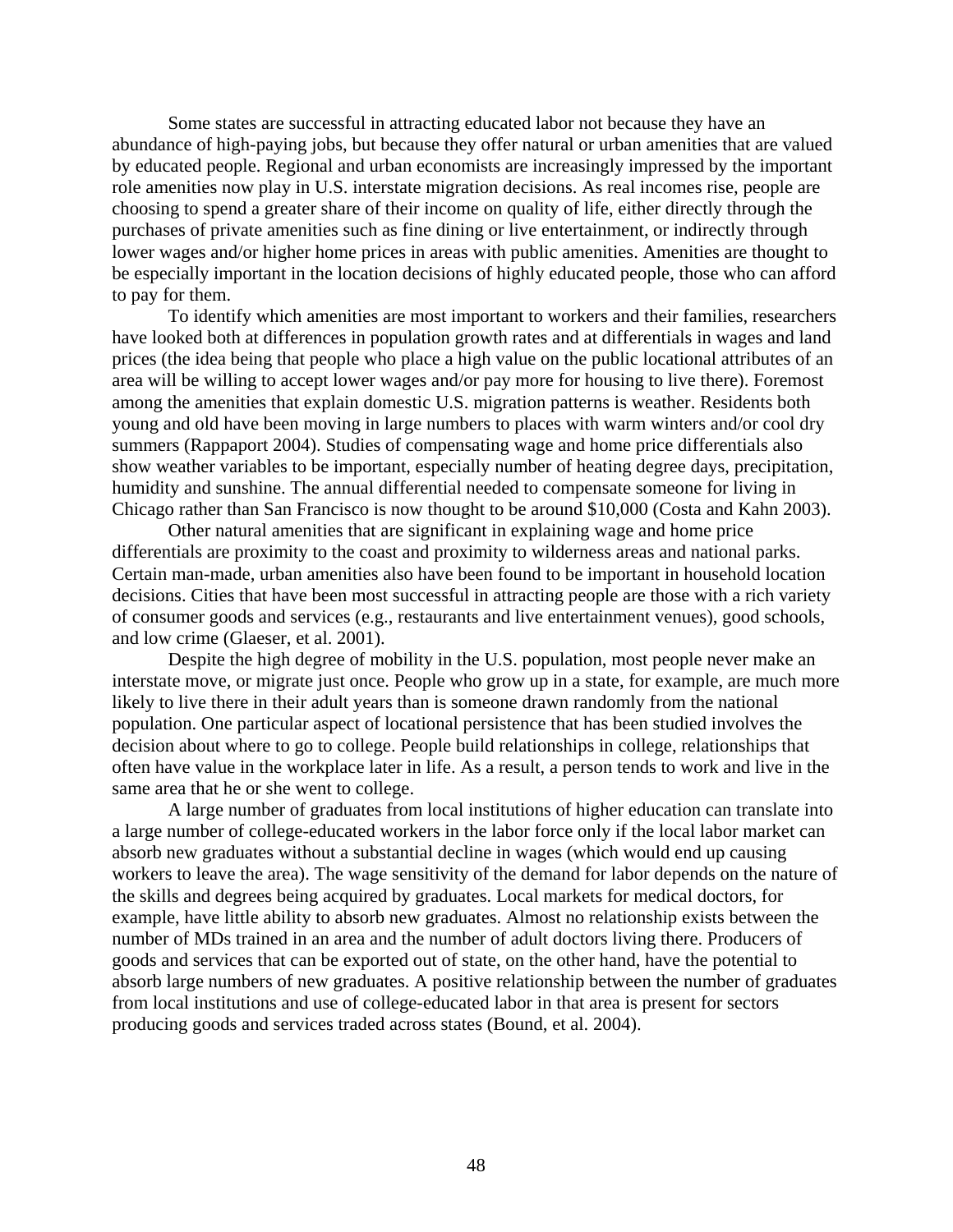#### **Importance of Graduates from Local Universities**

The remainder of this chapter summarizes the empirical evidence of how the production of college graduates influences the size of the college-educated population. Table V:1 shows information for each state on the percent of the adult population with at least a bachelor's degree and the number of undergraduate and graduate degrees awarded in the state expressed per 1,000 adult residents. The table helps to identify the states that are net importers and net exporters of college graduates.

States with a more favorable ranking in population share of college graduates than in degrees awarded tend to experience net inflows of college-educated people. The leading net importers of university graduates are New Jersey (with a difference in rankings between degrees awarded and population share of  $+42$ ), Hawaii ( $+30$ ), Alaska ( $+29$ ), Washington ( $+27$ ), Maryland  $(+23)$ , Virginia  $(+23)$  and California  $(+23)$ . These states are successful in attracting college-educated migrants either because they have a strong demand for educated labor or because they offer amenities that are highly valued by educated people.

In contrast, states with a ranking of population share that is less favorable than their ranking based on degrees produced are likely to be net exporters of college graduates. The largest differentials are in Indiana (-29), Iowa (-29), Missouri (-29), North Dakota (-27), South Dakota (-22), Alabama (-21), and West Virginia (-20). These states lack either the jobs or the quality of life necessary to keep their graduates in state.

Arizona is a large net recipient of migrants, both domestic and foreign, and gains more college-educated residents through in-migration than it loses through out-migration. The fact that Arizona has about the same ranking in share of the population with a bachelor's degree as it does in degrees produced per 1,000 residents is evidence not of an approximate balance between inflows and outflows of people with college degrees but rather of the fact that a large number of migrants without college degrees also choose Arizona as a place to live.

A positive and statistically significant correlation exists between the variables in Table V:1, suggesting that local production of college degrees raises the share of college graduates in a state's population. Other factors also could be affecting the share of college graduates. The simple correlation likely underestimates the effect of degrees awarded on the share of the population that is college educated because weather — the single most important factor explaining U.S. migration patterns — is correlated with the geographic distribution of U.S. colleges and universities.

As explained by Goldin and Katz (1999), the current geographic distribution of colleges and universities heavily reflects the settlement patterns of the late 19th and early 20th centuries and was essentially set by 1940. States with a relatively high production of degrees are disproportionately located in the East and upper Midwest, parts of the country with a climate generally perceived to be undesirable. Sunbelt states, with weather that has attracted large numbers of migrants for decades, are underrepresented by colleges and universities. Because of this relationship between weather and degrees awarded, a simple correlation between degrees awarded and share of the population with a college degree will serve to understate the causal role played by local production of degrees.

Figure V:1 is a scatter diagram plotting degrees awarded against share of the population with a degree, after adjusting the population share for the effect of weather. The measure of weather used to make these adjustments was based on Rappport's (2004) analysis of population growth patterns and their relationship to a variety of measures of weather and other natural amenities. His analysis found warm winters to be the most important factor driving population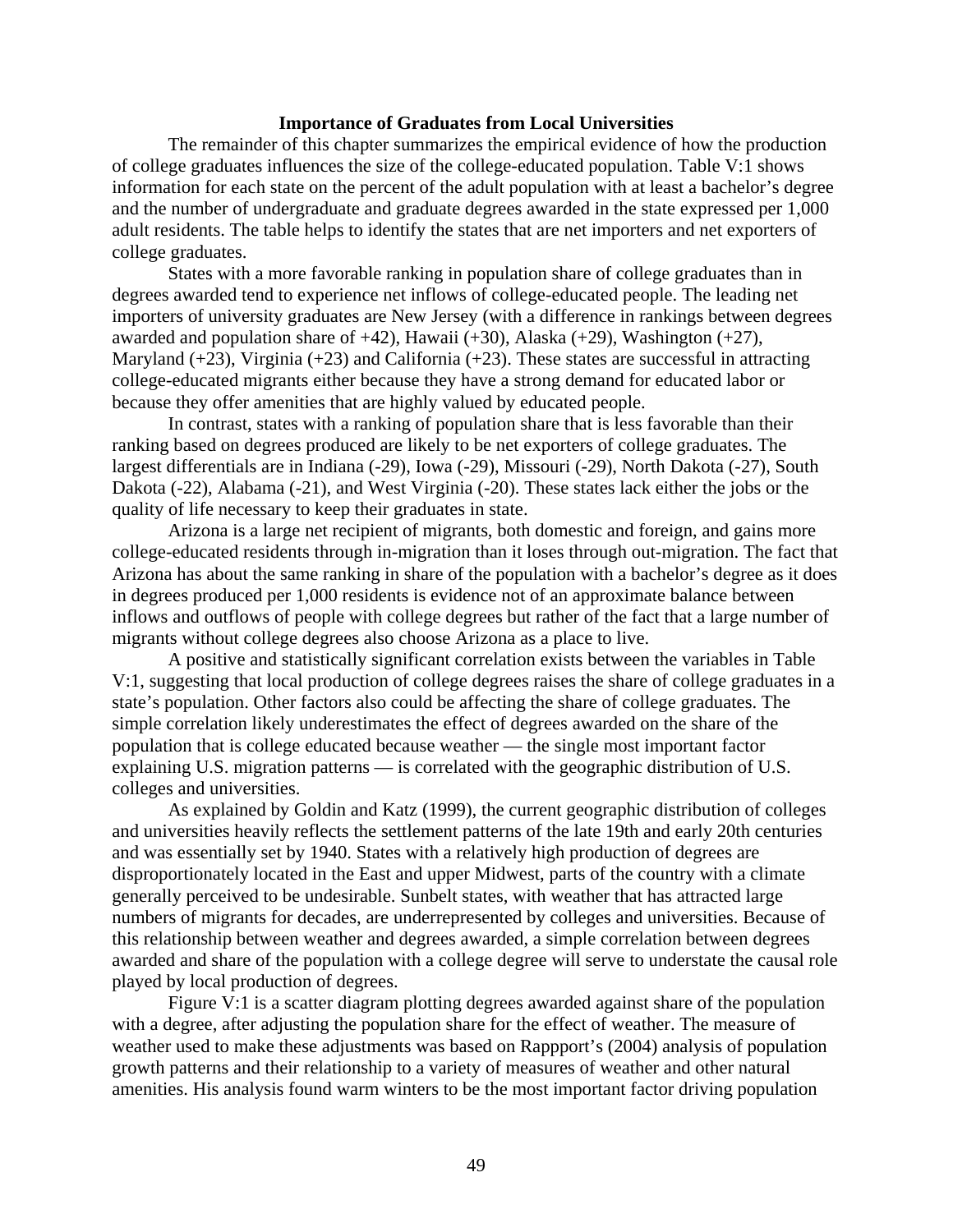growth. Rappaport used his results to rank cities on the basis of weather. These results, in turn, were used to rank states. Those with the most favorable weather include Arizona, California, Colorado, Florida, Hawaii, Nevada, Utah and Wyoming. The population shares shown in Figure V:1 are adjusted by the effects of weather. (The specific coefficient used to make the weather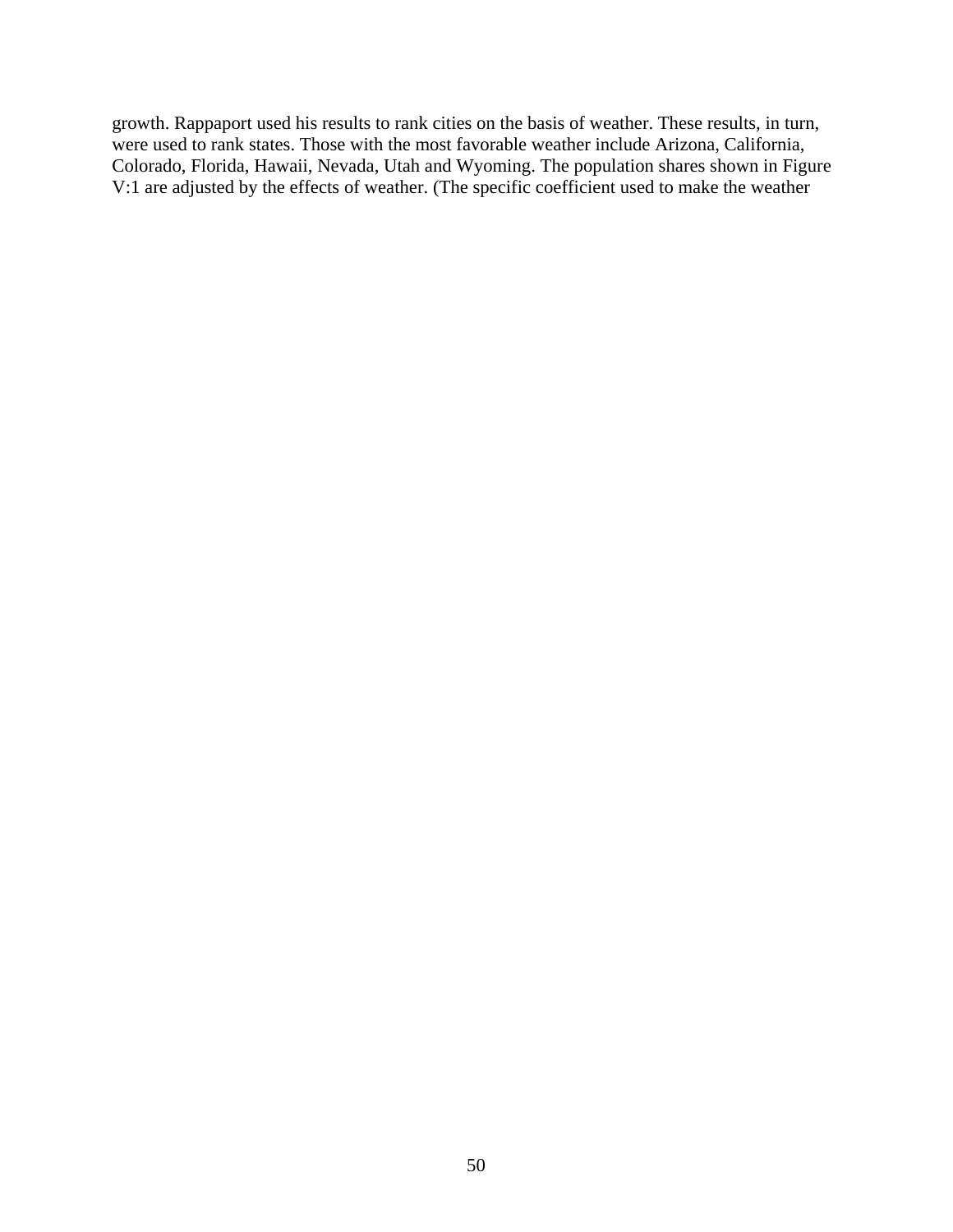| <b>EDUCATIONAL ATTAINMENT AND DEGREES AWARDED LOCALLY</b> |          |                                             |                                        |                |  |  |
|-----------------------------------------------------------|----------|---------------------------------------------|----------------------------------------|----------------|--|--|
|                                                           |          | <b>Population with College Degree, 2000</b> | Degrees Awarded, 2001-02<br>Number per |                |  |  |
|                                                           | Percent* | Rank                                        | Thousand**                             | Rank           |  |  |
| Alabama                                                   | 19.0     | 44                                          | 10.5                                   | 23             |  |  |
| Alaska                                                    | 24.7     | 20                                          | 4.8                                    | 49             |  |  |
| Arizona                                                   | 23.5     | 24                                          | 10.7                                   | 22             |  |  |
| Arkansas                                                  | 16.7     | 49                                          | 7.6                                    | 45             |  |  |
| California                                                | 26.6     | 12                                          | 9.0                                    | 34             |  |  |
| Colorado                                                  | 32.7     | $\overline{2}$                              | 11.7                                   | 16             |  |  |
| Connecticut                                               | 31.4     | $\overline{4}$                              | 10.3                                   | 25             |  |  |
| Delaware                                                  | 25.0     | 19                                          | 13.5                                   | 8              |  |  |
| Florida                                                   | 22.3     | 31                                          | 7.5                                    | 46             |  |  |
| Georgia                                                   | 24.3     | 22                                          | 8.8                                    | 38             |  |  |
| Hawaii                                                    | 26.2     | 13                                          | 8.4                                    | 43             |  |  |
| Idaho                                                     | 21.7     | 35                                          | 8.1                                    | 44             |  |  |
| Illinois                                                  | 26.1     | 15                                          | 11.7                                   | 17             |  |  |
| Indiana                                                   | 19.4     | 43                                          | 11.7                                   | 14             |  |  |
| lowa                                                      | 21.2     | 38                                          | 13.4                                   | 9              |  |  |
| Kansas                                                    | 25.8     | 16                                          | 12.3                                   | 11             |  |  |
| Kentucky                                                  | 17.1     | 47                                          | 8.6                                    | 39             |  |  |
| Louisiana                                                 | 18.7     | 45                                          | 10.2                                   | 28             |  |  |
| Maine                                                     | 22.9     | 27                                          | 8.4                                    | 42             |  |  |
| Maryland                                                  | 31.4     | 3                                           | 10.3                                   | 26             |  |  |
| Massachusetts                                             | 33.2     | 1                                           | 17.6                                   | $\overline{2}$ |  |  |
| Michigan                                                  | 21.8     | 34                                          | 11.5                                   | 18             |  |  |
| Minnesota                                                 | 27.4     | 10                                          | 11.2                                   | 19             |  |  |
| Mississippi                                               | 16.9     | 48                                          | 9.2                                    | 32             |  |  |
| Missouri                                                  | 21.6     | 36                                          | 13.6                                   | 7              |  |  |
| Montana                                                   | 24.4     | 21                                          | 11.0                                   | 21             |  |  |
| Nebraska                                                  | 23.7     | 23                                          | 13.8                                   | 6              |  |  |
| Nevada                                                    | 18.2     | 46                                          | 4.8                                    | 50             |  |  |
| New Hampshire                                             | 28.7     | 8                                           | 12.0                                   | 12             |  |  |
| New Jersey                                                | 29.8     | 5                                           | 7.3                                    | 47             |  |  |
| <b>New Mexico</b>                                         | 23.5     | 25                                          | 8.5                                    | 41             |  |  |
| New York                                                  | 27.4     | 11                                          | 12.9                                   | 10             |  |  |
| North Carolina                                            | 22.5     | 28                                          | 9.2                                    | 33             |  |  |
| North Dakota                                              | 22.0     | 32                                          | 14.6                                   | 5              |  |  |
| Ohio                                                      | 21.1     | 39                                          | 10.3                                   | 27             |  |  |
| Oklahoma                                                  | 20.3     | 41                                          | 10.4                                   | 24             |  |  |
| Oregon                                                    | 25.1     | 18                                          | 9.2                                    | 31             |  |  |
| Pennsylvania                                              | 22.4     | 30                                          | 12.0                                   | 13             |  |  |
| Rhode Island                                              | 25.6     | 17                                          | 16.4                                   | 3              |  |  |
| South Carolina                                            | 20.4     | 40                                          | 8.6                                    | 40             |  |  |
| South Dakota                                              | 21.5     | 37                                          | 11.7                                   | 15             |  |  |
| Tennessee                                                 | 19.6     | 42                                          | 9.0                                    | 35             |  |  |
| Texas                                                     | 23.2     | 26                                          | 8.8                                    | 37             |  |  |
| Utah                                                      | 26.1     | 14                                          | 18.9                                   | 1              |  |  |
| Vermont                                                   | 29.4     | $\overline{7}$                              | 15.8                                   | $\overline{4}$ |  |  |
| Virginia                                                  | 29.5     | 6                                           | 10.1                                   | 29             |  |  |
| Washington                                                | 27.7     | 9                                           | 8.8                                    | 36             |  |  |
| West Virginia                                             | 14.8     | 50                                          | 9.6                                    | 30             |  |  |
| Wisconsin                                                 | 22.4     | 29                                          | 11.1                                   | 20             |  |  |
| Wyoming                                                   | 21.9     | 33                                          | 7.2                                    | 48             |  |  |
| <b>United States</b>                                      | 24.4     |                                             | 10.4                                   |                |  |  |

**TABLE V:1** 

\*Percent of population 25 or older with at least a bachelor's degree.

\*\* Bachelor's, masters, doctorate and professional degrees per 1,000 25 or older.

Source: U.S. Department of Commerce, Census Bureau, and National Center for Education Statistics.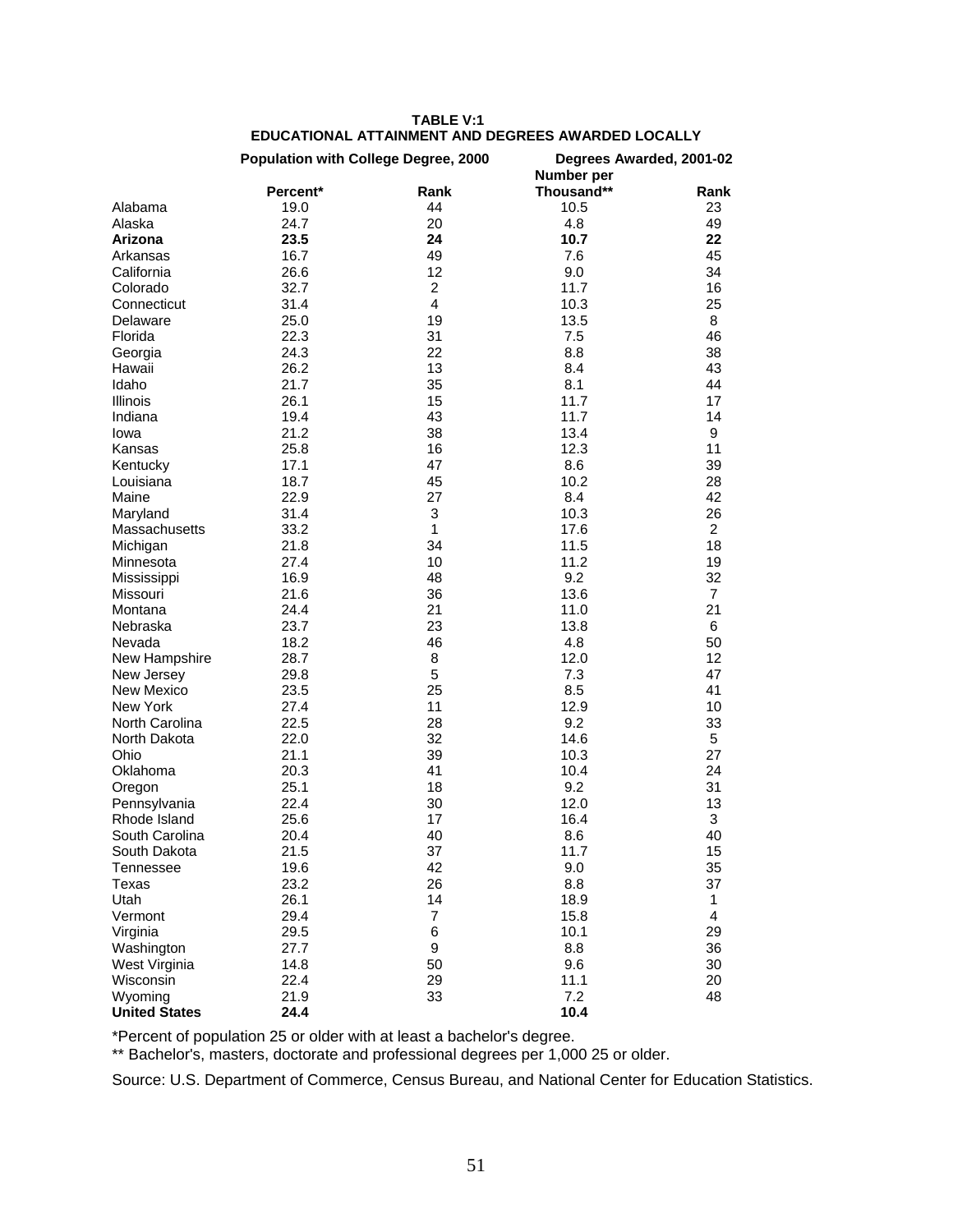to make the weather adjustments was derived from a multiple regression of population share on both weather quintile and degrees awarded.)

After adjusting for weather, a statistically significant relationship exists between degrees awarded in a state and the share of the population that is college educated. If Arizona were to permanently raise the number of degrees awarded in the adult population from the current rate of 10.7 per thousand to 11.7 per thousand, the long-run effect would be to raise the share of the population with at least a bachelor's degree from its current level of 23.5 percent to 24.1 percent. The evidence from state-level data indicates that states with high production of undergraduate students tend to also have a high concentration of college graduates in their populations, but the relationship is a modest one. Migration clearly plays an important role in determining educational attainment in a state's adult population.

The scatter of points around the regression line in Figure V:1 confirms the importance of other factors in determining average educational attainment in a state. Some amenities that affect interstate migration may not be well summarized by the weather variables used in the analysis.





\* Of population 25 or older with at least a bachelor's degree.

Source: Groen (2004), Table 4, p. 135. Based on a national sample of 12,781 students from 30 selected colleges and universities. Students entered college in 1976 and were surveyed for current state of residence in 1996 (when they were 38 years old on average).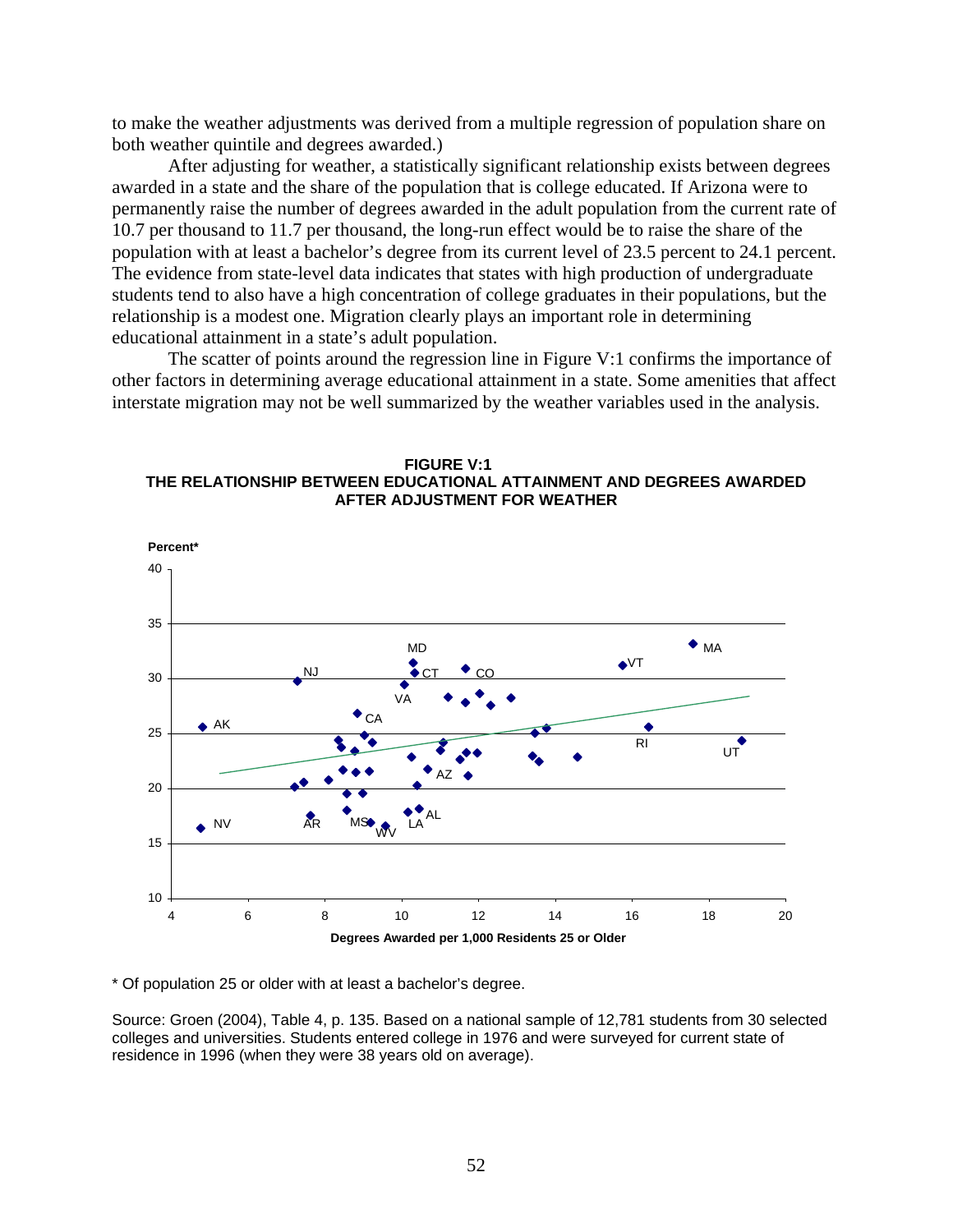For example, Colorado has a much larger share of college graduates than expected on the basis of its weather and the number of degrees awarded in the state. Educated migrants may be attracted to Colorado by other amenities, such as skiing and national parks.

More importantly, the analysis has not accounted for factors that influence the demand for educated labor in a state. Maryland and Virginia benefit from the large number of jobs requiring a university degree that are located in the vicinity of the District of Columbia. A strong financial services industry helps attract educated workers to New Jersey and Connecticut. Massachusetts has the most educated population in the nation, partly attributable to the large supply of college graduates that comes out of the state's colleges and universities. But the state also has a strong high-tech sector that helps to attract professional and highly-educated labor.

In contrast, some states have a relatively weak demand for educated labor that makes it difficult to attract or retain college graduates. Most notable are the South Central states of Alabama, Arkansas, Louisiana and Mississippi. Low educational attainment in these states is not simply a matter of not producing enough college graduates.

Favorable weather helps Arizona attract educated migrants. After adjusting for weather, Arizona's educational attainment is 2 percentage points below what would be expected on the basis of the number of degrees awarded in the state. That Arizona lies below the regression line in Figure V:1 may be a consequence more of the attractiveness of the state as a destination for less-educated migrants than of an inability to generate jobs to retain college graduates.

#### **Effect of College Location on Later Residence**

An alternative way of evaluating the contribution local universities make to determining the size of the college-educated population in a state is to use information on where individuals grow up, go to college, and reside later in their adult lives. Groen (2004) used information from the Mellon Foundation's College and Beyond data files, which contain background information and college records for students at 30 selected colleges and universities. Groen's analysis focuses on the cohort that entered college in 1976 and was later surveyed in 1996 (when respondents were approximately 38 years old). By using information on the geographic range of schools to which individuals applied, Groen was able to control for students that chose to go to school in a state because they wanted to live there after graduation. In this case, simple correlations would overstate the causal role played by college location.

Table V:2 provides a brief summary of Groen's results. The table shows that the probability that a college graduate will reside in a given state in his/her adult life depends on whether he/she resided in that state before going to college and whether he/she attended college in the state. For example, the number in the northwest cell means that of 100 college graduates who resided in a given state before going to college and who also went to college in that state, 49 out of the 100 would still be living there in their adult years.

The most important factor determining state of residence in adult life is where a person grows up. Comparing numbers down the columns of the table, a person is 5-to-8 times more likely to reside in a state later in life if it is his/her home state (as defined by state of residence before college entry). The contribution made by college location is found by comparing across rows. For a person who grows up in a given state, he/she is 10 percentage points more likely to reside there as an adult if he/she also went to college in the state. Looking across the second row of the table, the results indicate that for someone who did not grow up in a given state, he/she is only 5 percentage points more likely to choose to reside there as an adult if he/she went to college there.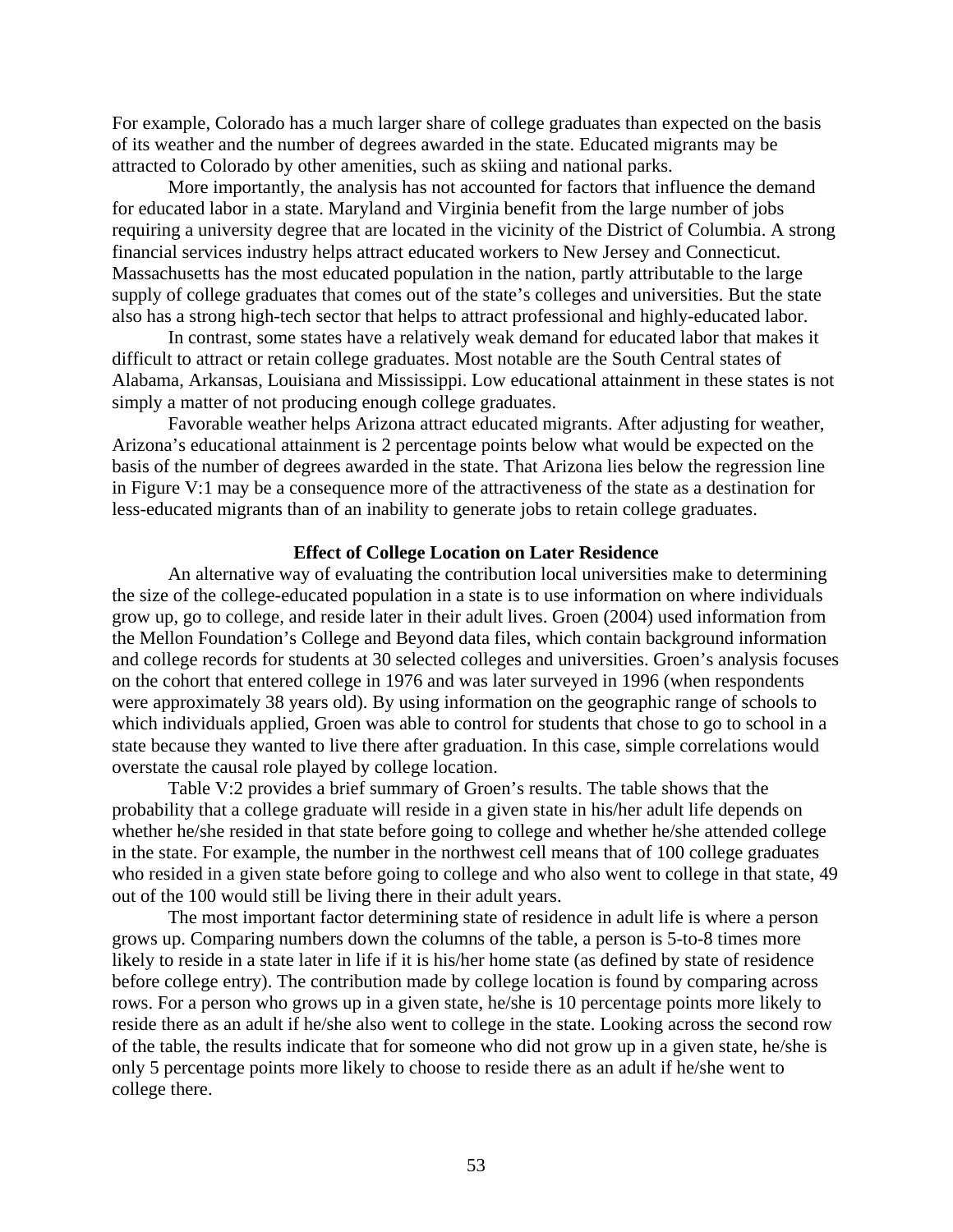The results in Table V:2 once again point to the modest role college location plays in decisions among educated people about where to live later in life. For every 100 in-state collegebound residents, 39 of them would choose to work and reside in the state in their adult life even if they attend college out of state. Policies that encourage students to remain in state when going to college increase this number from 39 to 49.

Information from Arizona State University alumni records indicates that 50-to-60 percent of ASU graduates remain and work in Arizona following graduation. These numbers are higher than the figures in the first column of Table V:2. The alumni statistics are not directly comparable to Groen's figures, however. The alumni records include students who may have wanted to live in Arizona to begin with and chose an Arizona university for that reason. In this case, the alumni figures would overstate the role of local university attendance in the selection of Arizona as a state of residence. Groen tried to control for this factor by restricting his sample to individuals who applied to universities in more than one state.

It is also important to note that, from a policy perspective, the key feature of the frequencies in Table V:2 is not their general size, but the differences across columns. Alumni records say nothing about the second column of frequencies. It may be that 60 percent rather than 49 percent of in-state graduates from Arizona universities end up staying in state. But if it is also the case that 50 percent rather than 39 percent of in-state residents who attend college out of state return to Arizona to live, then policies that get 100 in-state students to remain in state when going to college still end up increasing the college-educated workforce by only 10 students. It is college attendance per se, not the place where students choose to attend, that is the crucial determinant of educational attainment in a given workforce. Educated workers migrate in search of occupations that align with their skill sets.

#### **TABLE V:2 LIKELIHOOD OF WORKING IN A STATE AFTER GRADUATION**

|                                      | Received Bachelor's<br>Degree in State | Received Bachelor's<br>Degree in Another State |
|--------------------------------------|----------------------------------------|------------------------------------------------|
| Lived in State Before College        | 49%                                    | 39%                                            |
| Did not Live in State Before College | 10%                                    | 5%                                             |

Source: Groen (2004), Table 4, p. 135. Based on a national sample of 12,781 students from 30 selected colleges and universities. Students entered college in 1976 and were surveyed for current state of residence in 1996 (when they were 38 years old on average).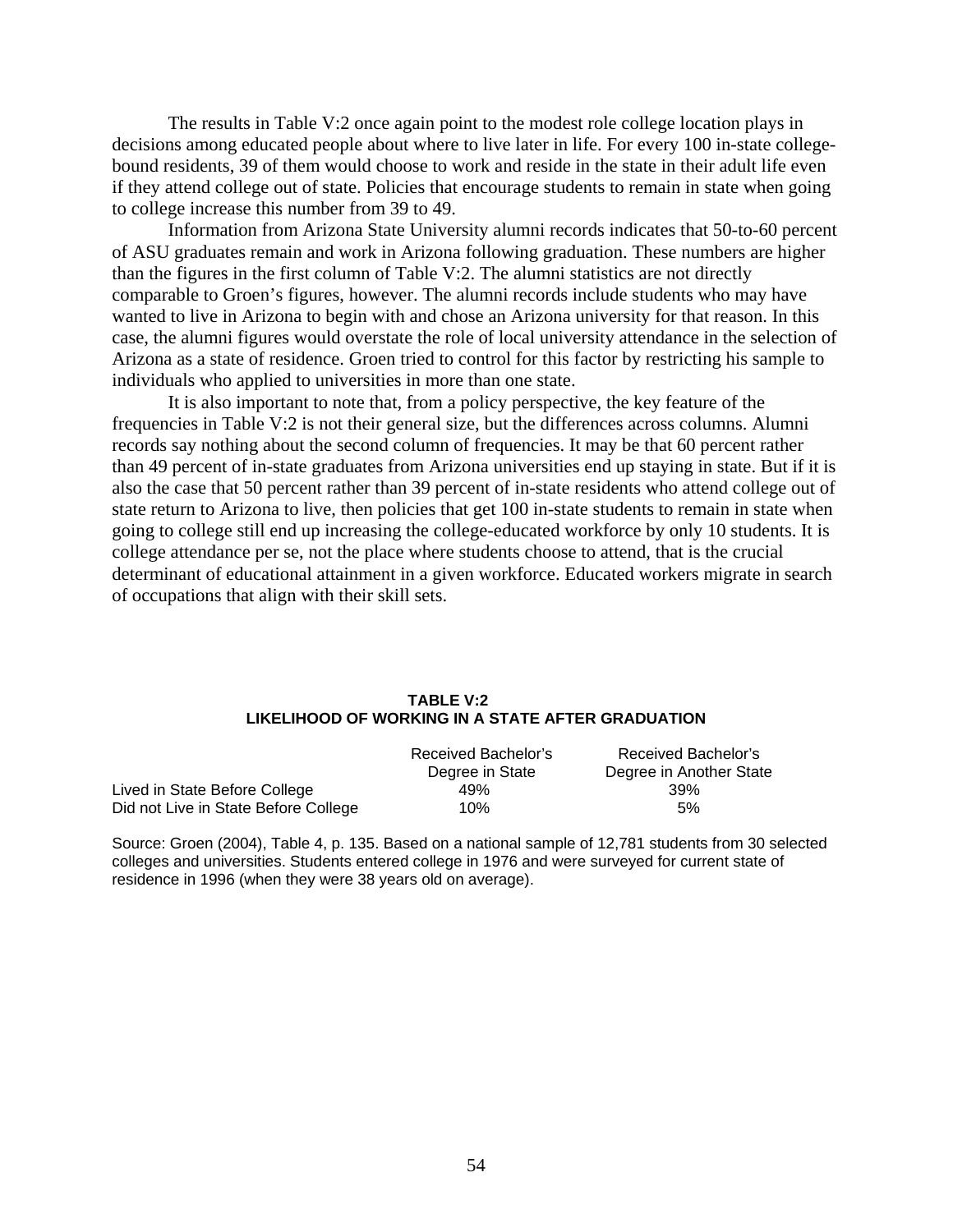#### **VI. PUBLIC POLICY ISSUES**

#### **Summary**

- Despite the high rate of return to higher education, only one-quarter of the U.S. population has obtained a four-year college degree. Underinvestment in higher education occurs.
- Impediments to college degree attainment include family financial constraints, lack of academic skills necessary for success in college, and an apparent lack of knowledge or firm belief in the large effect that a college education has on an individual's future earnings.
- While policy interventions designed to address financial access are abundant, more attention may be needed to address the information and ability concerns.
- Evidence does not exist that local production of graduates, in isolation, will be an effective economic development strategy. A portfolio approach — that incorporates higher education and that is aimed at quality workforce development, quality public infrastructure, an emphasis on quality of life and amenities, and efforts to attain and maintain business climate conducive to attracting quality employment opportunities — may yield the highest returns.

#### **Introduction**

Higher education represents an economic investment with a very high return — almost twice the size of long-run returns on stocks. Yet only one-quarter of the U.S. population has obtained a four-year college degree. Undoubtedly, many people under invest in education and as a result fail to reach their economic potential. One very important role for public policy is to help more people realize the high returns afforded by a college education.

When people become college educated, society and the economy as a whole also benefit. Governments function better, because educated people make good voters. Highly educated workers also make a net positive contribution to the budgets of state and local governments. They provide funds to the fiscal system, which allows governments to pursue goals of social justice through public assistance programs and programs that equalize economic opportunity. The general economy is strengthened by having an educated workforce. Cities with highly educated workers have been shown to be more resilient and better able to adapt to economic change. College-educated workers also infuse an economy with knowledge and creativity, providing a boost to productivity and wages over and above the direct effects that an enhanced education has on their own earnings. Thus, as a way of promoting overall growth and development in a state economy, a role exists for public policy in higher education.

In the language of economics, market failures exist in higher education. When left alone, the private decisions of individuals will lead to an under investment in higher education. While referencing points developed earlier in the report, this concluding chapter reviews specific policy measures that have been proposed or implemented to help address the market failures in higher education.

#### **Helping People Realize their Economic Potential**

Three reasons explain why so many people fail to invest in a college education when the benefits to the individual so greatly outweigh the costs: (1) family financial constraints, (2) lack of academic skills necessary for success in college, and (3) an apparent lack of knowledge or firm belief in the large effect that a college education has on an individual's future earnings. The appropriate policy is for dealing with underinvestment in higher education depends on which of these barriers are most important.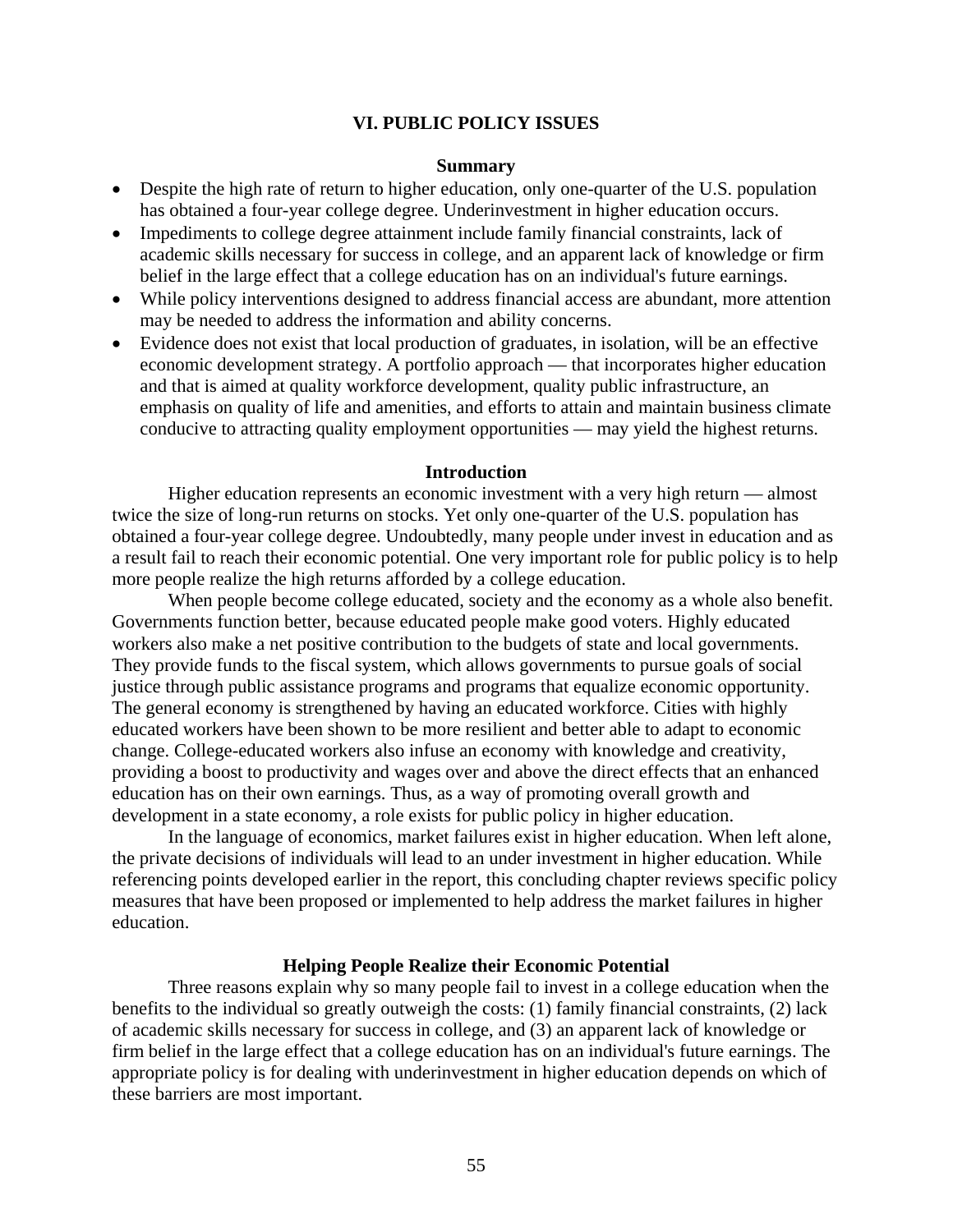Economists long have recognized that the private financial system may fail to provide loan support for investments in education in the same way that it supports investments in physical capital. Government loan programs have been developed to try to mitigate these financial barriers, and the evidence suggests the programs have been highly successful. Estimates indicate that less than 10 percent of the youth population fails to complete college simply because of a lack of financial resources. This means that additions to college financial assistance programs are unlikely to significantly raise college educational attainment. Cuts in assistance, on the other hand, in either loan availability or tuition subsidies, may significantly reduce college enrollment.

Academic ability or college preparedness now seems to be more important than financial resources in influencing college entry and success. Unfortunately, this factor is difficult to address. Studies of educational attainment show that success in school depends on both the cognitive and non-cognitive skills (such as motivation and study habits) of the student. Cognitive ability is formed very early in life, much of it in the preschool years. Non-cognitive skills are more malleable than cognitive skills, but they too are largely set by late adolescence. High quality interventions in early childhood among at-risk children have proven effective, but they are expensive. College-preparedness can also be improved, of course, by raising the quality of elementary and secondary schools.

Also important as determinants of college entry and completion are family background factors, especially parents' level of education. Uneducated parents may not instill sufficient education goals in their children, perhaps because the benefits seem abstract, remote, and essentially unattainable to them. Education loans may prove ineffective in this case, since the financial benefits of education are being undervalued. A reduction in the cost of education through tuition subsidies, on the other hand, may help to tilt decisions in favor of education. Efforts also can be made to disseminate information in schools that informs students about the economic advantages of having a college degree. While it is difficult to change family values toward education, the good news is that any success that is achieved will cascade across generations.

Studies indicate that the size of the increase in lifetime earnings realized by a college graduate depends on the quality of the institution he/she attends. Misallocations of resources also occur when a gifted student enrolls in a low-quality college or university. As is the case in many western states, Arizona lacks elite private colleges. Arizona has historically adopted policies that encourage student accessibility and instructional expenditures per student are well below the national average. Maintaining low costs allow the state to make college education affordable and accessible, but these policies create pressures for cost savings (such as large class sizes and a historical tendency to hire faculty at salaries below the national average). Recent efforts to develop Honors Colleges represent a much-needed response to the absence of high quality college programs in the state.

While financial constraints are no longer a major barrier to investments in undergraduate college education, the same cannot be said for graduate study. Because of their high earnings potential, long-term loans are available to people who wish to become doctors, dentists, or earn other advanced degrees. However, with high tuitions and an inability to earn income because of the time demands of the program of study, the typical graduate student will be far in debt when they finish. Alternatives to debt are equity-financing options first proposed by Friedman (1955) and recently evaluated by Lleras (2005). Graduate education can be financed by equity claims on the future earnings of the student. The claim is paid only if the graduate obtains gainful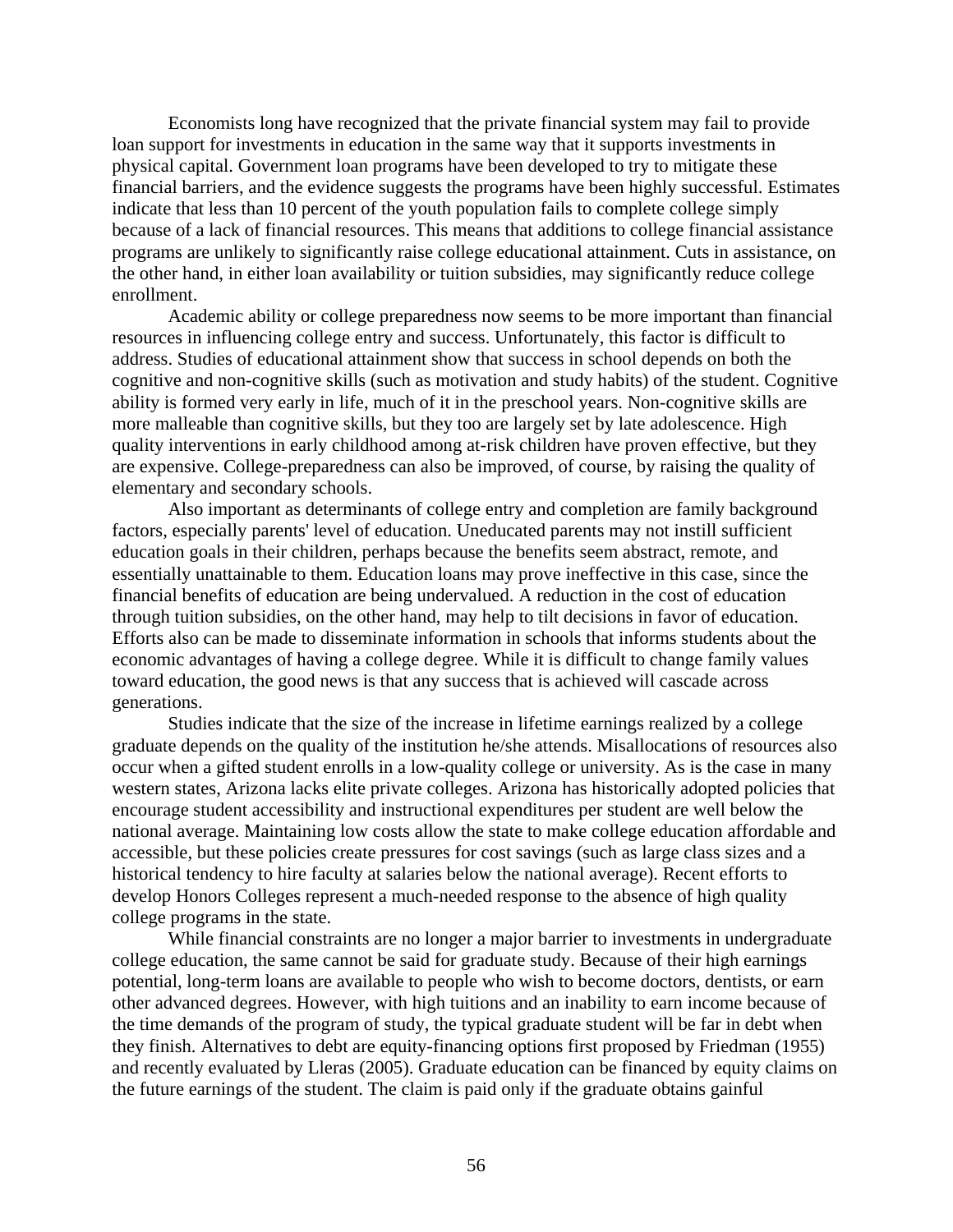employment. There is no onerous debt obligation for those who are unable to realize the financial benefits of their degrees.

#### **Economic Development through Higher Education**

An argument can be made to include college educational attainment as an economic development policy goal. Educated workers make a net positive contribution to government budgets, and they help to raise the wages of all workers in an area. While the share of the total population in Arizona that is college educated is near the national average, the share of college graduates in the state workforce is well below average.

One way to realize a high share of college graduates in a state's workforce is to produce a large number of graduates at local universities. Examples of states that have an above-average share of college graduates in their populations partly because of high rates of local production include Massachusetts, New Hampshire, New York, and Vermont. However, given the high mobility of the U.S. population, especially among educated people, in general only a modest link exists between local production of degrees and collegiate educational attainment in a state's population. Indiana, Michigan, Missouri, and North Dakota are states that produce college graduates at a rate above the national average but have relatively low college attainment in the general population. So, local production alone may not be a sufficient remedy.

One condition for local production of degrees to translate into high educational attainment in the adult population is that students must be able to find jobs in the state after they graduate. The local labor market must be able to absorb new graduates without a significant drop in wages, or else workers will leave the area. The absorptive capacity of the local economy depends upon the nature of the skills and degrees being acquired. Local markets for medical doctors, for example, have little ability to absorb new graduates. Statistically, there is little connection between the number of new MDs trained in an area and the number of adult doctors practicing there. Export-based industries, on the other hand, have more potential to absorb new graduates. In general, a state is more likely to generate new jobs for graduates receiving degrees in engineering and science than it is for people acquiring skills for the delivery of local services such as public education and health care.

 In contrast with states with stagnant population growth where labor markets for local educated service providers are saturated, the needs in Arizona continue to grow. The availability of local institutions (both public and private) needs to be encouraged to help meet the local demands exerted by the explosive growth in Arizona's population. National data suggest that more expenditure (both public and private) is devoted toward the production of college graduates in other states than take place in Arizona. Public and/or private investments that lead to tangible increases in degree attainment stand to deliver significant returns to the students that earn the degrees and to the economies where they ultimately live and work. And increases in the quality of the education can lead to greater contributions to individual and societal prosperity. Opportunities for employment in Arizona will grow with the pace of our population, but it is growth in quality opportunities that will help retain these high quality workers.

In addition to local production, a state can raise educational attainment in the population by attracting educated migrants from other states or countries. States that have an above-average share of college graduates in their populations despite relatively low rates of local production include Maryland, New Jersey, Virginia, and Washington. These states have a strong demand for educated workers that can be traced in large part to an arbitrary historical concentration of firms and institutions that make intensive use of highly educated labor (i.e., these states border the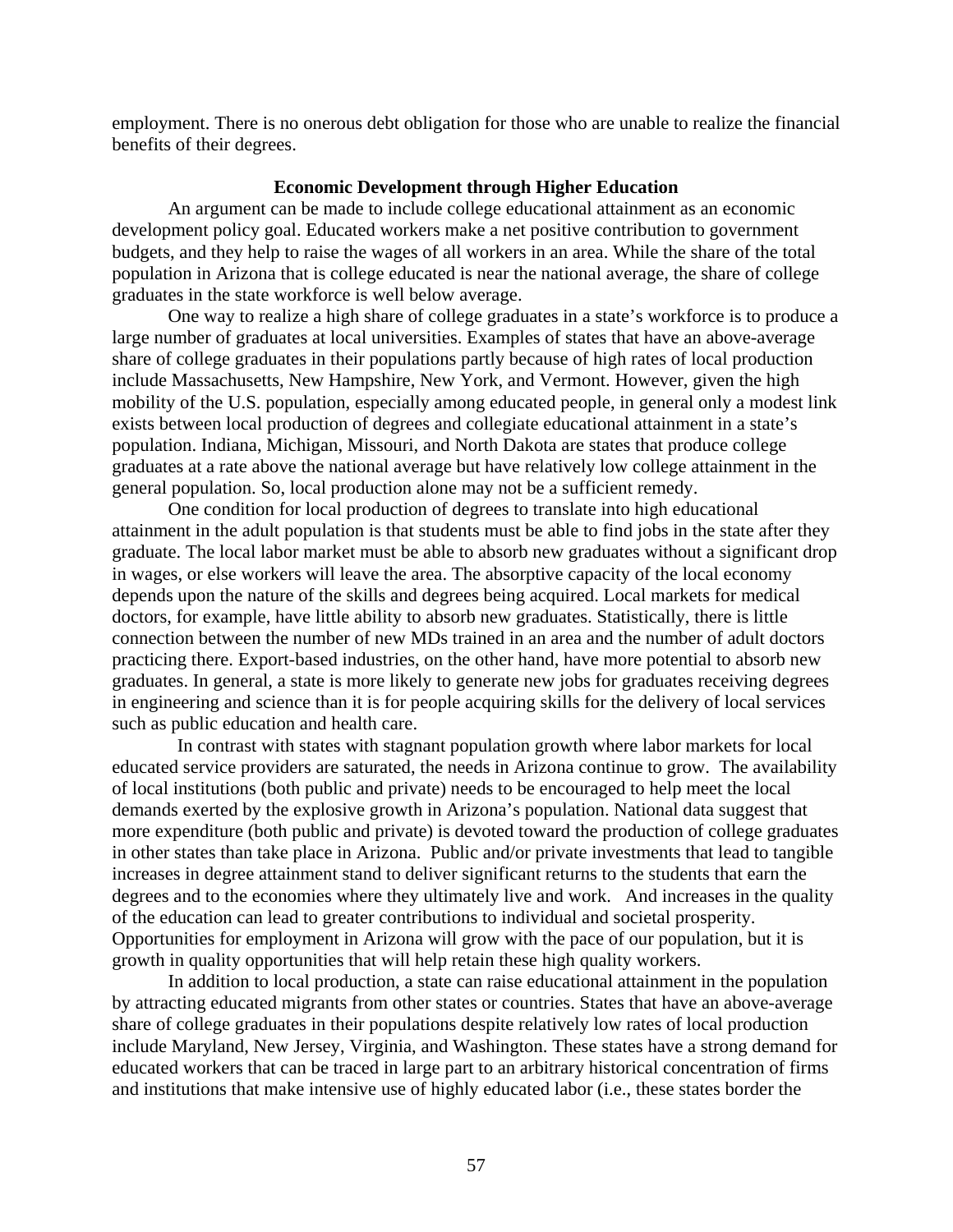nation's political capital, its financial center, or are home to the nation's aircraft industry). Such comparative advantages in the use of highly educated labor are not possible for every state to replicate. But it is certainly reasonable for a state to selectively target economic development incentives to industries with highly educated personnel.

In-migration of educated workers also can be encouraged by offering amenities or public services that are especially important to educated people. The amenity that is very important in household migration decisions is weather. Arizona is fortunate to have warm winters and dry summers, weather characteristics that are preferred by many people. These are natural advantages provided to the state without cost. Educated migrants with high incomes also are attracted to states with great natural beauty and outdoor recreational opportunities. Arizona is well endowed with national and state parks, open space, and beautiful landscapes. Arizona should play to these strengths by making sure that people have easy access to parks and wilderness areas, that forests are well managed, and that scenic beauty is maintained through such policies as the exchange of state trust lands with high commercial value for private land with high amenity value.

Educated people value education and want it for their children. They will not choose to live in places without good elementary and secondary schools. States with poor schools do not miss out on the opportunity to attract uneducated migrants as much as they do educated ones. Another public good that is important to people with high incomes is transportation. Arizona has much to gain by being ahead of the curve in transportation policy. The automobile is an important source of external costs and economic inefficiencies. The consensus among policy experts is that the United States fails to make drivers internalize the full costs of driving their cars. U.S. gasoline taxes are too low, and the country fails to make sufficient use of road pricing to relieve congestion.

# **Goals of State Tuition Policy**

Educational attainment in the workforce should be an important part of a state's broad economic development plan. Rather than focusing on a one-dimensional agenda, policymakers could adopt a portfolio of strategies. Increasing local production of college graduates is an option, but it may not yield desired outcomes if pursued in isolation. Policies that reduce incentives to migrate out of the state, that improve amenities in the state or that nurture a business climate that attracts businesses that employ highly educated labor may be effective. In thinking about state university tuition policy, it may be wiser to focus on the benefits realized by the student, not on the benefits he/she may provide to other people since it is difficult to control state educational attainment through tuition policy when people are so mobile. The large individual benefits realized by a college graduate, on the other hand, are present whether or not he/she chooses to live and work in the state in which he/she attended college.

If state tuition subsides are used to ease student financial constraints or to reduce the perceived cost of college for families who tend to undervalue education, cost recovery is necessary at some point. States like Arizona are fortunate to have amenities that encourage graduates remain in the state long after they graduate. The taxes they pay as an adult serve to reimburse the state for the college subsidies they receive when they are young. But the state must continue to produce quality opportunities along with the pace of degree recipients or, as in other states, out migration will occur.

National studies reveal that, in many states a large share of graduates leaves the state in pursuit of better jobs or more attractive amenities. These states must either make tuition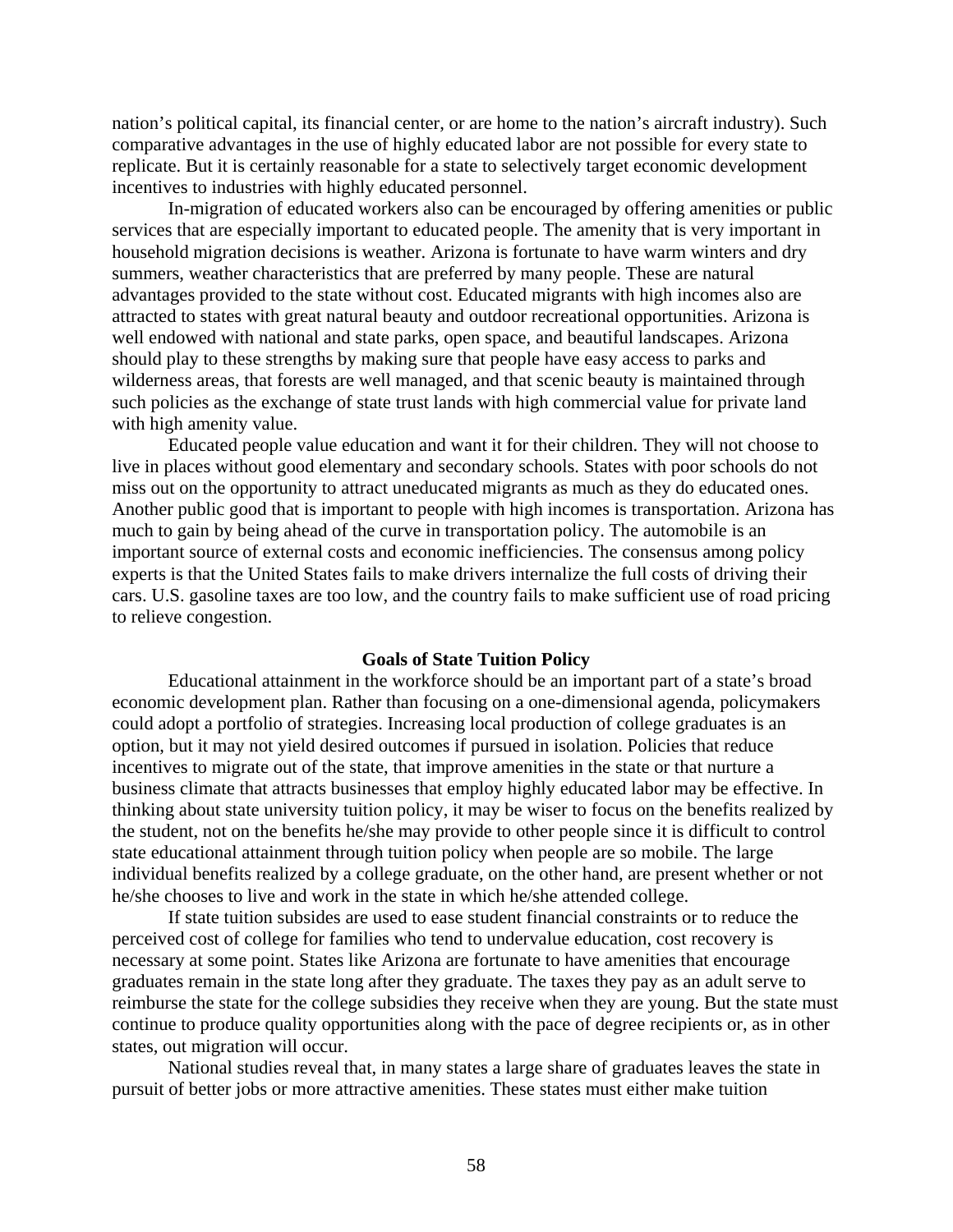subsidies conditional upon subsequent state employment (the tuition subsidy is a loan that will not have to be paid back if the student lives and works in the state as an adult) or ensure cost recovery before the student attends college by maintaining strict residency requirements for students to be eligible for subsidized tuition.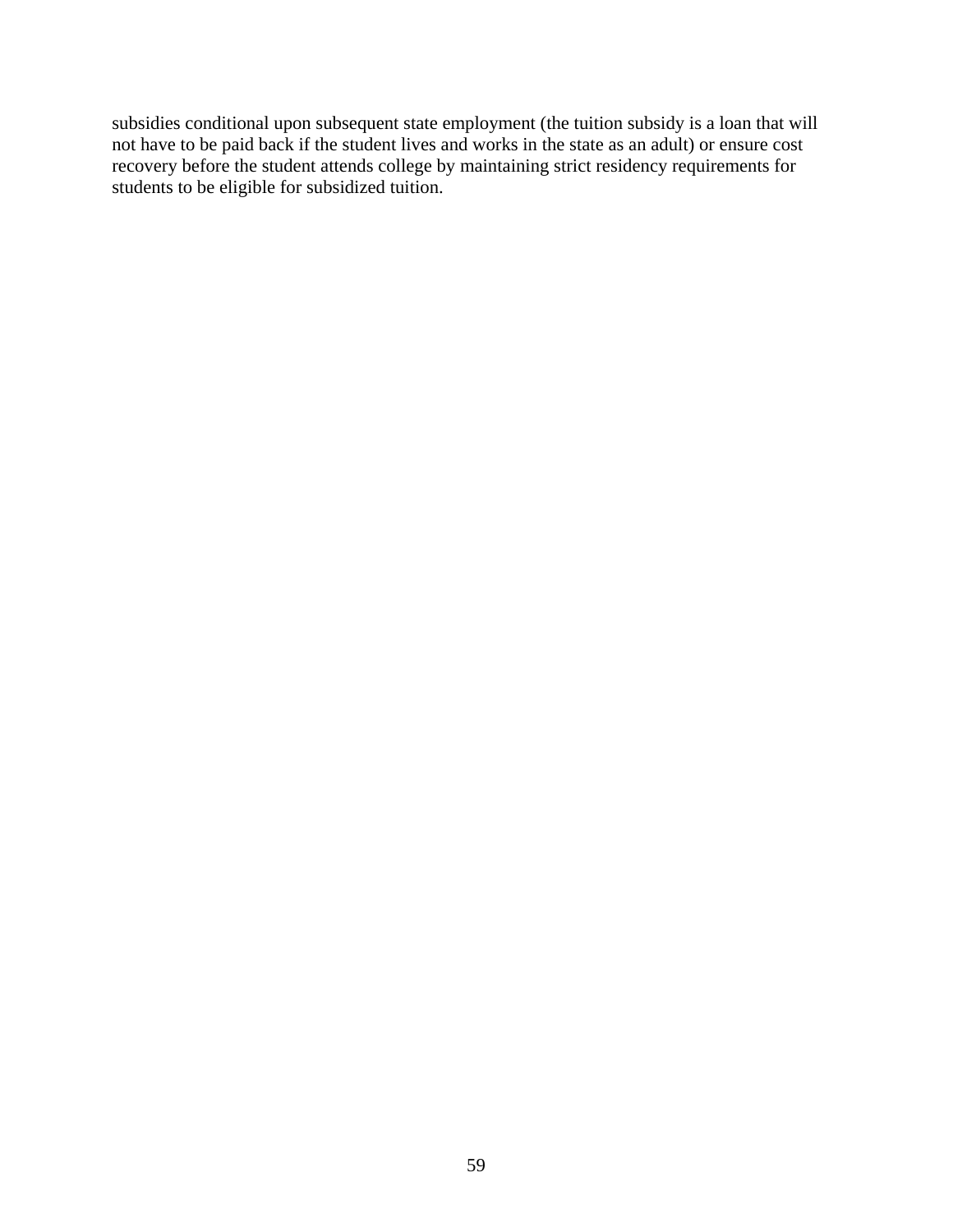### **REFERENCES**

### **Overview**

"Contributions of Arizona State University to the Arizona Economy FY 2002," Center for Business Research, L. William Seidman Research Institute, Arizona State University, April 2003, from http://wpcarey.asu.edu/seidman/cbr/PDFs/asuimp.pdf

"Innovation and Opportunity: Harvard University's Impact on Boston Area Economy," report prepared by Appleseed Consultants, November 2004, http://www.allston.harvard.edu/background/invest\_future.htm

# **Chapter I**

U.S. Department of Commerce, Census Bureau, 2000 Census*.* Retrieved August 2005, from http://www.census.gov/main/www/cen200.html.

D. Black and J. Smith, "How Robust is the Evidence on the Effects of College Quality? Evidence from Matching," *Journal of Econometrics*, July/August 2004, pp. 99-124.

D. Card, "The Causal Effect of Education on Earnings," *Handbook of Labor Economics*, Ed. O. Ashenfelter and D. Card, Vol. 3A, North-Holland, 1999, pp. 1801-1863.

D. Card, "Estimating the Return to Schooling: Progress on Some Persistent Econometric Problems," *Econometrica*, September 2001, pp. 1127-60.

D. Card, "Education Matters: Commentary," *The Milken Institute Review*, Fourth Quarter 2002, pp. 73-77.

P. Carniero and J. Heckman, "The Evidence on Credit Constraints in Post-Secondary Schooling," *The Economic Journal*, October 2002, pp. 705-734.

R. Ehrenberg, "Econometric Studies of Higher Education," *Journal of Econometrics*, July/August 2004, pp. 19-37.

J. Monks, "The Returns to Individual and College Characteristics: Evidence from the National Longitudinal Survey of Youth," *Economics of Education Review*, June 2000, pp. 279-289.

G. Cameron and J. Heckman, "The dynamics of Educational Attainment for Black, Hispanic, and White Males," *Journal of Political Economy*, Vol. 109, No. 3, June 2001, pp. 455-499.

# **Chapter II**

R. E. Lucas, "On the Mechanics of Economic Development," *Journal of Monetary Economics*, 1988, 22, pp.3-42.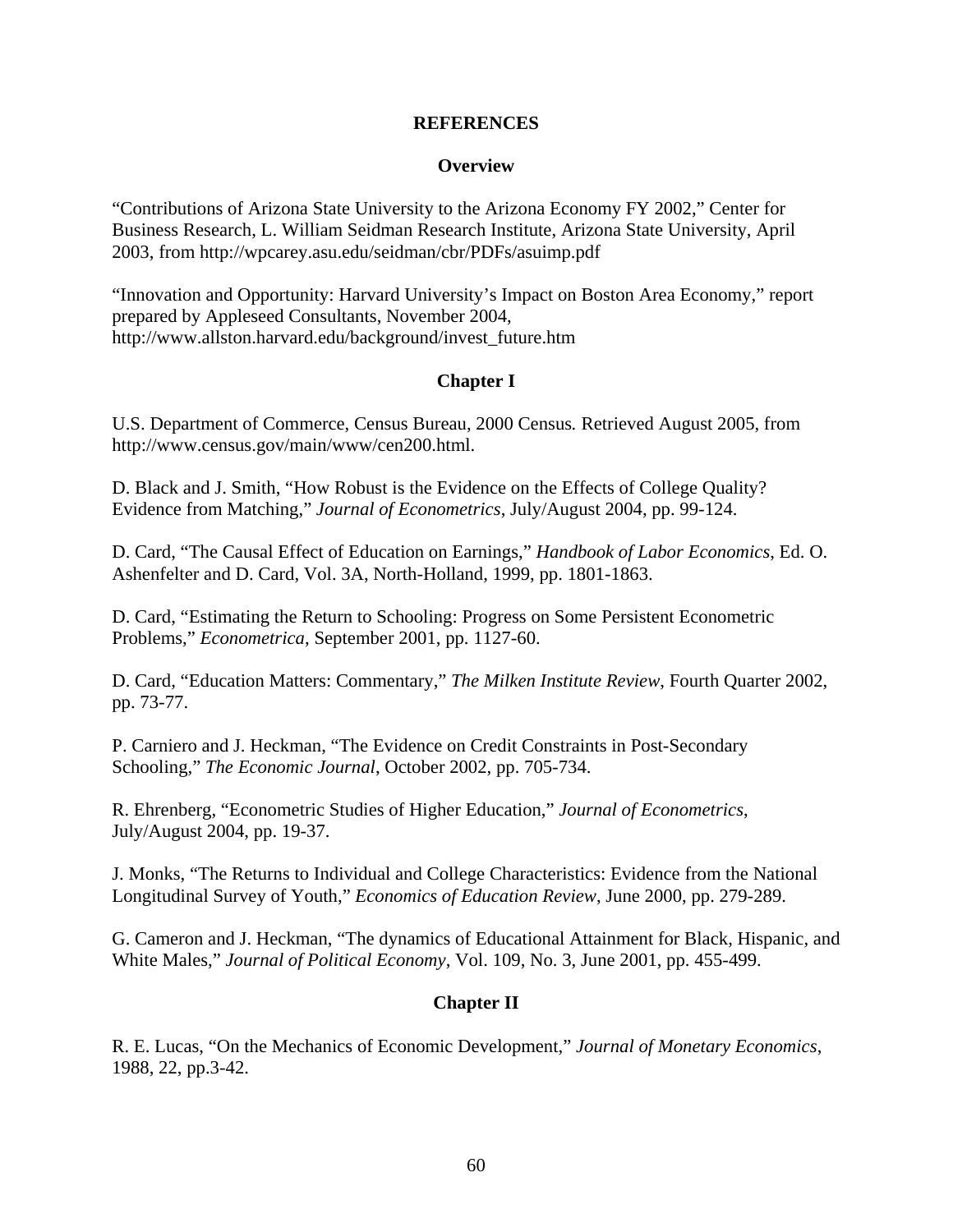P. M. Romer, "Increasing Returns and Long Run Growth," *Journal of Political Economy*, Vol. 98, No. 5, Part 2, October 1990, pp. 1002-1037.

B. Wolfe and R. Haveman, "Accounting for the Social and Non-Market Benefits of Education," *The Contributions of Human and Social Capital to Sustained Economic Growth and Well-Being*, ed. J. Helliwell, International Symposium Report, OECD and HRDC, pp. 221-250, 2002.

E. M. King and J. P. Smith, *Computing Economic Loss in Cases of Wrongful Death* (R-3549- ICJ) Santa Monica: The Rand Corporation, 1988.

J. Pencavel, "Higher Education Productivity and Earning: A Review." *Journal of Economic Education*, Vol. 22, No. 4, 1991, pp 331-359.

D. Aschauer, "Is Public Education Productive?" *Higher Education and Economic Growth*, ed. William E. Becker and Darrel R. Lewis, Kluwer Publications, 1994.

W. J. Howe, "Effects of Higher Education on Unemployment Rates," *Higher Education and Economic Growth*, ed. William E. Becker and Darrel R. Lewis, Kluwer Publications, 1994.

S. Hoenick, "Higher Education and Economic Growth," *Higher Education and Economic Growth*, ed. William E. Becker and Darrel R. Lewis, Kluwer Publications, 1994.

E. Glaeser and D. Mare, "Cities and Skills," *Journal of Labor Economics*, April 2000.

P. Gotlieb and M. Fogarty, "Educational Attainment and Metropolitan Growth," *Economic Development Quarterly*, November 2003, pp. 325-336.

D. Jorgenson and K. Stiroh, "Raising the Speed Limit: U.S. Economic Growth in the Information Age," *Brooking Papers on Economic Activity*, 2000.

H. Wang, "Long-term Effects of Institutions of Higher Education on the Regional Economy," PhD Dissertation manuscript, University of Michigan, 2005.

# **Chapter III**

J.C. Palmer, E. R. Hines, and M. M. Chambers editors, *Grapevine: An Annual Compilation of*  Data on State Tax Appropriations for the General Operation of Higher Education, Center for the Study of Education Policy, Illinois State University, Retrieved August 2005, from http://www.coe.ilstu.edu/grapevine/Welcome.htm.

State Higher Education Executive Officers Organization. *State Higher Education Finance FY 2004*, August 2005.

National Center for Education Statistics, IPEDS Peer Analysis System, Retrieved August 2005, from http://nces.ed.gov/ipedspas/firstTime.asp.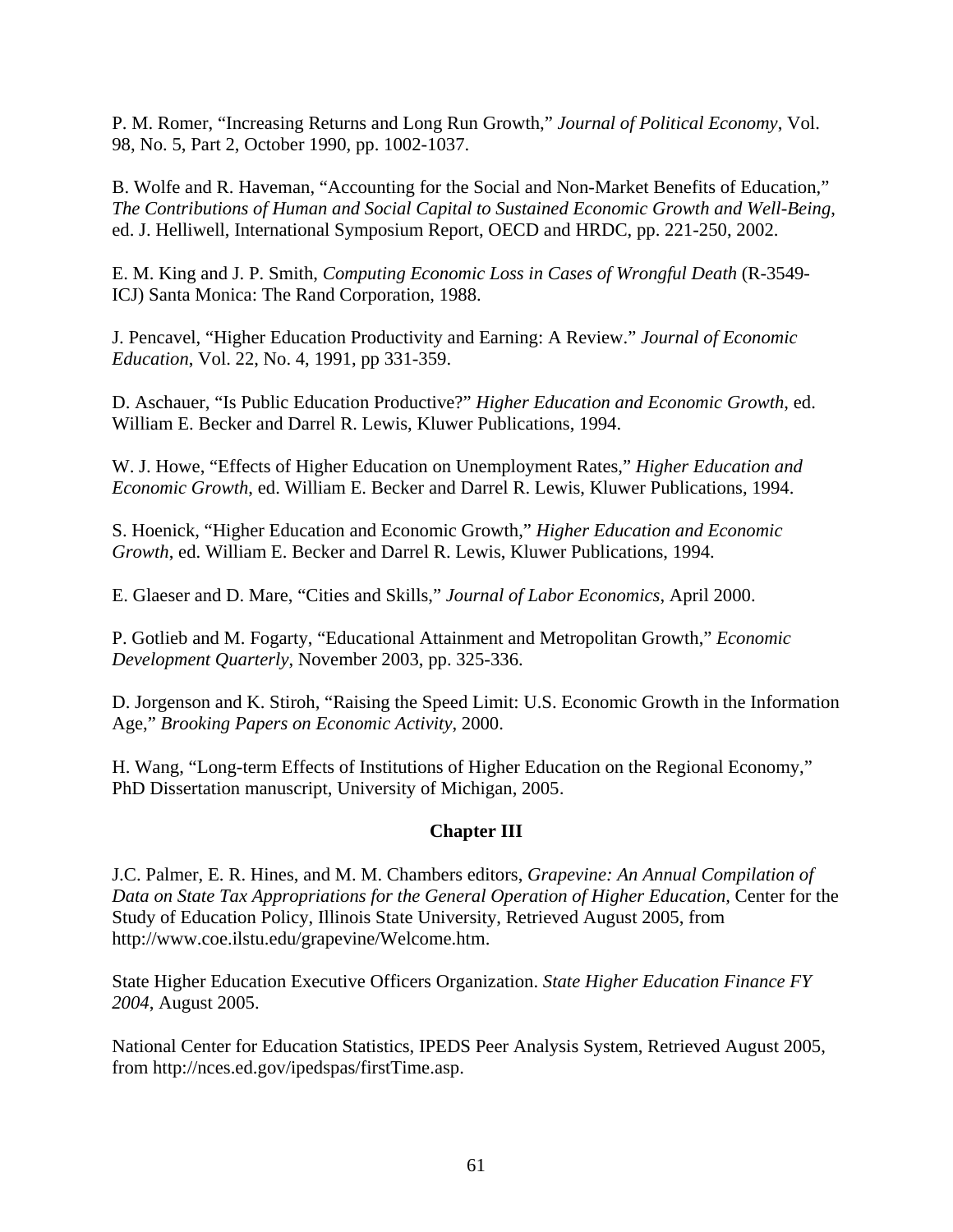U. S. Department of Commerce, Bureau of Economic Analysis, Retrieved August 2005, from http://www.bea.gov/.

U.S. Department of Commerce, Census Bureau, 2000 Census*.* Retrieved August 2005, from http://www.census.gov/main/www/cen200.html

# **Chapter IV**

U.S. Department of Commerce, Census Bureau, 2000 Census*.* Retrieved August 2005, from http://www.census.gov/main/www/cen200.html

# **Chapter V**

J. Bound, et al., "Trade in University Training: Cross-State Variation in the Production and Stock of College-Educated Labor," *Journal of Econometrics*, July/August 2004, pp. 143-173.

D. Costa and M. Kahn, "The Rising Price of Nonmarket Goods," *American Economic Review*, May 2003, pp. 227-232.

S. Gabriel, J. Mattey, W. Wascher, "Compensating Differentials and Evolution in the Quality of Life Among U.S. States," *Regional Science and Urban Economics*, 2003, pp. 619-649.

E. Glaeser, et al., "Economic Growth in a Cross-Section of Cities," *Journal of Monetary Economics*, 1995, pp. 117-143.

E. Glaeser, et al., "Consumer City," *Journal of Economic Geography*, January 2001, pp. 27-50.

E. Glaeser and A. Saiz, "The Rise of the Skilled City," *Brookings-Wharton Papers on Urban Affairs*, 2004, pp. 47-94, from http://post.economics.harvard.edu/hier/2003papers/2003list.html

C. Goldin and L. Katz, "The Shaping of Higher Education: The Formative Years in the United States, 1890 to 1940," *Journal of Economic Perspectives*, Winter 1999, pp. 37-62.

J. Groen, "The Effect of College Location on Migration of College-Educated Labor," *Journal of Econometrics*, July/August 2004, pp. 125-142.

B. Long, "How Have College Decisions Changed Over Time? An Application of the Conditional Logistic Choice Model," *Journal of Econometrics*, July/August 2004, pp. 271-296.

E. Moretti, "Estimating the Social Return to Higher Education: Evidence from Longitudinal and Repeated Cross-Sectional Data," *Journal of Econometrics*, July/August 2004, pp. 175-212.

J. Rappaport, "Moving to Nice Weather," Federal Reserve Bank of Kansas City Working Paper RWP 03-07, March 2004.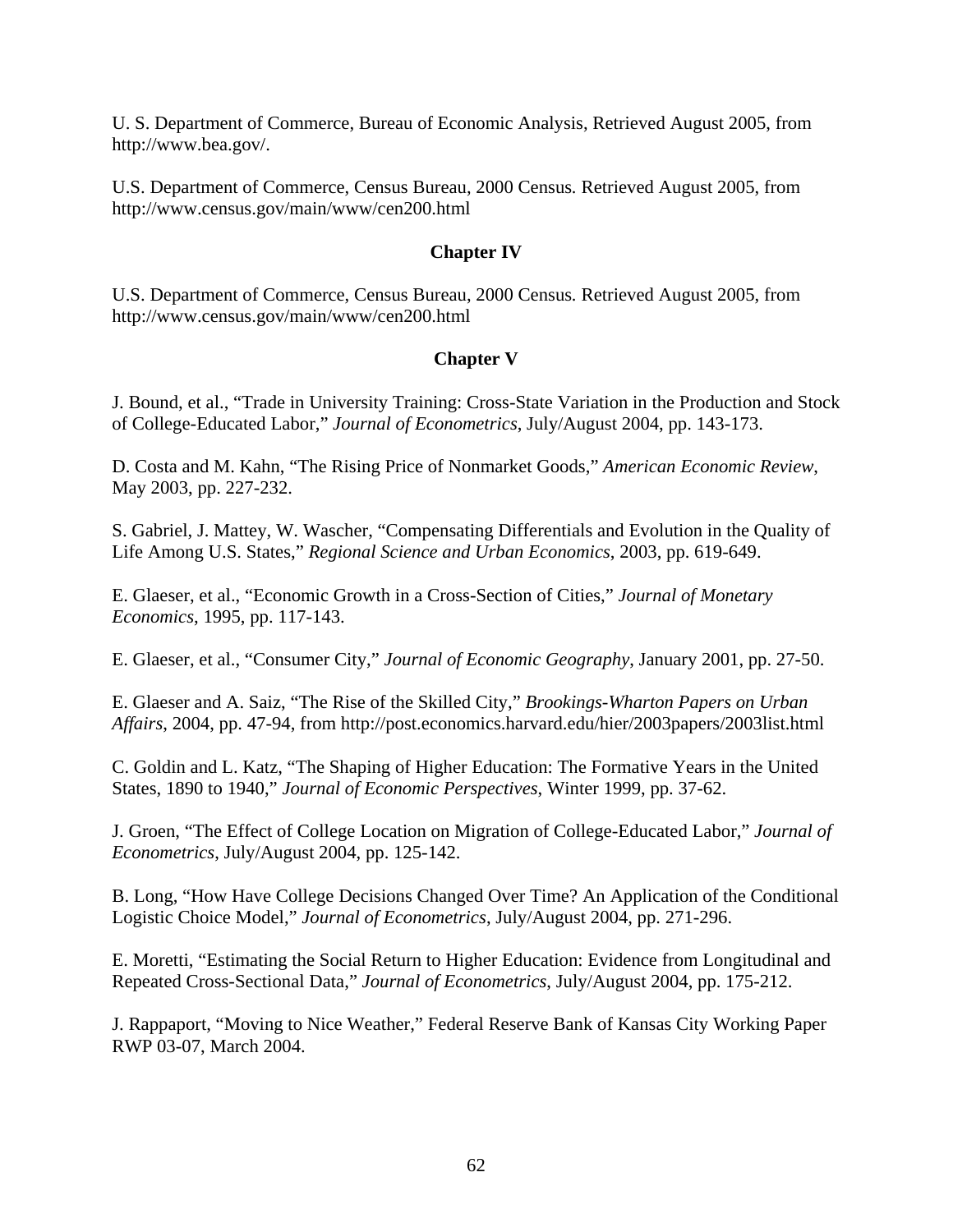U.S. Department of Commerce, Census Bureau, 2000 Census*.* Retrieved August 2005, from http://www.census.gov/main/www/cen200.html

National Center for Education Statistics, IPEDS Peer Analysis System, Retrieved August 2005, from http://nces.ed.gov/ipedspas/firstTime.asp

# **Chapter VI**

M. Lleras, "Investing in Human Capital: A Capital Markets Approach to Student Funding," Cambridge University Press, 2004.

Milton Friedman, "The Role of Government in Education," *Economics and the Public Interest*, ed. Robert A. Solo, New Brunswick, NJ. Rutgers University Press, 1955.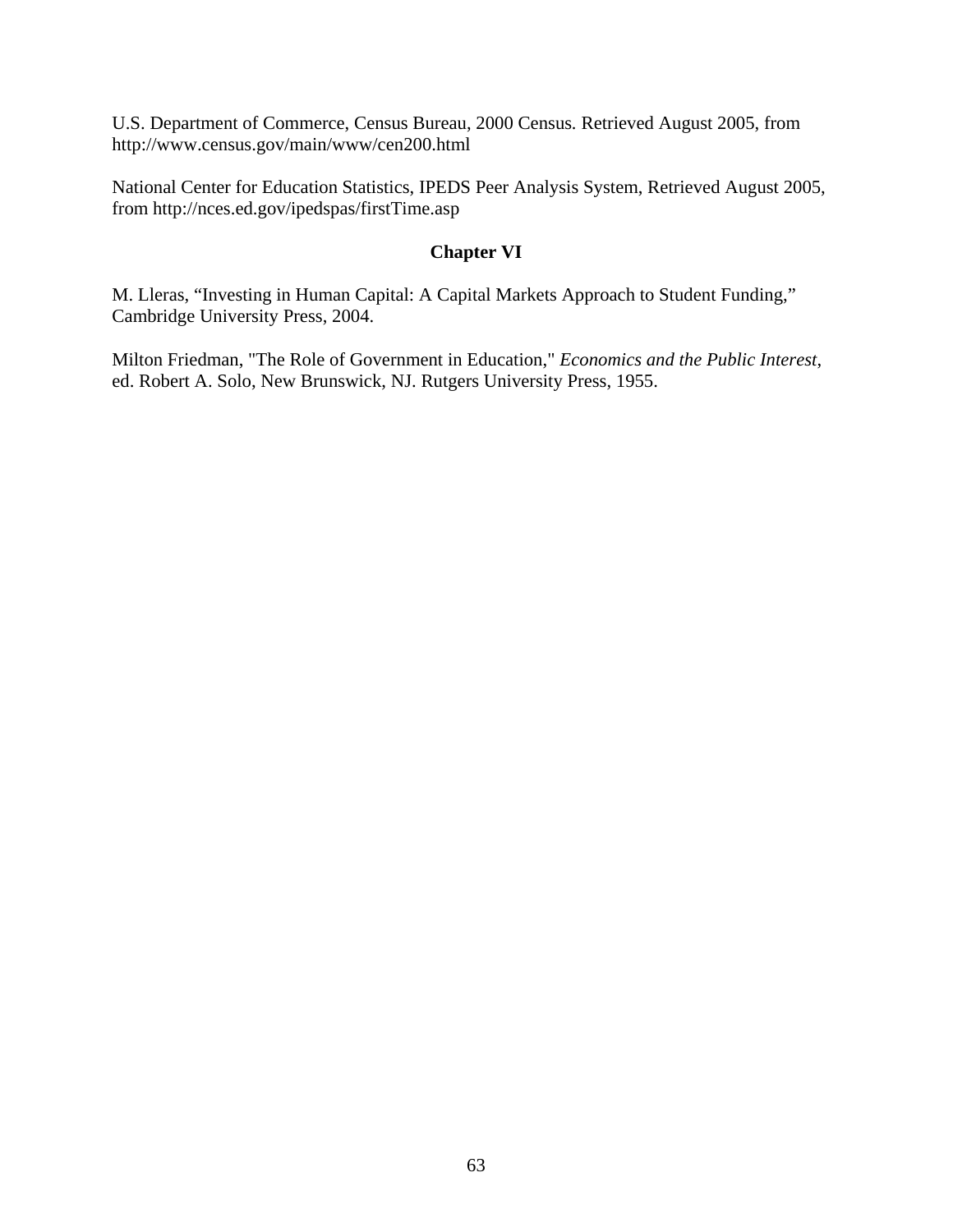#### **BIOGRAPHICAL PROFILES OF THE AUTHORS**

#### **Dr. Kent Hill**

Kent Hill, Ph.D., is a Research Professor working jointly in the Department of Economics and the L. William Seidman Research Institute of the W. P. Carey School of Business at Arizona State University. For the Department of Economics he teaches an MBA course in global economics, and undergraduate courses in international trade and finance, honors macroeconomics, and principles of macroeconomics.

Dr. Hill was an assistant professor at ASU from 1978 to 1983. After leaving the university for seven years, he returned in 1991 and has been teaching at ASU since that time. He also has taught economics at Clemson University, Southern Methodist University, and the American Graduate School of Management.

From 1984 to 1991, Dr. Hill worked in the research department of the Federal Reserve Bank of Dallas. His responsibilities included briefing the Bank president and other officials on the state of the economy and contributing to and editing the Bank's *Economic Review*. From 1992 to 1996, Dr. Hill served as a consultant to Arizona Public Service Corporation. His work at APS included preparing forecasts of regional energy demand and investigating the impact of deregulation on electricity rate structures. His activities at the Seidman Research Institute include tax analysis, economic impact analysis, and industry studies. Dr. Hill's research has been published in such professional journals as the Journal of Political Economy, the Journal of International Economics, and the Journal of Development Economics.

#### **Dr. Dennis Hoffman**

Dennis Hoffman, Ph.D., is a professor of economics at Arizona State University, where he has published numerous academic articles and a book on the topics of macroeconomics and econometrics, and has chaired several Ph.D. committees. He received the Distinguished Faculty Research Award in 1992. His research has been funded by the National Science Foundation, a Fulbright Research Grant, and The Prochnow Foundation.

Dr. Hoffman holds the title of Dean's Council of 100 Distinguished Scholar, has won both undergraduate and graduate teacher of the year awards in the W. P. Carey School of Business, and was named Arizona professor of the year in 1997 by the Carnegie Foundation. Dr. Hoffman is the Associate Dean for Research in the W. P. Carey School of Business, directs doctoral programs as well as the L. William Seidman Research Institute, and administers the Office of the University Economist.

In addition to academic research, Dr. Hoffman has participated in numerous applied research projects in Arizona, including the construction and maintenance of the tax revenue forecasting model used by the Executive Budget Office of the State of Arizona. Spanning six gubernatorial administrations, Dr. Hoffman has served in this capacity since 1982. Dr. Hoffman headed groups of economists who measured the economic impact of several fiscal initiatives for the State of Arizona in 1989 and 1990. The 1989 study was commissioned by Governor Mofford as an input to fiscal initiatives that were contained in her State of the State speech in 1989. The 1990 study was requested by the Joint Select Committee on Fiscal Reform of the Arizona Legislature. In 1996, Dr. Hoffman was appointed to the Joint Select Committee on Economic Incentives of the Arizona Legislature. Dr Hoffman has served as the external advisor for the Arizona Legislature's tax and incentive committee, and for Governor Napolitano's Citizens